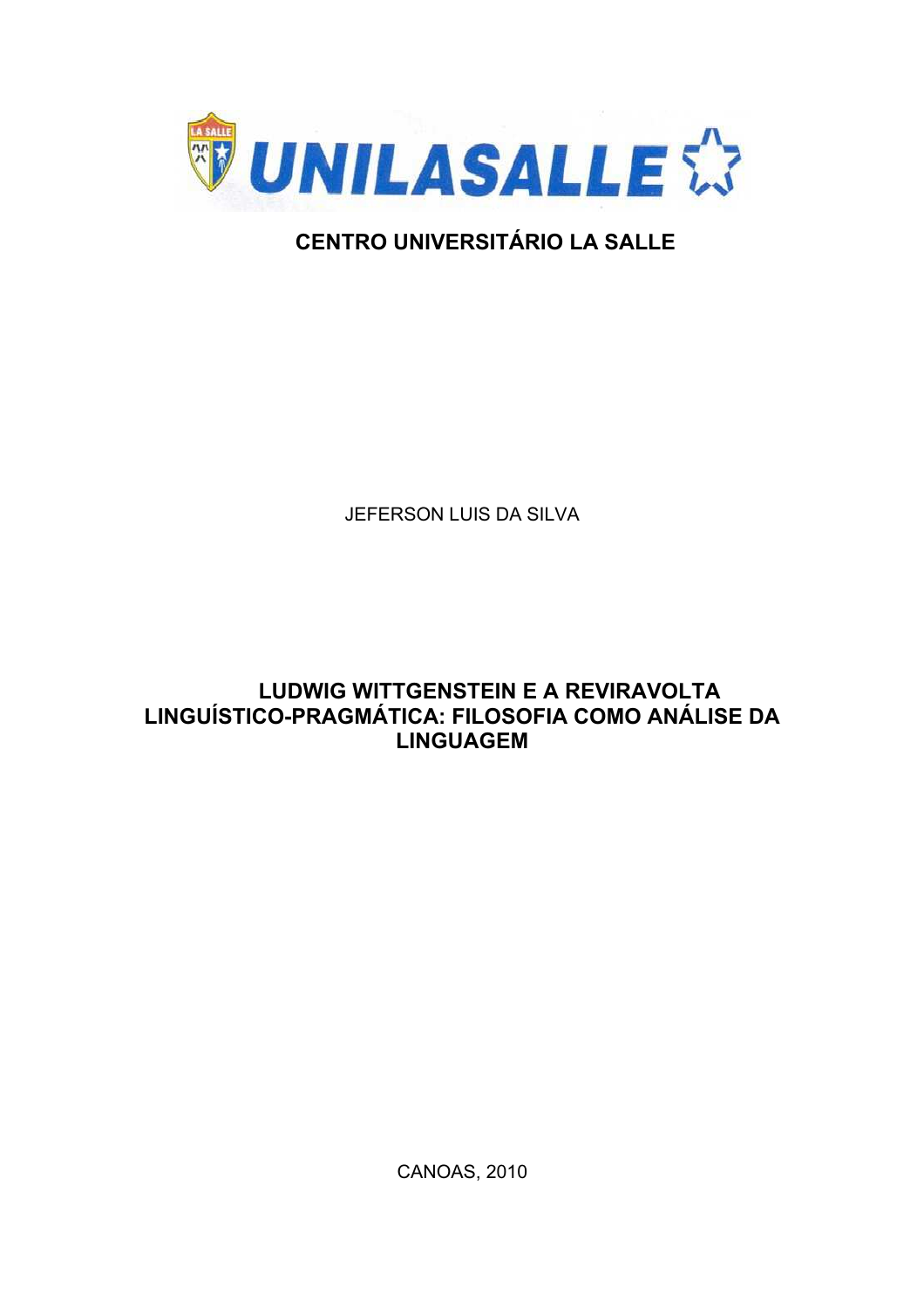JEFERSON LUIS DA SILVA

## **LUDWIG WITTGENSTEIN E A REVIRAVOLTA** LINGUÍSTICO-PRAGMÁTICA: FILOSOFIA COMO ANÁLISE DA **LINGUAGEM**

Trabalho de conclusão apresentado à banca examinadora do Curso de<br>Filosofia do Unilasalle - Centro Universitário La Salle, como exigência parcial para à obtenção do grau de Licenciado em Filosofia, sob orientação do Prof. Me Gilmar Zampieri.

**CANOAS, 2010**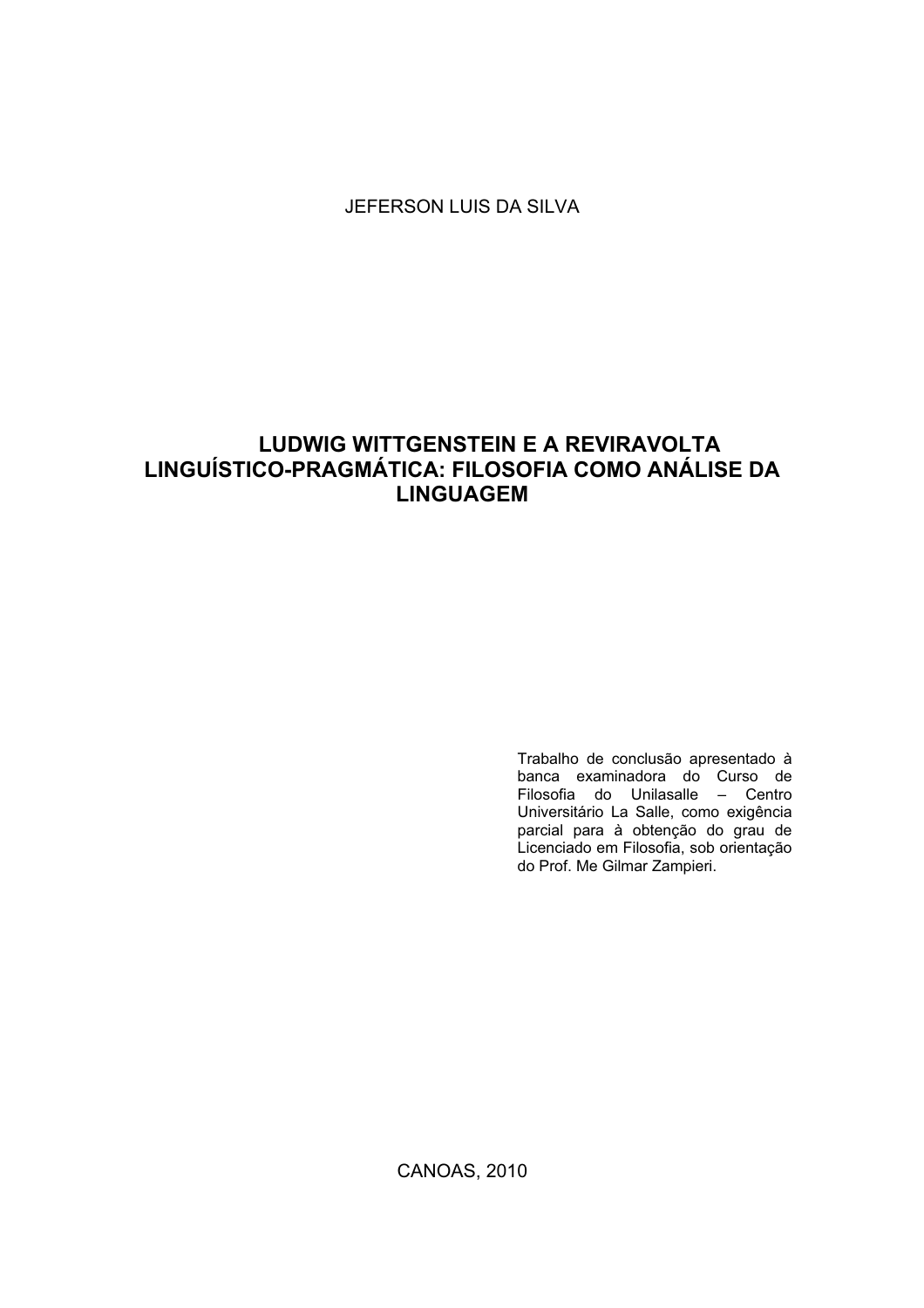JEFERSON LUIS DA SILVA

### **LUDWIG WITTGENSTEIN E A REVIRAVOLTA** LINGUÍSTICO-PRAGMÁTICA: FILOSOFIA COMO ANÁLISE DA **LINGUAGEM**

Trabalho de conclusão aprovado como requisito parcial para a obtenção do grau de Licenciado em Filosofia do Centro Universitário La Salle - Unilasalle.

Aprovado pela banca examinadora em Dezembro de 2010.

### **BANCA EXAMINADORA**

Prof. Me Gilmar Zampieri Centro Universitário La Salle Unilasalle

Prof. Me César Fernando Meurer Centro Universitário La Salle Unilasalle

Canoas, Dezembro de 2010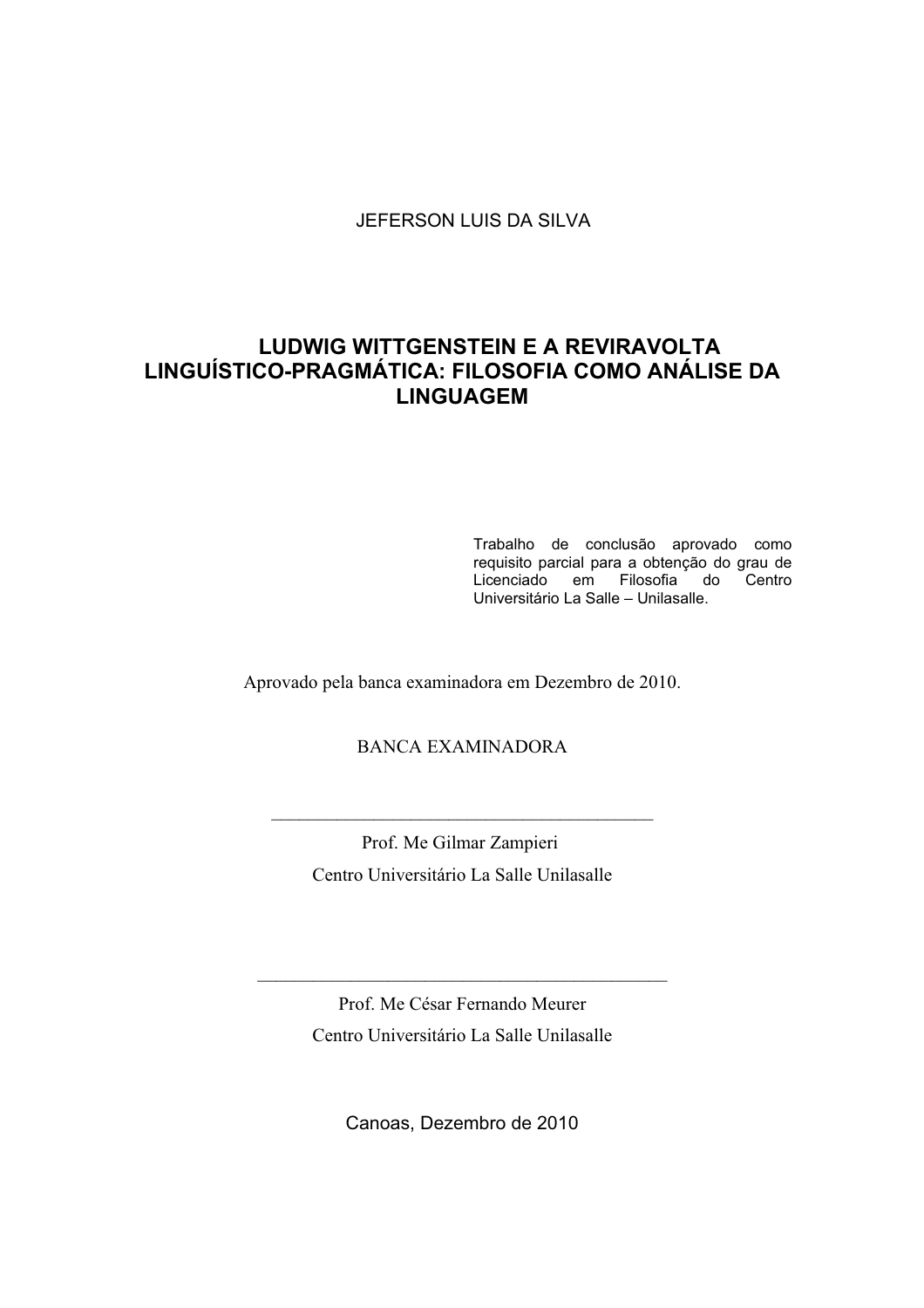#### **RESUMO**

Ludwig Wittgenstein em um primeiro momento pensa a significação assumindo uma postura baseada em valores tradicionais e posteriormente rompe com a tradição promovendo uma reviravolta lingüístico-pragmática ao tratar o problema da significação como questão pertinente á linguagem na práxis social.

Palavras-chave: linguagem, Tractatus, Investigações Filosóficas, lógica, práxis social

#### **ABSTRACT**

Ludwig Wittgenstein at first think significance assuming an attitude based on values traditional and subsequently breaks with tradition promoting a turnpragmatic language when dealing with the problem of meaning as a practical matter relevant to language in social praxis.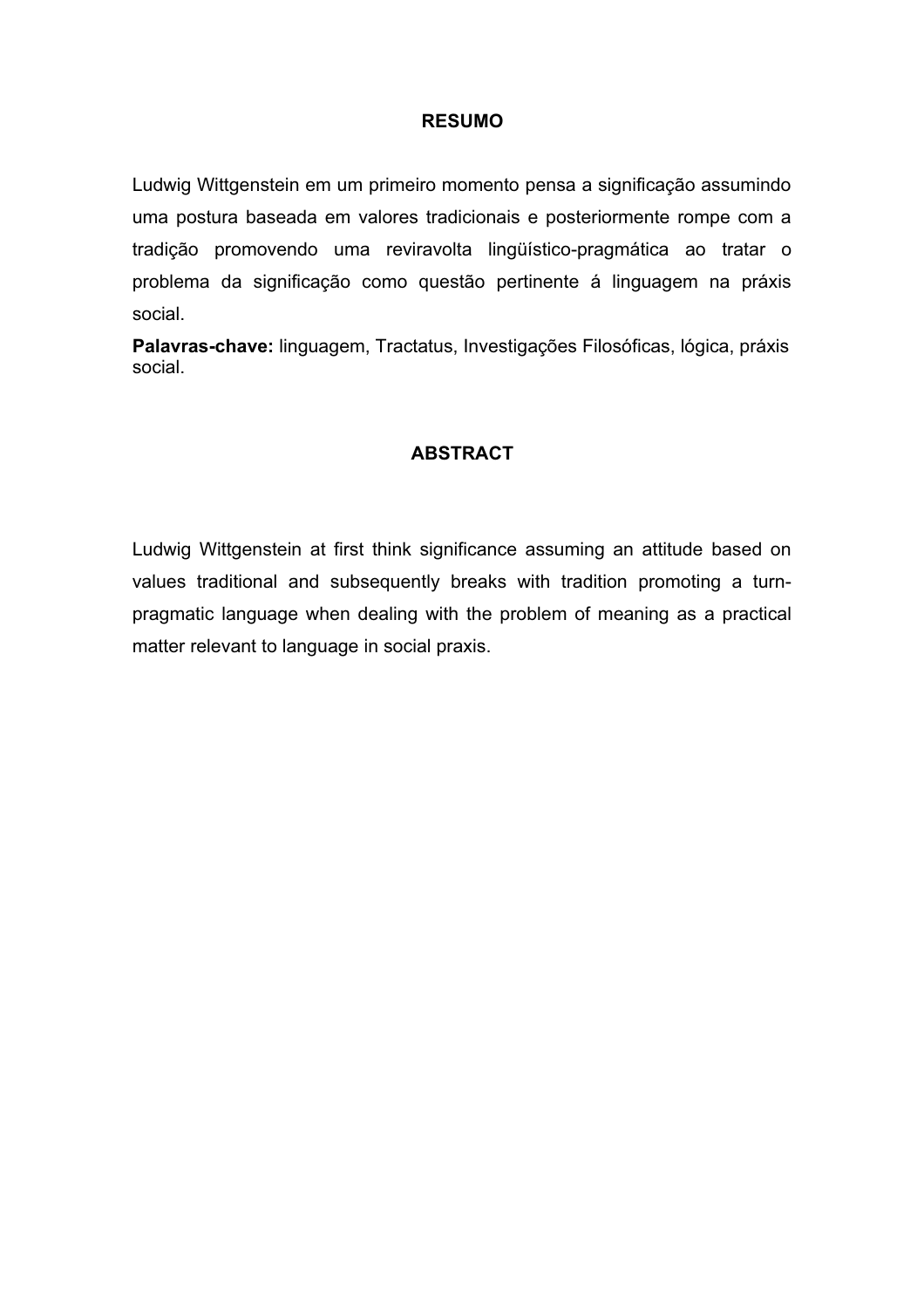# **SUMÁRIO**

| 1                       |                                                       |  |
|-------------------------|-------------------------------------------------------|--|
| $\mathbf{2}$            | O PRIMEIRO WITTGENSTEIN: TRACTATUS, ESTRUTURA E       |  |
|                         |                                                       |  |
| 2.1                     |                                                       |  |
| 2.2                     |                                                       |  |
| 2.3                     | A linguagem fenomenológica presente no Tractatus      |  |
| 2.4                     |                                                       |  |
| 2.5                     |                                                       |  |
| 2.6                     |                                                       |  |
| 2.7                     |                                                       |  |
| 2.8                     | Do Tractatus para as Investigações Filosóficas19      |  |
| 3                       | O SEGUNDO WITTGENSTEIN: CRÍTICA AO TRACTATUS22        |  |
| 3.1                     |                                                       |  |
| 3.2                     |                                                       |  |
| 3.3                     |                                                       |  |
| 3.4                     |                                                       |  |
| 3.5                     |                                                       |  |
| 3.6                     |                                                       |  |
| $\overline{\mathbf{4}}$ | COM WITTGENSTEIN E CONTRA WITTGENSTEIN36              |  |
| 4.1                     |                                                       |  |
| 4.2                     |                                                       |  |
| 4.3                     |                                                       |  |
| 4.4                     | Wittgenstein e a reviravolta lingüístico-pragmática43 |  |
| 5                       |                                                       |  |
|                         |                                                       |  |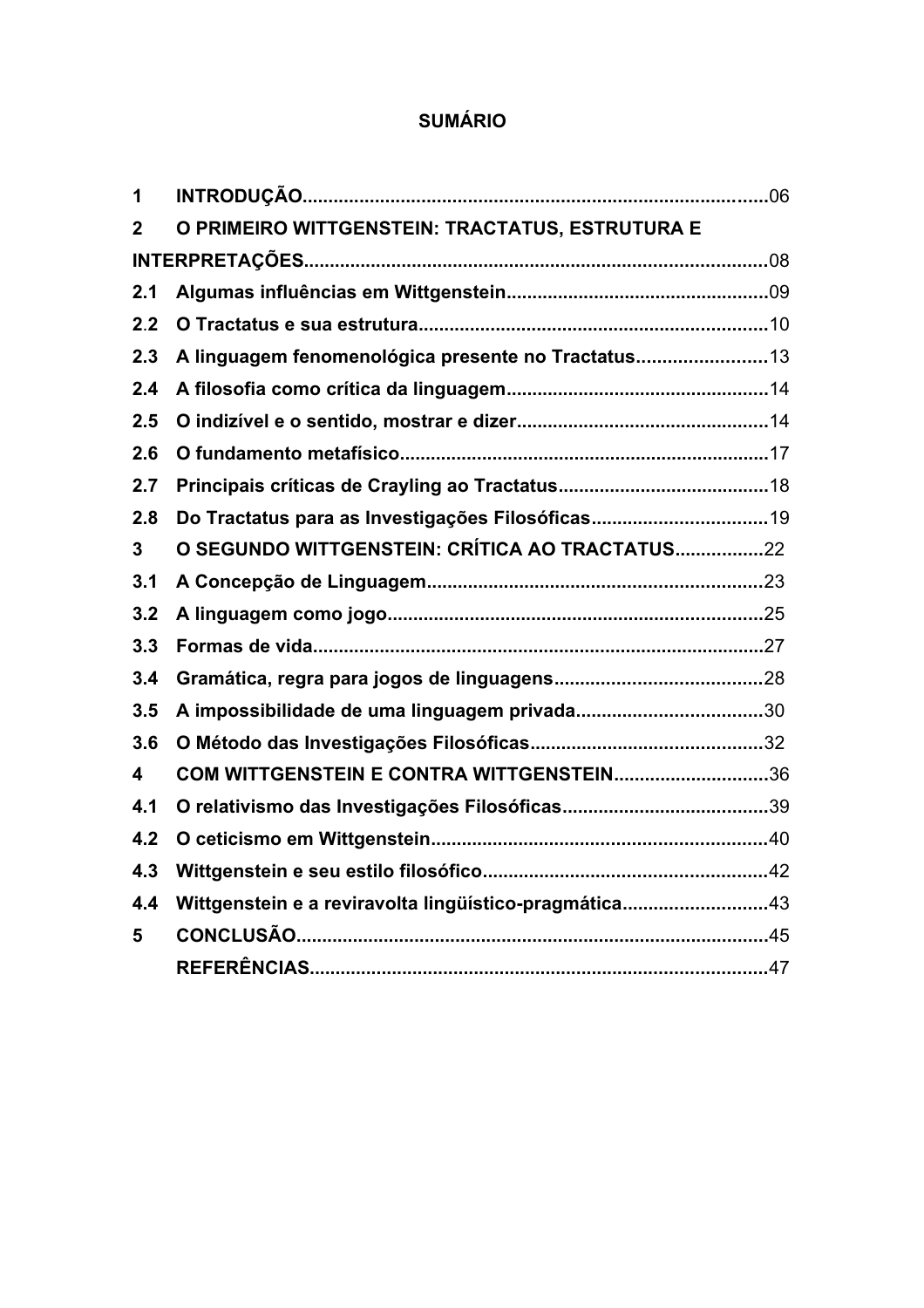#### 1 INTRODUÇÃO

Na trajetória do curso de filosofia uma das intrigantes questões que vivencie foi proporcionada pelo contato com as doutrinas de base metafísica, em especial, o fato de a metafísica abdicar do verificável.

Sendo eu um desenvolvedor de softwares computacionais, tenho minha perspectiva de mundo assentada nos pressupostos tecnológicos como o darwinismo, o fenômeno da realidade virtual e a física. Nestas perspectivas torna-se implausível a possibilidade de algo não material e o termo "existir" é entendido como um sinalizador que aponta sempre para uma origem física.

Outra questão que também parece implausível na perspectiva tecnológica é a idéia de uma proposta não sistemática ser entendida como eficiente ou inteligível.

Estas duas convicções aparecem em diversas doutrinas filosóficas, em alguns casos juntas em outros separadas, não pude ignorar sua existência e senti a necessidade de verificar se tais convicções poderiam ser integradas ainda que parcialmente, em meus critérios de realidade, ou seja, como entender a proposta metafísica e anti-sistêmica sem adotar uma postura de negação ou suspensão do juízo.

Entendendo a confecção deste trabalho como uma manifestação pessoal pertinente ao processo de conclusão de curso, pareceu-me aceitável a idéia de aproveitar a oportunidade que aqui se apresenta para buscar uma compreensão destas doutrinas sem abdicar da perspectiva tecnológica.

Entre as argumentações que tive acesso, o filósofo Ludwig Wittgenstein pareceu-me possuir uma trajetória que contempla questões suficientes para equacionar ou promover uma manutenção na perspectiva tecnológica que uso como norteadora.

O método que entendo ser suficiente para a tarefa de integração conceitual consiste em expor resumidamente de forma panorâmica em três capítulos as obras Tratatus e Investigações Filosóficas, sendo nesta sequência o capitulo um e dois e por último no capitulo três pretendo expor algumas das interpretações em torno das Investigações filosóficas.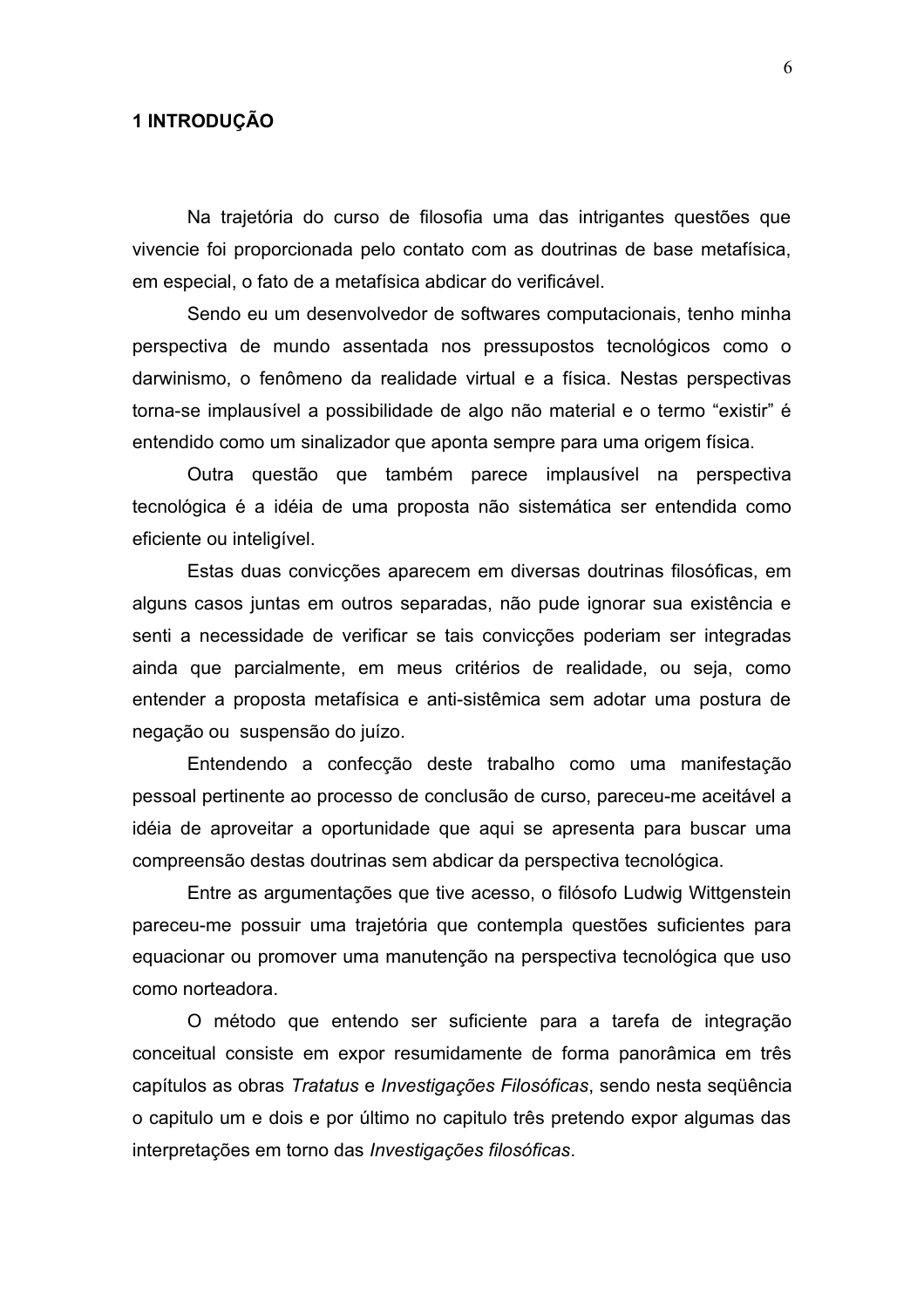O presente trabalho adquire dois sentidos, o de apresentar de forma descritiva as duas obras do autor, e um sentido mais pessoal, um possível entendimento ou interpretação das descrições apresentadas mantendo como critério orientador a questão física. Minha expectativa é de vivenciar a formulação deste trabalho e por intermédio da vivência adquirida abstrair um conceito fundamentado e claro sobre a perspectiva metafísica e a postura antisistêmica.

Não é pretensão deste trabalho, criticar ou problematizar as proposições aqui apresentadas ou discutir profundamente os argumentos relacionados com as obras de Wittgenstein. A função principal assume caráter descritivo.

A inclusão do capitulo primeiro como apresentação do Tractatus se mostrou necessária uma vez que este é pano de fundo para o surgimento e ingresso de Wittgenstein no debate filosófico e no surgimento de sua fase madura. A obra *Investigações filosóficas* foi dividida em dois capítulos no intuito de facilitar a exposição dos fundamentos e do debate em torno do possível relativismo ou ceticismo interpretado por alguns filósofos como presente nas argumentações do segundo Wittgenstein.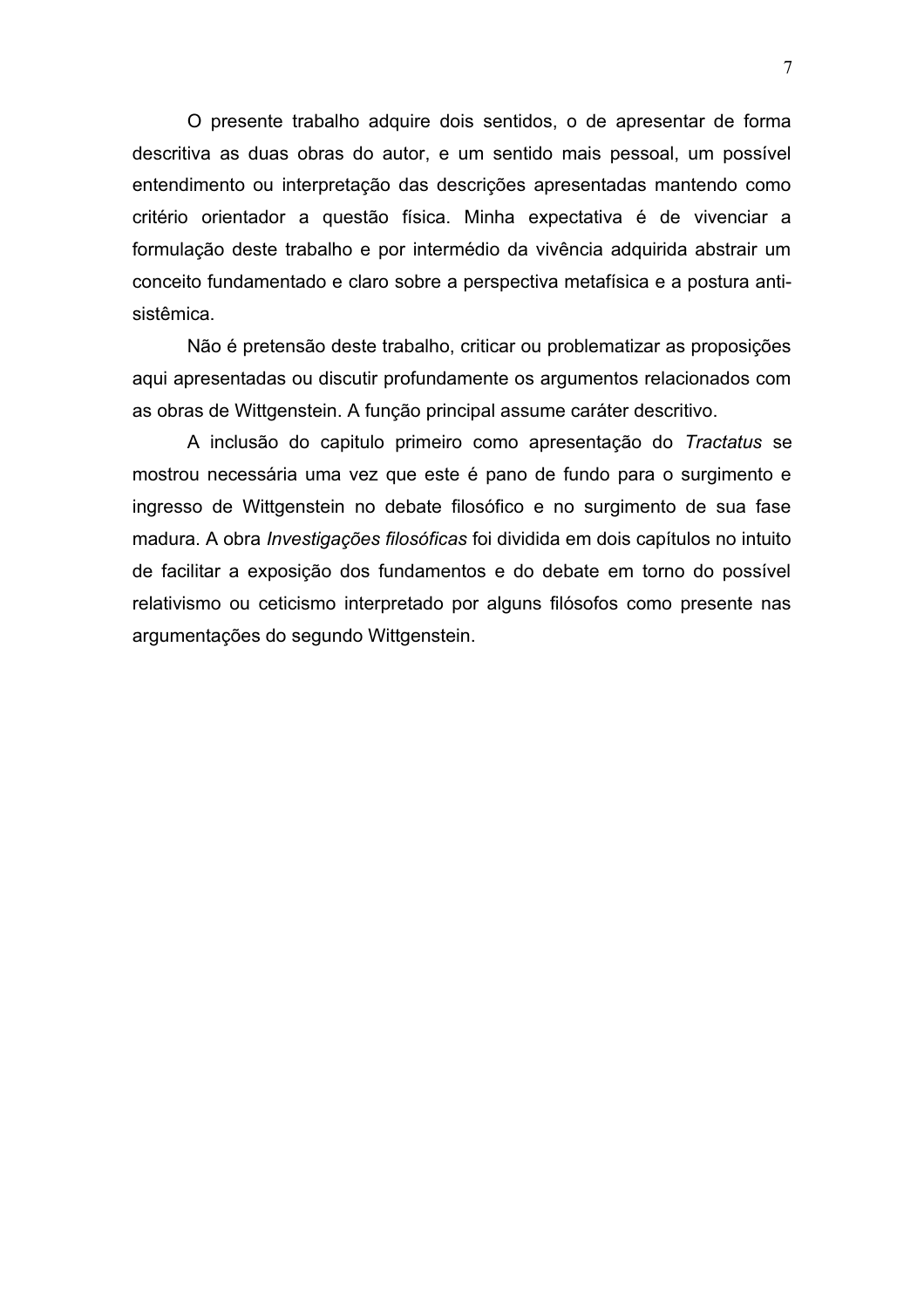#### $\overline{2}$ O PRIMEIRO WITTGENSTEIN: **TRACTATUS, ESTRUTURA** F. **INTERPRETACÕES**

Ludwig Wittgenstein nasceu em Viena no ano de 1889. Entre 1908 e 1911 estudou engenharia aeronáutica, depois se dedicou ao estudo da matemática sob orientação de Frege. Este aconselhou Wittgenstein para contatar Russel e por intermédio deste aprofundar o estudo dos fundamentos da matemática. É na convivência com B. Russell que Wittgenstein inicia na filosofia.

Um dos trabalhos de Russell consiste na Teoria das Descrições onde o sentido das expressões e a origem dos significados presentes na linguagem recebe atenção.

Uma das consequências da Teoria das Descrições é a pergunta sobre como uma expressão pode adquirir significado sem apontar para lugar algum.

Um dos exemplos usados por Russell foi a expressão "O Rei da França é careca". Nesta frase ocorre o entendimento do que é dito, mesmo que não exista um rei na França, mesmo que a frase aponte para lugar algum.

Como pode a sentença ser dotada de significado independente do que ocorre no mundo?

Esta é uma das questões que Wittgenstein se propôs a enfrentar. Como consequência de seus estudos surge sua primeira obra em forma de livro com o título Tractatus Lógico-Philosophicus. Esta obra foi publicada em 1922 contento aproximadamente oitenta páginas. Registros anteriores no formato de cartas enviadas para Russel e uma publicação na revista Analer der Naturphilosophie em Leipzig sob o título Logish-Philosophische Abhandlung, além dos diários de Wittgenstein iniciados em 1914, permitem acompanhar o desenvolvimento do raciocínio que culminou na publicação do livro.

Uma das postulações encontradas nesta primeira obra é denominado atomismo, conclusão proveniente do enfrentamento ao problema da significação, onde Wittgenstein atribuiu ao sentido lingüístico, existência de entes ou objetos indivisíveis e independentes que devido sua simplicidade ou indivisibilidade não podem ser descritos. Estes objetos se apresentam através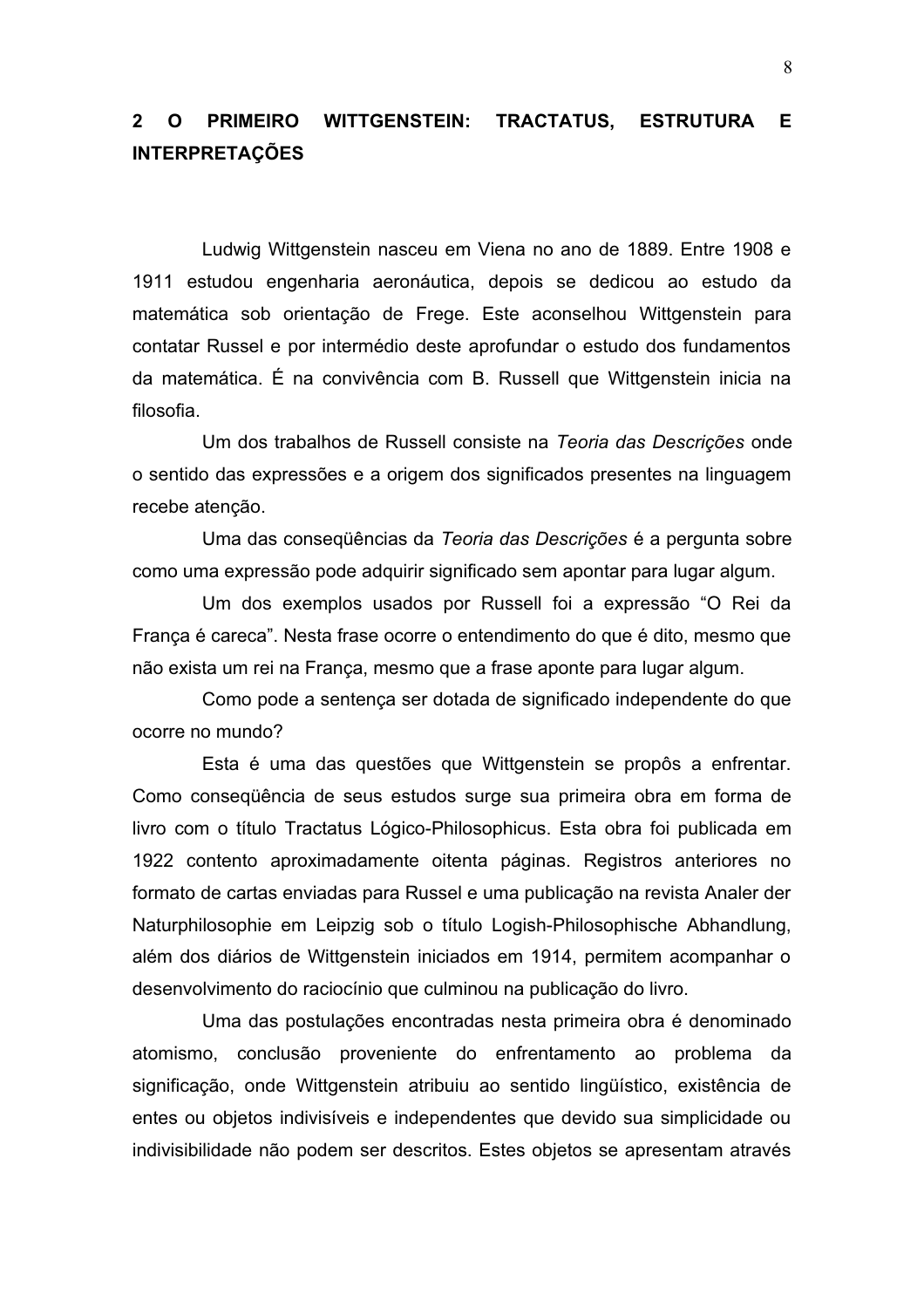de uma percepção imediata, algo anterior ao processo de raciocínio, permitindo assim á construção do significado.

#### 2.1 Algumas influências em Wittgenstein

Manfredo A. de Oliveira em seu livro Reviravolta-linguistico pragmática na filosofia contemporânea, chama atenção para o fato da tese fundamental do Tractatus ser inteligível somente se entendido como uma radicalização das doutrinas de Gottlob Frege. Para Oliveira, a tese da prioridade da frase, onde só a proposição tem sentido, é uma herança da teoria dos predicados de Frege. Charles Travis compartilha da mesma perspectiva que Oliveira quando afirma que, para entender Wittgenstein é preciso olhar para Frege. Em seu livro Para Além de Unshadoweb Thought, Travis afirma que aquilo que Wittgenstein diz no Tractatus ou nas *Investigações Filosóficas*, pode ser uma reação a algo que Frege diz, seja para rejeitar ou modificar.

Além de Frege, outra influência importante em Wittgenstein foi Bertrand Russell, sobre estas influências Hentikka afirma:

> O fato de que Wittgenstein tenha tentado corrigir vários dos supostos erros nas linguagens lógicas tanto de Frege como de Russell, levou muitos filósofos a não levar em conta o alto grau de concordância entre sua notação que obedeça a gramática lógica e a de Frege, especialmente quanto a suas ideias fundamentais. Algumas vezes Wittgenstein até mesmo elogia a notação de Russell, ver tractatus, 3.318, 4012 e 5.513 (HENTIKKA, B.; HENTIKKA, J, 1994, p. 126).

Para James Griffin no livro o Atomismo Lógico de Wittgenstein, a teoria da figuração recebe influência dos físicos Ludwig Boltzmann e Heinrich Hertz, sendo possível constatar um ponto de aproximação entre o conceito de objetos no Tractatus e o conceito de partículas em Hertz, além do pressuposto lógico e da teoria de figuração que é muito semelhante em ambos os autores. Hertz e Wittgenstein.

Segundo Griffin, Hertz argumenta em seu livro, Os Princípios da Mecânica, que nós fazemos figuras ou símbolos dos objetos exteriores para nós mesmos. Hertz esclarece neste mesmo livro que, suas conclusões a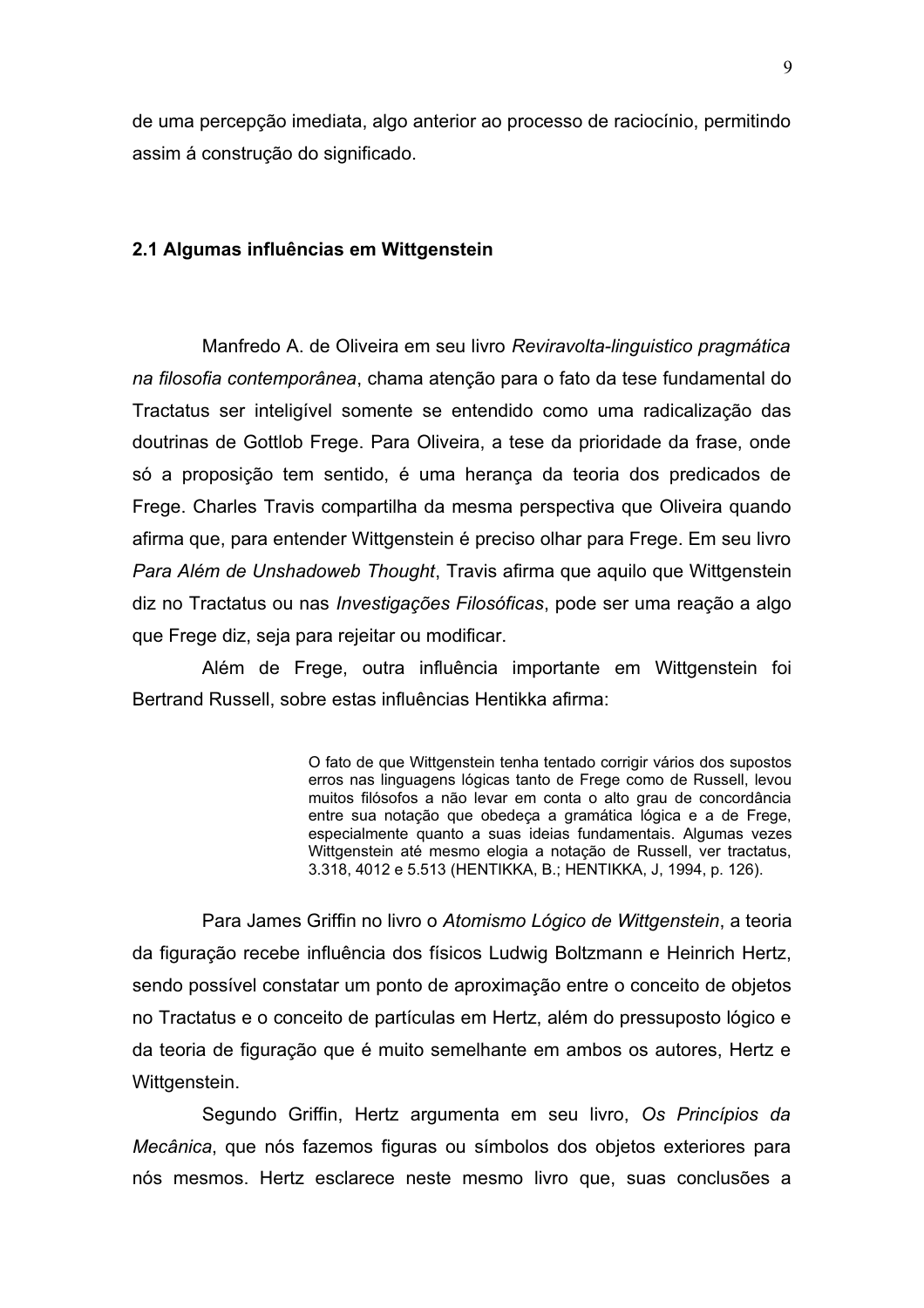respeito das partículas e da figuração, não são de caráter material como na teoria física e sim de raciocínio puramente dedutivo no sentido do a priori kantiano.

Deste modo, Griffin justifica que "boa parte das teorias do Tractatus é tributária da filosofia da ciência de Hertz." (GRIFFIN, 1998, p.140).

Para Manfredo o atomismo presente no Tractatus é influência de Russell, afirma:

> Muito importante para o esclarecimento da concepção ontológica de Wittgenstein é a sua concepção de isolamento ontológico dos elementos fundamentais, a qual está profundamente ligada ao atomismo de B. Russell. Lembramo-nos aqui, em primeiro lugar, das distinções entre estado de coisas atômicos e complexos ou situações. (OLIVEIRA, 2006, p.99).

#### 2.2 O Tractatus e sua estrutura

O Tractatus é constituído na forma de aforismos numerados por grau de relevância lógica e conexão, sendo dividido em sete grupos principais onde o maior valor numérico do primeiro aforismo de cada grupo atribui a este maior importância lógica.

Os dois primeiros grupos tratam de esclarecer o que Wittgenstein concebe como mundo e os aforismas iniciam com os títulos, 1- O mundo é tudo que ocorre e 2 – O que ocorre, o fato, é o substituir dos estados de coisas. Partindo destes dois grupos de proposições, Wittgenstein aprofunda seus esclarecimentos sobre sua percepção de mundo.

Wolfgang Stegmuller esclarece em seu livro A Filosofia Contemporânea, que Wittgenstein designa por estado de coisas tudo que está no campo representativo das possibilidades e o fato é aquilo que realmente ocorre. Uma proposição verdadeira corresponde a um fato enquanto uma proposição falsa corresponde a uma possibilidade dos estados de coisas.

A realidade constitui-se no espaço lógico onde a totalidade dos fatos é o mundo e esta determina o que ocorre e também tudo que não ocorre.

Wittgenstein divide os estados de coisas em atômicos e complexos. afirmando que os estados de coisas atômicos são mutuamente independentes,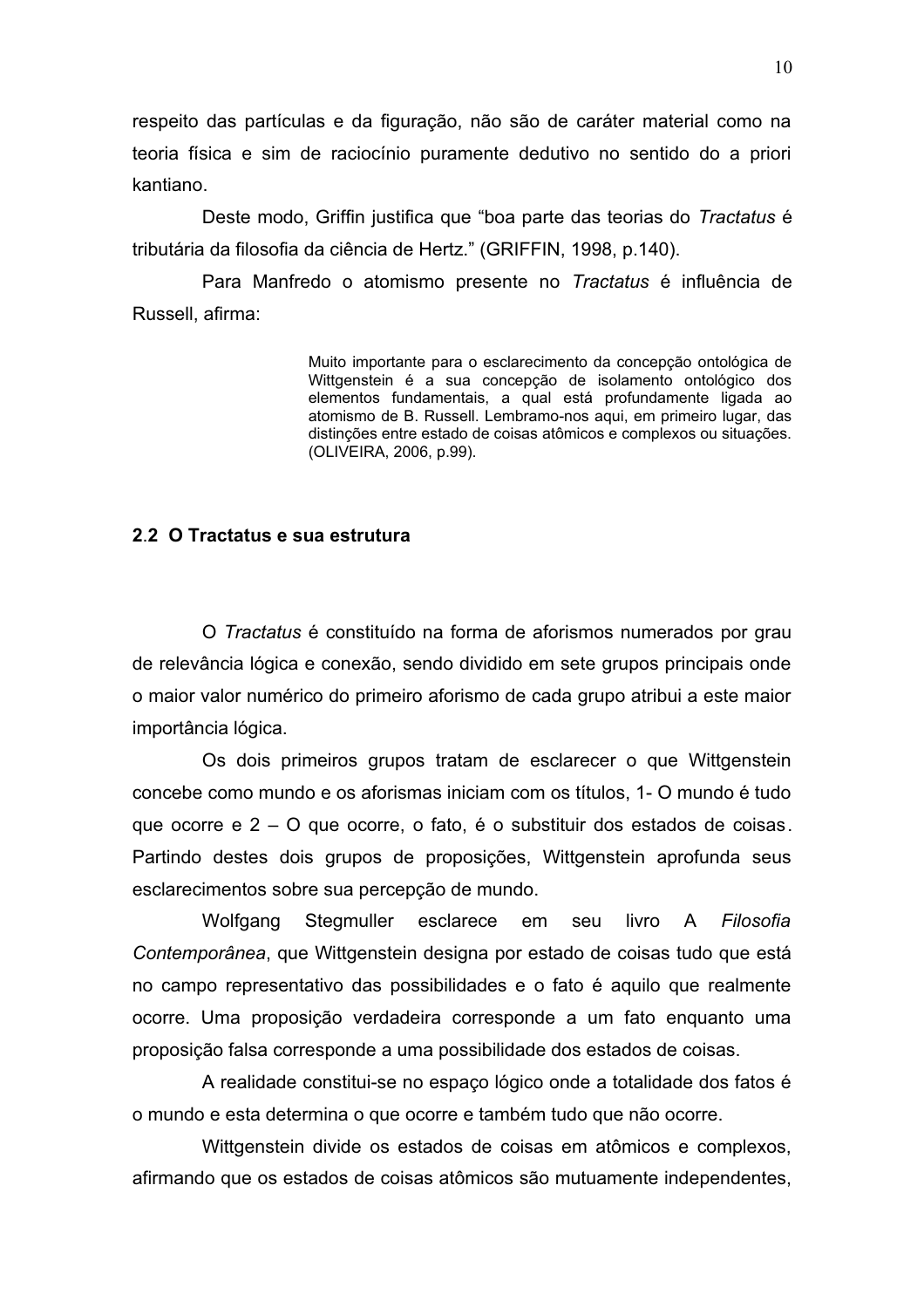neste sentido, o mundo real deve ser imaginado como contido em uma totalidade de estados de coisas – possibilidades. Esta relação entre mundo possível e mundo real Wittgenstein busca elucidar através do conceito de espaco lógico.

No grupo três de aforismos com o titulo, "Pensamento é a Figuração Lógica dos Fatos", Wittgenstein desenvolve a relação entre o mundo e os pensamentos sobre o mundo, no grupo de aforismo número quatro, inicia com o estudo da linguagem e passa para o grupo cinco e seis abordando a estrutura interna da linguagem.

A teoria da figuração parte da constatação do homem ser capaz de efetuar figurações da realidade, no entanto, Wittgenstein entende como figuração a correspondência precisa de estrutura lógica entre proposição e realidade, neste sentido, a lógica determina a linguagem e também o mundo.

> A proposição é figuração da realidade; pois conheço a situação representada por ela quando entendo a proposição. E entendo a proposição sem que o sentido me seja explicado. (WITTGENSTEIN, 2001,§4.02).

No Tractatus, a função essencial da linguagem é de "representar" ou "descrever" o mundo como em um quadro, as outras funções da linguagem são deduzidas dessa função primordial que é dada de imediato devido a existência de uma ordenação lógica a priori tanto no mundo como na linguagem, uma vez que, não sendo possível pensar de maneira ilógica, esta é absoluta.

Assim, tanto o mundo como a linguagem são cada um ao seu modo, estruturas atômicas, sendo na linguagem a proposição elementar constitutiva de todas as outras proposições complexas que atuam como funções de verdade das proposições elementares.

Mauro Lúcio L. Condé no livro Wittgenstein Linguagem e Mundo, esclarece que Wittgenstein no Tractatus atribui aos nomes apenas denotação e que somente a proposição possui sentido, sendo esta a menor unidade de análise semântica possível.

Uma proposição elementar mostra seu sentido imediatamente, mas o valor de verdade só pode ser acessado através da verificação onde, sendo verdadeira a proposição o fato atômico subsiste.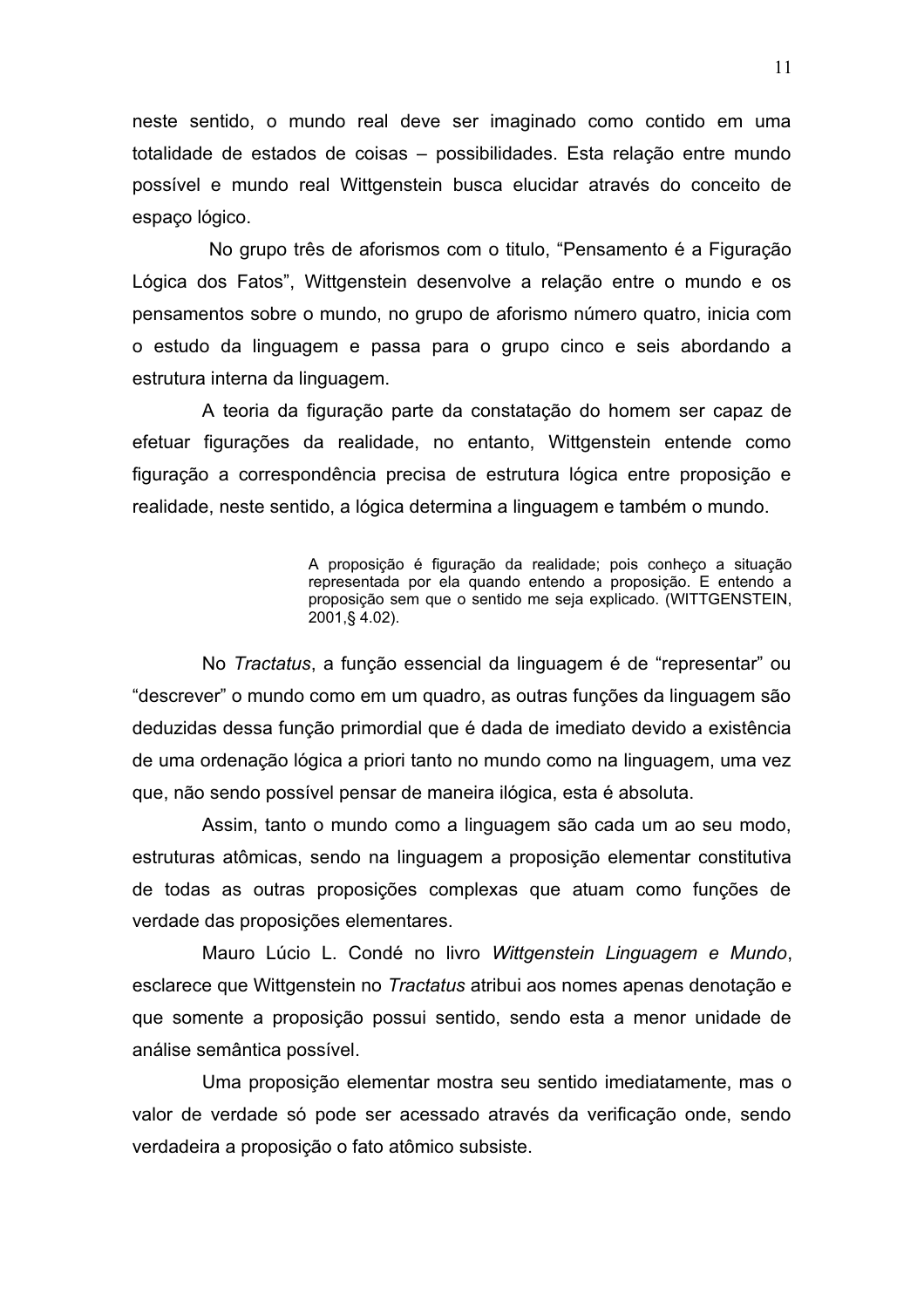Manfredo A. de Oliveira identifica dois atomismos em Wittgenstein, além de alertar para o significado da categoria "coisa", Oliveira afirma:

> Há o atomismo dos fatos e o atomismo das coisas ou objetos, isto é, dos elementos de um estado de coisas. Resta notar que a categoria coisa não designa simplesmente o que nós, na vida comum, assim denominamos, pois o conceito de coisa em Wittgenstein é essencialmente relacional, isto é, a coisa só é coisa enquanto elemento de um estado de coisas, enquanto configurada deste ou de outro modo. Um estado de coisas é, precisamente, um determinado tipo de associação de coisas ou objetos. (OLIVEIRA, 2006, p.100).

Sobre a teoria das funções de verdade de Wittgenstein, Oliveira esclarece que:

> Wittgenstein defende, pois, no Tractatus a tese de universalidade das funções de verdade. Isso significa a eliminação de todos os modos da linguagem como a negação da possibilidade de descrição de atos intencionais de qualquer espécie. Processos de fé, dúvida, desejo não podem, dentro deste contexto, ser objetivados e expressos em frases plenas de sentido. São considerados peseudocomportamentos com intenções não-objetiváveis. Da dúvida, da fé, só se pode falar quando eles condicionam um comportamento externo objetivo que, no sentido do behaviorismo, pode ser tomado no campo do figurável. De acordo, portanto, com essa teoria as frases elementares determinam totalmente as frases complexas. Neste sentido, a linguagem para Wittgenstein, é em última análise, apenas uma descrição do mundo. (OLIVEIRA, 2006, p.112).

#### 2.3 A linguagem fenomenológica presente no Tractatus

Hentikka identifica no Tractatus o fundamento fenomenológico das afirmações de Wittgenstein guando este entende que toda estrutura lógica do mundo, contida nas proposições elementares, pode ser interpretada pelos dados imediatamente recebidos, postulando desta forma, que os dados sensíveis são a origem dos nossos conceitos.

Apontando nesta direção, Hentikka esclarece no livro Uma Investigação sobre Wittgenstein, que a tese onde podemos revelar a estrutura do mundo atentando para nossas vivências imediatas está na base do projeto Husserliano. Ainda segundo Hentikka, é o próprio Wittgenstein que admite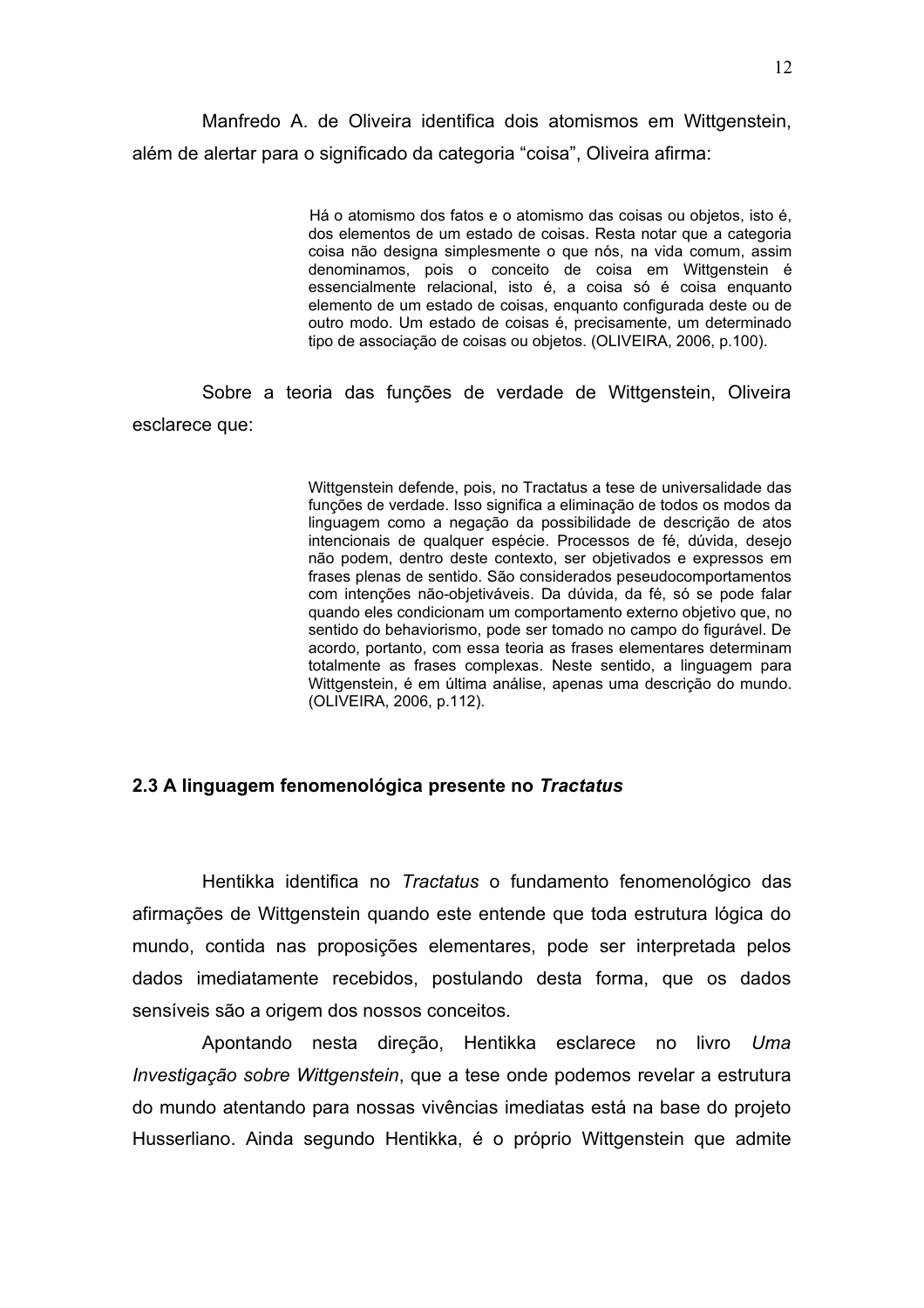seguir uma linguagem fenomenológica quando escreve em Philosophical remarks<sup>1</sup>:

> Eu não viso agora a uma linguagem fenomenológica, ou linguagem primordial, como costumava chamá-la. Eu não a julgo mais necessária. O que é possível e necessário é separar o que é essencial na nossa linguagem do secundário. (HENTIKKA B.; HENTIKKA J., 1994, p.188).

A interpretação de Hentikka para o termo linguagem primordial ou linguagem fenomenológica é que Wittgenstein está se referindo ao fato da linguagem lidar com fenômenos ou dado imediato.

Hentikka cita ainda, a formulação de F, Waismann no livro Ludwig Wittgenstein and the Vienna Circle onde Waismann abstrai das seções 12, 53, 57, 71 e 213 do Philosophical remarks, nas quais Wittgenstein afirma:

> Eu costumava acreditar que havia a linguagem cotidiana que comumente falamos e uma linguagem primordial que exprimia o que realmente sabemos, isto é, os fenômenos. Também falava de um primeiro sistema e de uma segundo sistema. Agora, desejo explicar por que não mais adoto essa concepção. Penso que, essencialmente, temos apenas uma linguagem, a cotidiana. (HENTIKKA, B.; HENTIKKA, J., 1994, p.188).

#### 2.4 A filosofia como crítica da linguagem

Para o Wittgenstein do Tractatus, somente as ciências naturais possuem sentido, já que estas atuam sobre os fatos e verificação destes.

No caso da filosofia Wittgenstein afirma:

A finalidade da filosofia é o esclarecimento lógico dos pensamentos. A filosofia não é teoria, mas atividade. Uma obra filosófica consiste essencialmente em comentários. A filosofia não resulta em proposições filosóficas mas em tornar claras as proposições. A filosofia deve tomar os pensamentos que, por assim dizer, são vagos e obscuros e torná-los claros e bem delimitados. (WITTGENSTEIN, 2001,§ 4.112).

<sup>1</sup> Philosophical remarks são anotações de Wittgenstein posterior a publicação do Tractatus e marca o início da transicão de Wittgenstein rumo aos argumentos das Investigações Filosóficas. Hentikka defende que a principal mudança no período de transição foi a substituição de uma linguagem fenomenológica por uma linguagem fisicalista.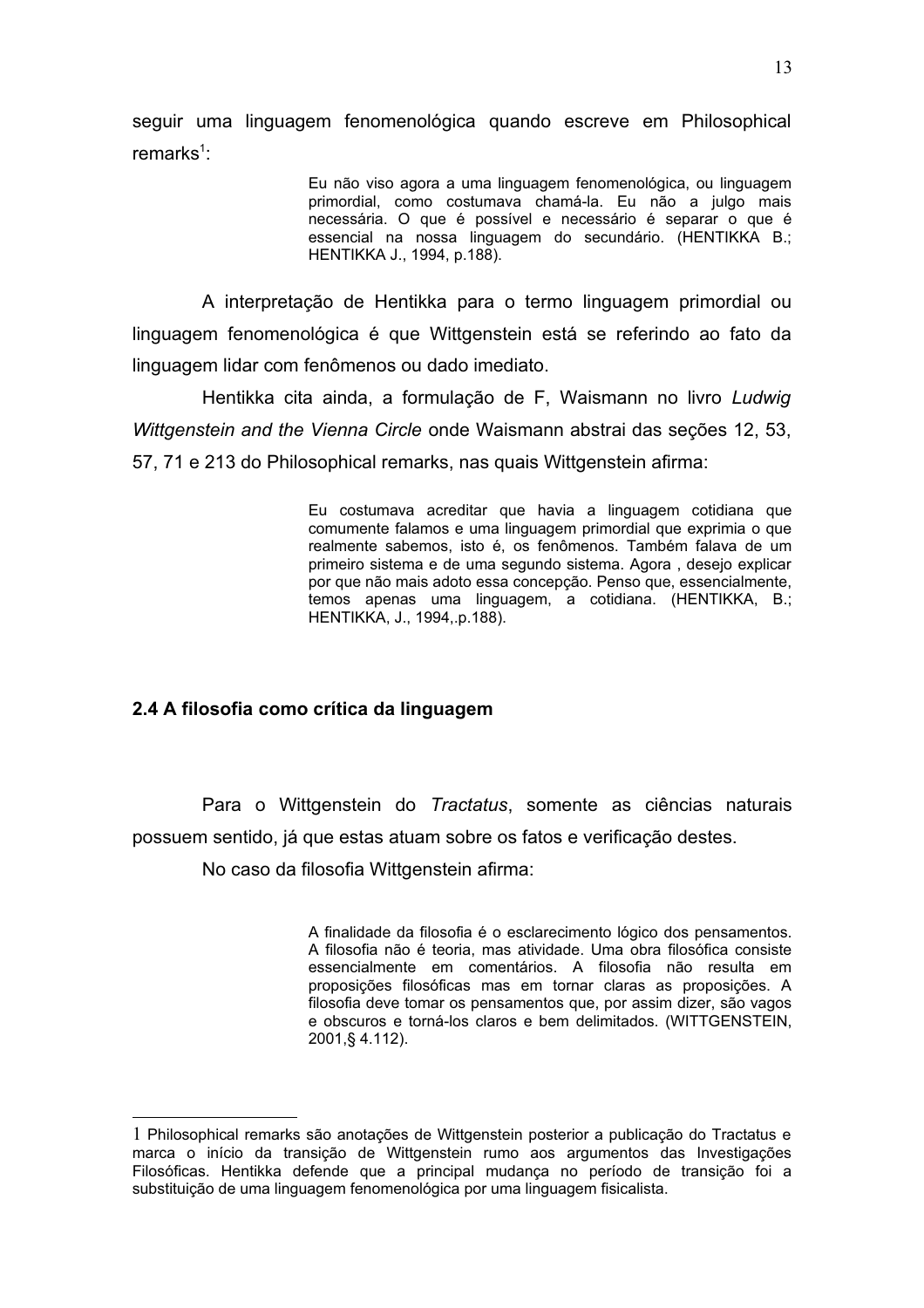Sendo a finalidade da filosofia o esclarecimento lógico do pensamento e cabendo à lógica cuidar de si mesma, tem como consequência que, tudo o que na lógica é possível, é permitido independente dos fatos.

Cabe á filosofia esclarecer proposições que dizem fatos, estes são esclarecimentos lógicos do pensamento, crítica da linguagem.

#### 2.5 O indizível e o sentido, mostrar e dizer

O discurso filosófico carece de sentido quando busca abordar temas que ultrapassam os limites da linguagem e tenta dizer o indizível. Tudo o que é possível às vezes é mostrar em vez de dizer, isso inclui os temas da ética, estética, religião e diversos casos cotidianos de vida.

> A maioria das proposições e questões encontradas em obras filosóficas não são falsas, mas contra-sensos. Consequentemente, não podemos dar qualquer resposta a questões deste tipo, mas apenas mostrar seu caráter de contra-senso. A maioria das proposições e questões dos filósofos surge de nosso fracasso em compreender a lógica de nossa linguagem. (WITTGENSTEIN, 2001,§  $4.003$ ).

Urbano Zilles em seu livro O Racional e o Místico em Wittgenstein afirma que na perspectiva de Wittgenstein é admissível algo fora do mundo e da linguagem, o místico:

> Para Wittgenstein, o sujeito empírico é objeto da ciência e o sujeito espiritual situa-se na dimensão mística porque o sujeito pensante não é como uma coisa que ocorre no mundo descritível. A mística designa tudo que não é abrangível pela ciência, como a metafísica, a ética, a estética, a religião, enfim, a vida cotidiana. (ZILLES, 1994, p.46).

W. Stegmuller identifica no Tractatus três formas distintas do mostrar, sendo elas o mostrar externo, interno e místico. Neste sentido o mostrar externo se refere á proposição que mostra seu sentido, o mostrar interno diz respeito a forma lógica da proposição, esta forma lógica não pode ser representada. A proposição pode representar a realidade inteira, não pode, porém, representar o que ela deve ter em comum com a realidade para poder representa-la - a forma lógica. (WITTGENSTEIN, 2001,§ 4.12).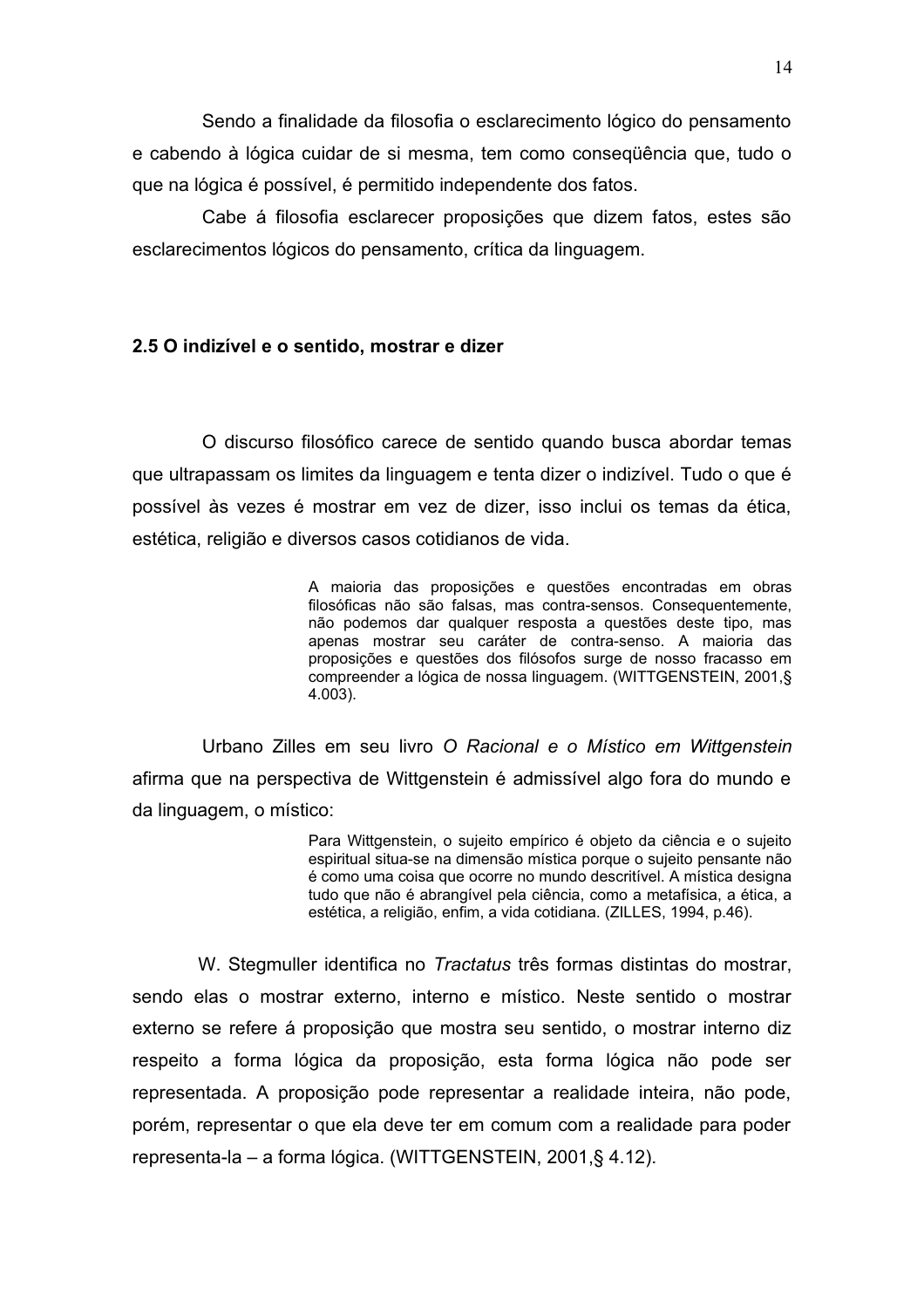No mostrar místico Stegmuller aponta para o aforisma 6.522 onde Wittgenstein afirma: "Existe, com efeito, o indizível. Isto se mostra; é o místico." (WITTGENSTEIN, 2001, § 6.522).

A real distinção entre dizer e mostrar reside no fato de ela estabelecer um vínculo entre as duas partes, interditando tanto as proposições acerca da essência da representação simbólica, como pronunciamentos místicos relativos a esfera de valor. A lista do inefável no caso do Tractatus não é pequena, incluindo:

> A forma pictórica comum à figuração e à coisa figurada (WITTGENSTEIN, 2001,§ 2.172-2.174), o significado dos signos e o fato de dois signos terem o mesmo significado (WITTGENSTEIN, 2001,§ 3.33 e 6.23), o fato de um símbolo significar um objeto ou um número (WITTGENSTEIN, 2001,§ 4.126), o sentido de uma proposição (WITTGENSTEIN, 2001,§ 2.221, 4.022 e 4.461), a lógica dos fatos (4.0312), a multiplicidade lógica ou a forma lógica de uma proposição e da realidade (WITTGENSTEIN, 2001,§ 4.041, e 4.12), o fato de que uma proposição possa dizer a respeito a um certo objeto (WITTGENSTEIN, 2001,§ 4.1211, 5.535), o fato de que alguma coisa caia sob um conceito formal (WITTGENSTEIN, 2001,§ 4.126), o fato de proposições lógicas serem tautologias e não se referirem a constantes lógicas (WITTGENSTEIN, 2001,§ 4.0621,4.461), o ffato de uma proposição seguir-se de outra (WITTGENSTEIN, 2001,§ 5.12, 5.132, 6.1221), os limites ou armação da linguagem e do mundo (WITTGENSTEIN, 2001,§ 5.5561, 5.6, 6.124), a idéia de que não há alma (WITTGENSTEIN, 2001,§ 5.5421) o que há de verdade no solipsismo - na idéia de que o mundo é meu mundo (WITTGENSTEIN, 2001,§ 5.62), o fato de que há leis da natureza (WITTGENSTEIN, 2001,§ 6.36), a esfera da ética e de tudo aquilo que há de mais elevado (WITTGENSTEIN, 2001, § 6.42), o significado da vida a esfera do místico (WITTGENSTEIN, 2001,§ 6.52).

Usar uma linguagem de representação é, portanto, pressupor a existência daquilo que ela representa, é algo que não poderá ser feito usando a linguagem que o representa. "Que o mundo exista, e não como existe, é precisamente o que dá origem à experiência mística." (WITTGENSTEIN, 2001, § 6.44).

Wittgenstein entende que proposições metafísicas não expressam qualquer pensamento, são construções lingüísticas absurdas já que apontam para além do limites da linguagem. No entanto, o que está para além destes limites, pode ser acessado através da vivência mística – dado imediato.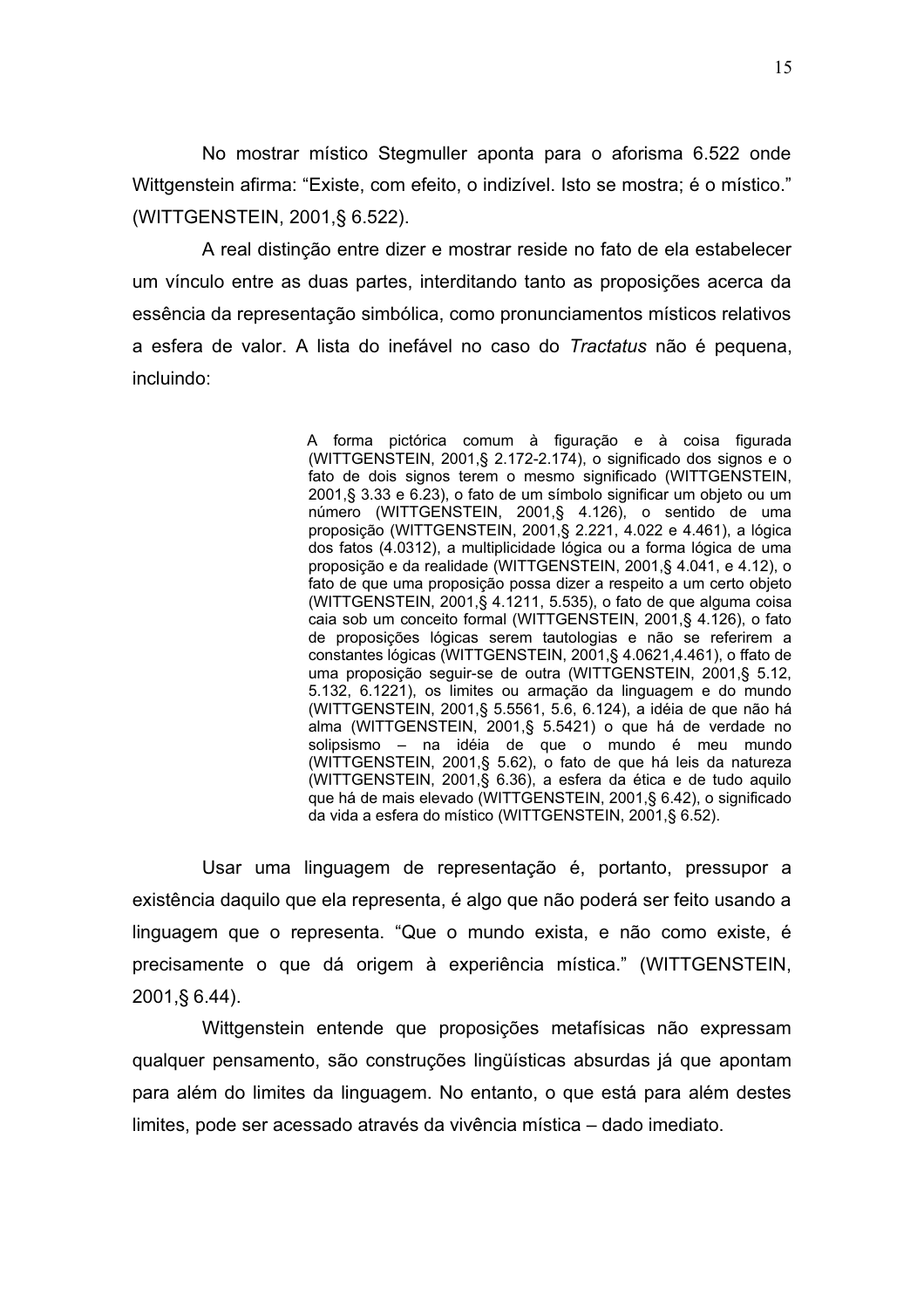Para Stegmuller, dizer que as proposições filosóficas são absurdas não equivale a dizer que não possuam valor.

> Se a filosofia não é compreendida como uma espécie de ciência, cujo objetivo é provar proposições com o teor descritivo verdadeiro, mas como uma atividade, então as proposições sem sentido podem adquirir uma importante função elucidativa. E uma tal função Wittgenstein atribui ao Tractatus, minhas proposicões elucidam, pois. quem me entende, as reconhece afinal como absurdas. (STEGMULLER, 1977, p.427).

#### 2.6 O fundamento metafísico

Wittgenstein postula certo absolutismo ao afirmar que o mundo só pode ser dividido de um único modo e esta divisão leva sempre para os fatos mais simples - atomismo.

O argumento onde existem estados de coisas independentes da linguagem, em um mundo "em si mesmo dividido", é entendido por Stegmuller, Grayling e Hacker como sendo no Tractatus uma exposição sistemática onde a metafísica precede a filosofia da linguagem.

Para Silvia Faustino em seu livro, Wittgenstein, o Eu e sua Gramática, o Tractatus tem como efeito um tipo de solipsismo transcendental, onde o sujeito metafísico do Tractatus não é concebido como um homem comum, ele, sujeito, não é o corpo humano e nem a alma humana de que a psicologia se refere. O sujeito metafísico não pode ser designado, nem sequer pertence ao mundo ou possui densidade ontológica.

Sobre a afirmação de Wittgenstein:

Onde no mundo se há de notar um sujeito metafísico? Você diz que tudo se passa aqui como no caso do olho e do campo de visão. Mas o olho você realmente não vê. E nada no campo visual permite concluir que é visto a partir de um olho (WITTGENSTEIN, 2001, § 5.633).

Faustino esclarece o que segue:

A maneira de Wittgenstein conceber o solipsismo no Tractatus e em toda sua obra é bastante singular: contrário à tradição. Wittgenstein jamais o pensa como uma doutrina oposta ao realismo. Pelo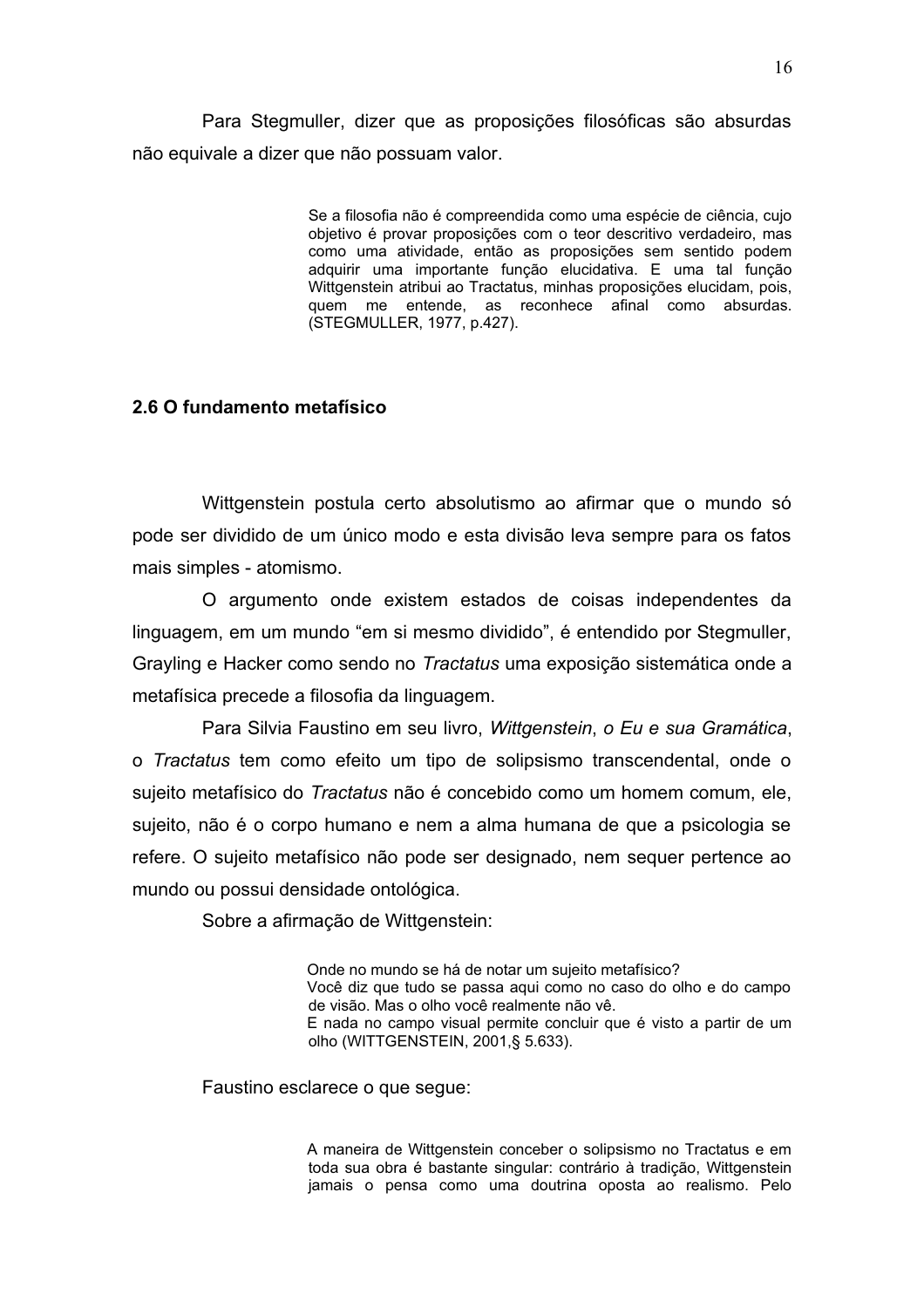contrário, a 'verdade' do solipsismo consiste em que, 'levado às últimas conseqüências', 'coincide com o realismo' (WITTGENSTEIN, 2001,§ 5.64) Essa coincidência do solipsismo com o realismo ancorase na concepção de que a realidade encontra-se inteiramente 'coordenada' ao sujeito metafísico: a realidade que pode ser representada na linguagem é aguela cujas linhas de projeção partem do sujeito metafísico. (FAUSTINO, 2006, p.91).

O Wittgenstein do Tractatus buscou estabelecer que as relações são internas entre as coisas e os estados de coisas de que podem fazer parte, apontou também para a conexão interna entre proposição e o fato que ela representa, entre nome e o obieto e entre o sujeito metafísico e a substância do mundo, buscou demonstrar que o conhecimento humano é algo não lingüístico e da possibilidade de uma linguagem universal.

Wittgenstein termina o Tractatus afirmando que aquilo que pode ser dito, pode ser dito com clareza e o que não pode ser dito, deve-se calar.

Urbano Zilles manifesta ter a impressão que no Tractatus, o mais importante é aquilo que não foi dito. Segundo ele:

> Lendo atentamente a última parte do Tractatus e seu prefácio, temos a impressão de que situa os problemas mais profundos fora da linguagem. Deixa, todavia, certa ambigüidade. De uma parte, o indizível tem conotação positiva e, de outra, parece compartilhar a atitude positivista de menosprezo. Inegavelmente a distinção entre o dizer e mostrar caracterizam sua filosofia. Parece que, no Tractatus, o mais importante é aquilo que não foi dito. (ZILLES, 1994, p.53).

#### 2.7 Principais críticas de Crayling ao Tractatus

Na opinião de A. C. Grayling o Tractatus foi recebido como um trabalho de interesse histórico não como um argumento que exige o desafio que as teses filosóficas geralmente recebem, sendo, raras vezes criticado de forma séria. Para Grayling a influência do Tractatus junto ao positivismo lógico não é tão forte como os admiradores de Wittgenstein acreditam.

Grayling afirma:

Estudos mais recentes dizem que a relação entre o trabalho do primeiro Wittgenstein e do Círculo não foi de modo algum tão direta.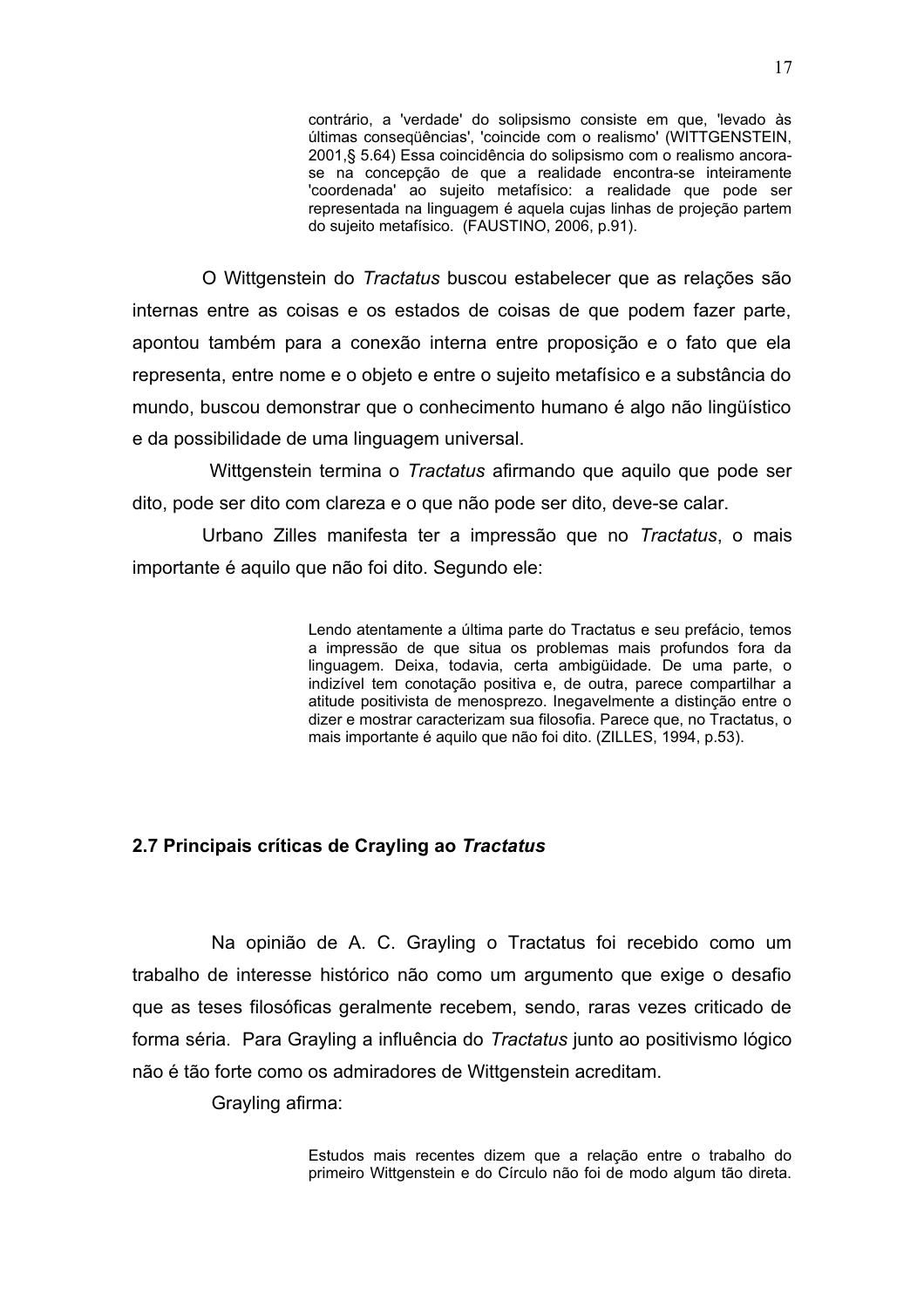Não há dúvida de que houve uma conexão; mas parece que a influencia de Wittgenstein foi bem menor do que se supõe, sendo exercida sobre tudo em apenas dois dos membros do Círculo, os quais entre tanto não chegaram a discordar do Círculo por causa disto. (GRAYLING, 2002, p. 77).

Um dos motivos apontado por Grayling para o Tractatus ser recebido mais como algo de interesse histórico, é que:

> Em primeiro lugar, Wittgenstein deu por certo no Tractatus que a linguagem tem uma essência única que ele poderia especificar ao trazer a luz sua estrutura lógica. Os conceitos tendenciosos são a essência e a forma lógica da linguagem. A ideia de que a linguagem tem uma natureza unitária que pode ser capturada numa fórmula única, cuja identificação fornece de um só golpe soluções para todos os problemas filosóficos sobre pensamento, mundo, valor, religião, verdade e outras coisas é extraordinariamente ambiciosa, mas é isso que o primeiro Wittgenstein nos pede que aceitemos." (GRAYLING, 2002, p. 71).

Por diversas interpretações argumentadas em seu livro, Grayling afirma que:

> Não é mais possível pensar que o Tractatus inspirou um movimento filosófico, como a maioria dos comentadores antigos afirmou. Isso absolutamente não significa que o Tractatus é historicamente desprezível. Ele é importante porque é um exemplo inflexível, até mesmo extremo, de 'atomismo lógico', mostrando, portanto, com certa vivacidade o que essa espécie de visão pode implicar. Mas sua importância primordial consiste em ser a fonte, em parte positiva e em maior parte negativamente, para a própria filosofia do segundo Wittgenstein. (GRAYLING, 2002, p. 84).

#### 2.8 Do Tractatus para as Investigações Filosóficas

Após a publicação do Tractatus Wittgenstein perde o interesse temporariamente pela filosofia, se afastando para a vivência de novas perspectivas, passou seis anos como professor secundário. Seu retorno ao campo filosófico foi marcado pela radical crítica, do próprio Wittgenstein, ao seu primeiro trabalho, o Tractatus.

No Tractatus Wittgenstein assumiu como tese fundamental o fato da linguagem figurar "o mundo sobre o qual ela fala e a respeito do qual nos informa." (OLIVEIRA, 2006, p.96). A Teoria da Figuração do Mundo tem como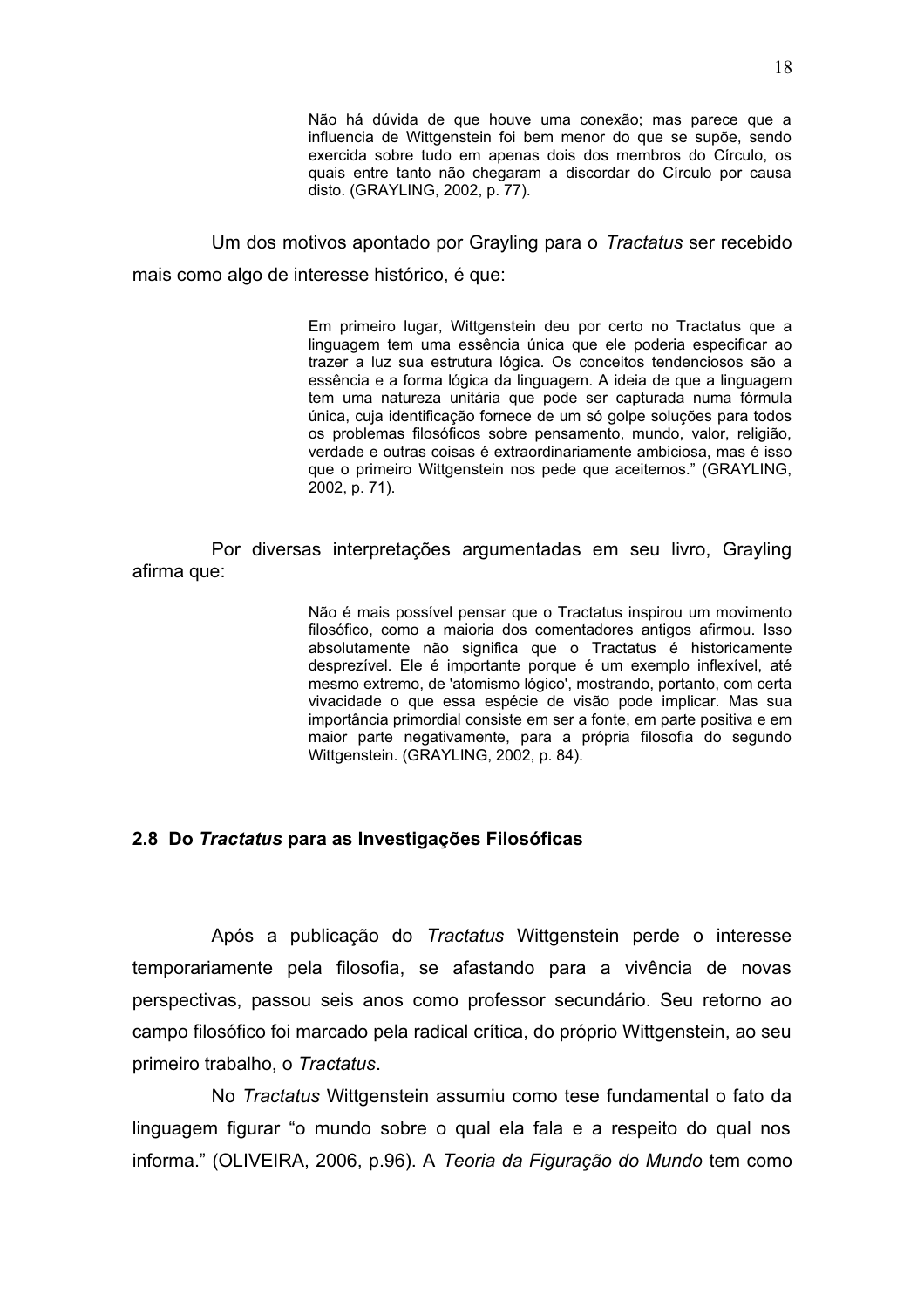base as estruturas lógicas, estas por sua vez proporcionam a Teoria das Funções de Verdade, sendo a forma lógica condição de possibilidade de qualquer figuração. "Neste sentido, a linguagem para Wittgenstein é, em última análise, apenas uma descrição do mundo." (OLIVEIRA, 2006, p.112).

O Tractatus manteve a base fundamental da tradição filosófica, admitindo a linguagem como função designativa onde, para saber o significado de uma palavra, basta saber o que ela designa. Ficando a linguagem responsável pela designação da essência comum aos tipos de objetos ou singularidades. "Em suma, as palavras têm sentido porque há objetos que elas designam: coisas singulares ou essências." (OLIVEIRA, 2006, p.121).

das conseqüências encontradas Uma no Tractatus é a impossibilidade de uma metalinguagem uma vez que, esta "não passa, pois, de uma ilusão. A estrutura da linguagem é indizível, apenas se mostra." (OLIVEIRA, 2006, p.113). Esta estrutura da linguagem está fora do mundo e da própria linguagem, esta além da física, é o místico.

Para Hentikka, um dos motivadores na mudança do primeiro Wittgenstein para o segundo, do Tractatus para as Investigações Filosóficas, é o enfrentamento por Wittgenstein do fato das comparações linguagem-mundo ocorrerem no tempo<sup>2</sup>.

Segundo Hentikka:

As comparações entre linguagem-mundo devem ocorrer no tempo. Isso torna a condição dos objetos do Tractatus extremamente ambígua. Pois, se esses objetos são atemporais, os complexos desses objetos são presumivelmente atemporais. Mas, se assim for, será impossível comparar esses fatos atemporais com as proposições de nossa linguagem, que pertence ao mundo do tempo físico. (HENTIKKA B.; HENTIKKA J., 1994, p.226).

Independente do que motivou uma nova perspectiva em Wittgenstein ou do fato de existir diferenças profundas entre a primeira e a segunda obra, Oliveira esclarece que "a questão fundamental permanece, ou seja, o interesse especial de Wittgenstein é a linguagem e o pensamento." (OLIVEIRA, 2006, p.95).

<sup>2</sup> Hentikka sinaliza que estas preocupações sobre o tempo podem ser encontradas nos escritos de Wittgenstein em Philosophical remarks.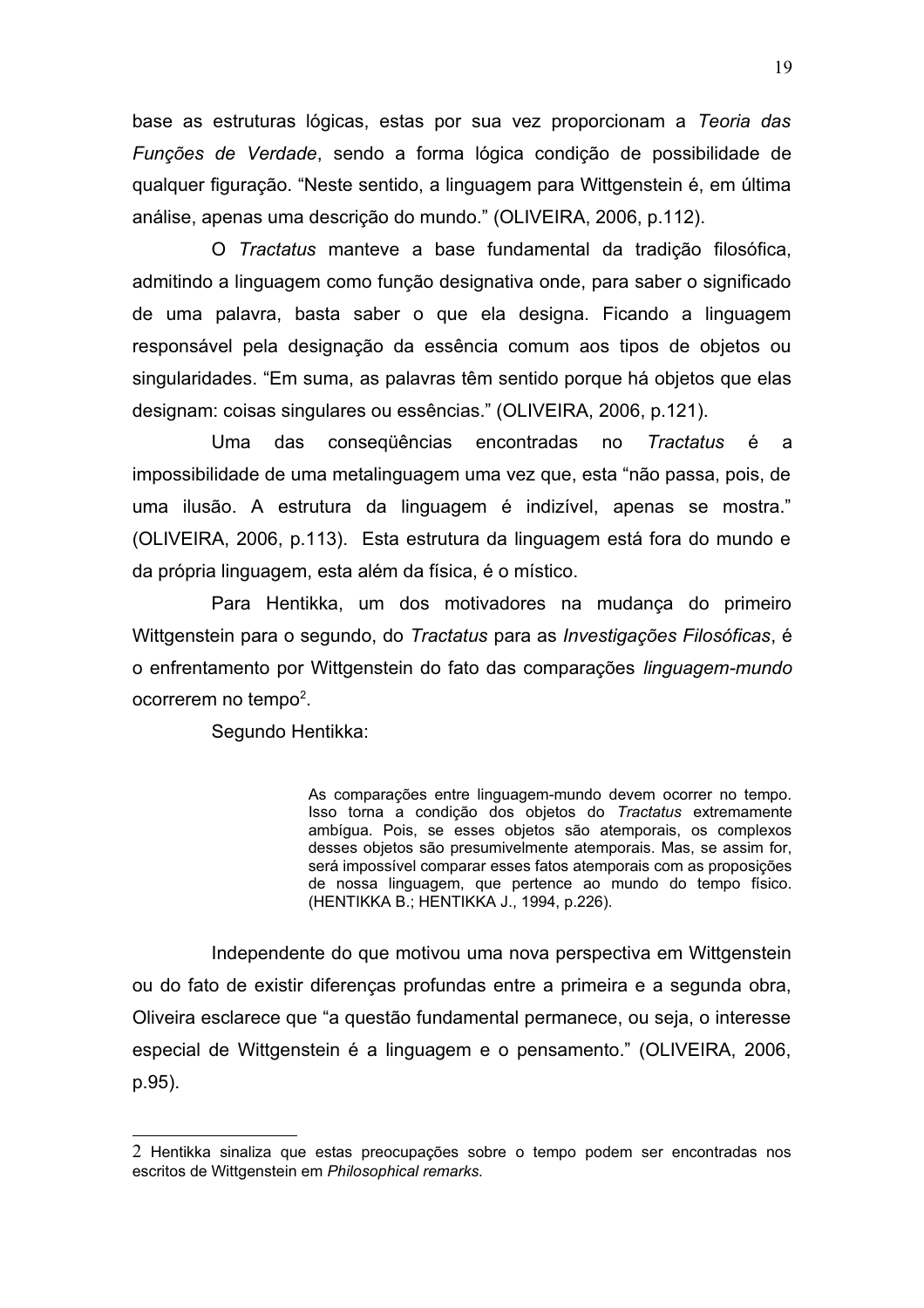A obra Investigações Filosóficas é reconhecida entre outras coisas como uma crítica ou oposição ao Tractatus e a tradição filosófica, onde Wittgenstein promove uma reviravolta Linguístico-Pragmática rompendo com as influências da tradição e promovendo "inovador modelo de racionalidade apresentado por este filósofo." (CONDÉ, 2004, p.117).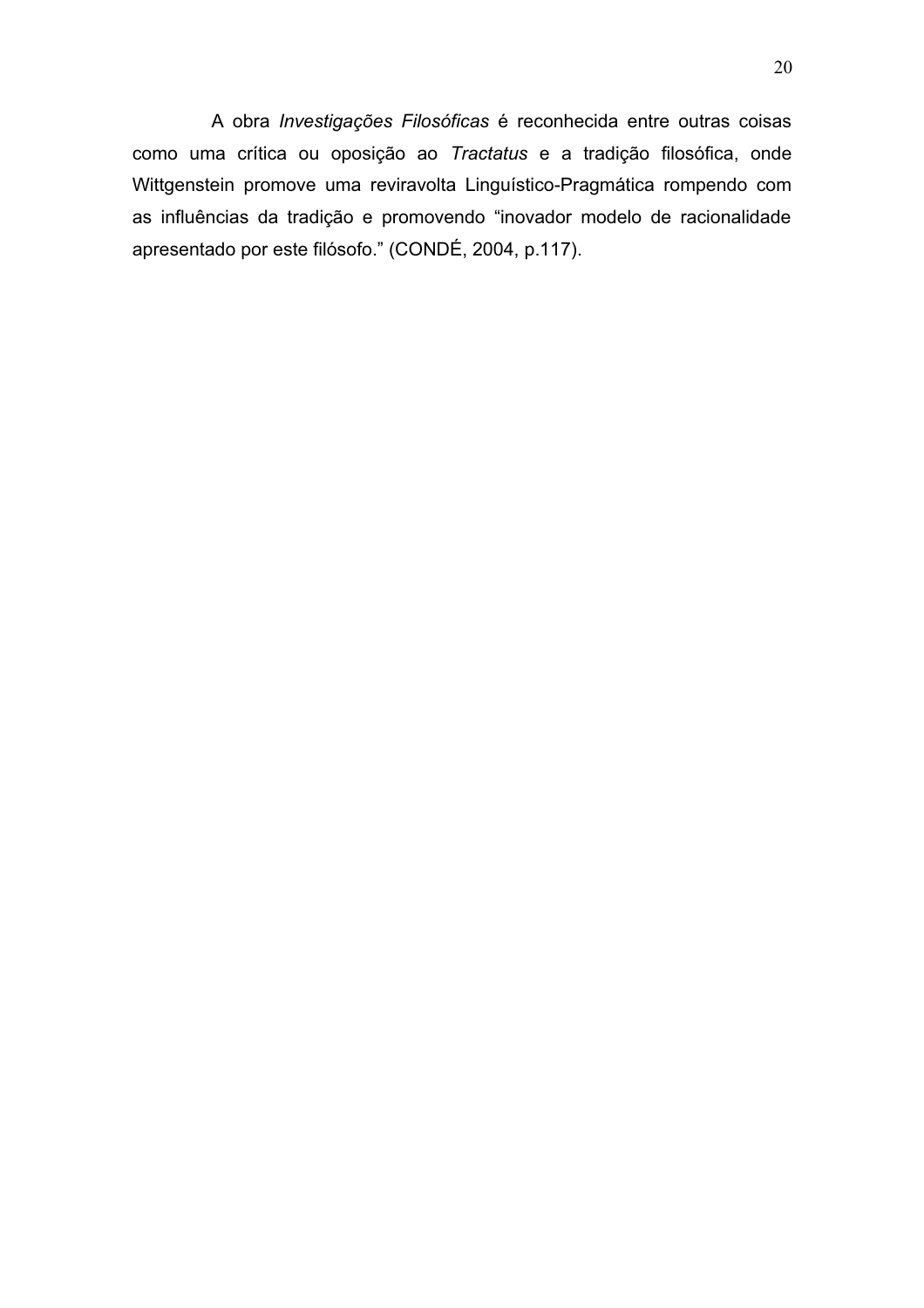#### **3 O SEGUNDO WITTGENSTEIN: CRÍTICA AO TRACTATUS**

Na obra Investigações Filosóficas, Wittgenstein reserva uma parte considerável dos argumentos para se opor à teoria objetivista da linguagem e atacar a concepção individualista do conhecimento da linguagem e todo dualismo epistemológico e antropológico.

O prefácio das *Investigações Filosóficas* sinaliza sobre o objetivo da obra:

> Mas, há quatro anos, tive ocasião de ler novamente o meu primeiro livro (o Tratado Lógico-Filosófico) e de esclarecer os seus pensamentos. Pareceu-me, de repente, que eu deveria publicar aqueles antigos pensamentos junto com os novos: estes poderiam receber sua reta iluminação somente pelo confronto com os meus pensamentos mais antigos e tendo-os como pano de fundo. (WITTGENSTEIN, 2005, p.12)

Uma das preocupações centrais nas Investigações Filosóficas é destruir o pressuposto onde a linguagem é entendida como figuração do mundo. David Pears aponta nesta direção quando afirma que o alvo principal no segundo Wittgenstein é a crítica aos dados sensíveis:

> O alvo primário de sua crítica da linguagem privada é a linguagem dos dados sensíveis que os fenomenalistas afirmavam que cada um de nós poderia estabelecer independentemente de qualquer coisa no mundo físico e, portanto, de forma isolada uns dos outros. (PEARS, 2007, p.885).

Nesta nova fase, a concepção de linguagem proposta por Wittgenstein não aponta diretamente qualquer comparação para representacionista entre linguagem e mundo. "O pensamento do segundo Wittgenstein é, em contraposição ao da primeira fase, anti-sistemático." (OLIVEIRA, 2006, p. 118)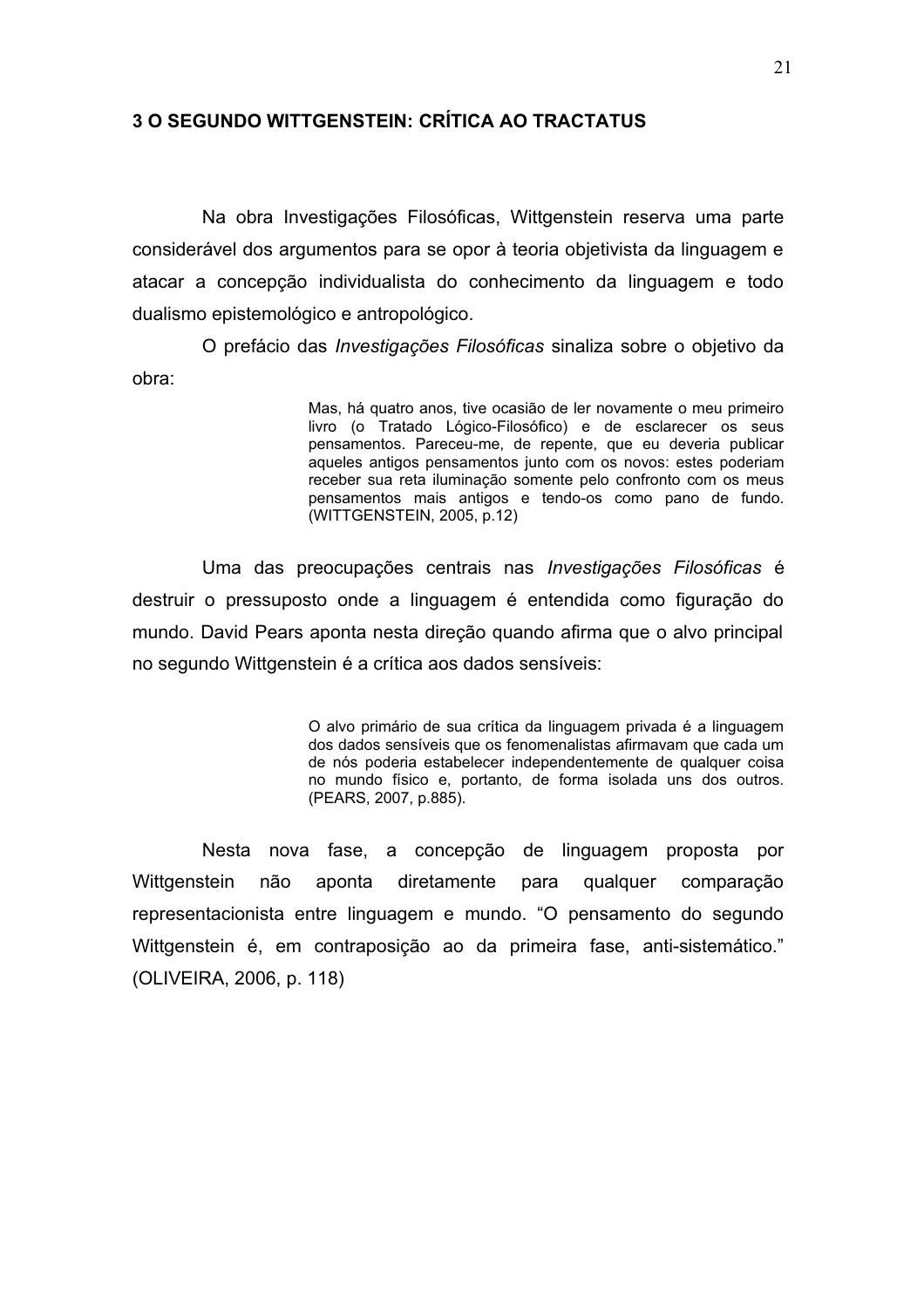#### 3.1 A Concepção de Linguagem

A obra Investigações Filosóficas inicia com uma citação de um trecho das confissões de Agostinho onde este descreve a maneira como aprendeu a falar:

> Quando os adultos nomeavam um objeto qualquer voltando-se para ele, eu o percebia e compreendia que o objeto era designado pelos sons que proferiam, uma vez que queriam chamar atenção para ele (...). Assim, pouco a pouco eu aprendia a compreender o que designam as palavras que eu sempre de novo ouvia proferir nos seus devidos lugares (...). (WITTGENSTEIN, 2005, § 1).

Desta descrição sobre o aprendizado da linguagem Wittgenstein vai extrair algumas consegüências que entende como um erro histórico da tradicão filosófica, como a idéia de aprendermos uma linguagem exclusivamente para expressar nossas impressões, ou ainda, que o aprendizado da linguagem ocorre através da associação de nomes a objetos.

Para Wittgenstein, este erro histórico é fundamentado sob uma concepção primitiva do funcionamento da linguagem onde a linguagem é compreendida através de um pequeno segmento de tudo aquilo que poderíamos designar como "sistema de comunicação". Este pequeno segmento descreve uma linguagem onde:

> pensa, primeiramente, em substantivos como 'mesa', 'cadeira', 'pão' e em nomes de pessoas. Somente em segundo plano, em nomes de certas atividades e qualidades e nas restantes espécies de palavras como algo que se irá encontrar (WITTGENSTEIN, 2005, § 1).

A concepção de linguagem descrita por Agostinho em concordância com a tradição filosófica consiste em atribuir como função essencial da linguagem a representatividade, onde, palavras servem para designar objetos.

Wittgenstein contesta esta concepção de linguagem por entender que o exercício de aprendizagem não ocorre na relação entre significado e objeto, e sim, através da conexão conceitual entre significado e uso.

O ensino de uma palavra para Wittgenstein é comparável com o ensino de uso de uma peça no jogo de xadrez. Quando alguém é ensinado a jogar xadrez não aprende as funções da peça denominada "rei do xadrez" apenas ao ser mostrado a forma da figura de um rei, mas sim, ao ser descrito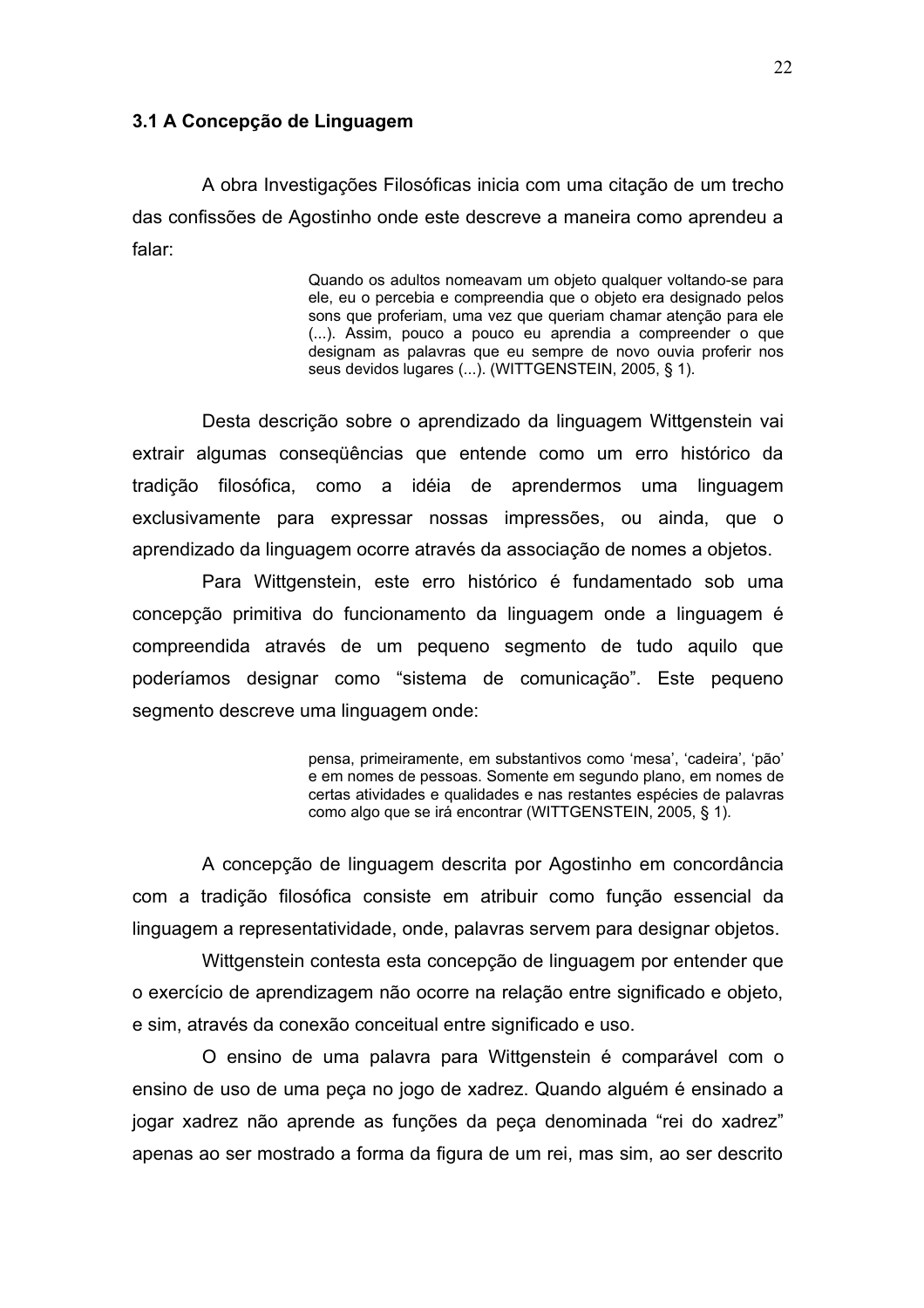as regras de uso da referida peça, onde são relatados os lances válidos com a figura do rei no interior do jogo.

Assim como apontar para a peça "rei do xadrez" e pronunciar seu nome não irá elucidar o uso desta peça no jogo, a associação de nomes a objetos não elucida os diversos usos da palavra. No caso da compreensão da palavra, ela ocorre em conjunto com uma determinada instrução ou regra de uso nos distintos contextos. Neste sentido, ensinar o significado de palavras tem como função proporcionar o uso destas a partir da isenção em diferentes contextos, em diferentes circunstâncias de uso através da delimitação das finalidades que a palavra pode cumprir.

O aprendizado de uma linguagem ocorre através da compreensão e uso das regras que compõem as conexões gramaticais que, para Wittgenstein são as mais sólidas possíveis com uma rigidez superior a qualquer conexão empírica. Seu argumento não se dedica a explicar tal rigidez, uma vez que o autor parte do fato de estarmos constantemente desenvolvendo e utilizando regras em uma perspectiva social e antropológica.

Wittgenstein afirma que:

Não é possível um único homem ter seguido uma regra uma única vez. Não é possível uma única comunicação ter sido feita, uma única ordem ter sido dada ou entendida uma única vez, etc. - Seguir uma regra, fazer uma comunicação, dar uma ordem, jogar uma partida de xadrez, são hábitos. Compreender uma frase significa compreender uma língua. Compreender uma língua significa dominar uma técnica. (WITTGENSTEIN, 2005, § 199).

O ato de seguir uma regra não é entendido como um agir uniforme, já que as regras não são fixas, variando de acordo com as práticas dos grupos sócio-culturais que as determinam, onde, a constituição gramatical tem sua estrutura na obediência de tais regras que, guiam os falantes no agir cotidiano.

Neste sentido, seguir uma regra é uma prática social. "E por isso não se pode seguir uma regra 'privatim', porque, do contrário, acreditar seguir uma regra seria o mesmo que seguir a regra." (WITTGENSTEIN, 2005, § 202).

A legitimação de que alguém age conforme a regra é possível se adotarmos como critério a capacidade deste indivíduo em expressar o emprego da mesma.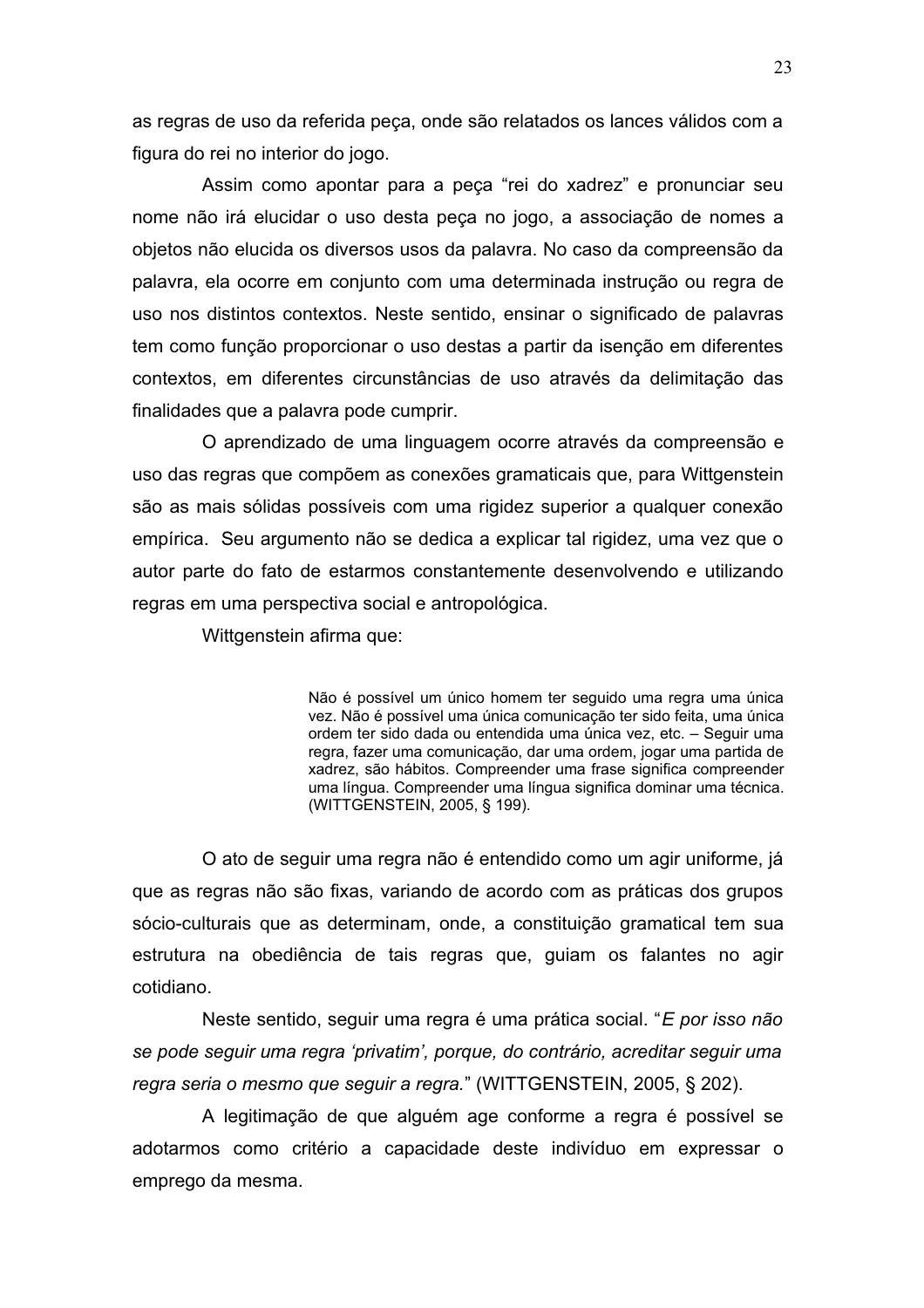Ora, tal capacitação é algo historicamente adquirido. Apesar de a linguagem pertencer, naturalmente, à vida do homem, o poder de usá-la é uma capacidade adquirida por meio de um adestramento. ou seja, de um verdadeiro, aprendizado das normas e dos papéis implicados nesses atos. Isso tudo manifesta, de um lado, como de fato o Wittgenstein da segunda fase não separa a linguagem da práxis social; por outro lado, como sua concepção de linguagem se afasta de uma outra posição que também tenta pensar a relação entre linguagem e práxis: o behaviorismo lingüístico. O ponto central da divergência esta em que, enquanto o behaviorismo pensa a linguagem em última análise como um fenômeno natural, pois o pense por meio de categoria comportamentalista do estímuloresposta, Wittgenstein a pensa como um fenômeno histórico, ou seja, fruto da liberdade criativa do homem. (OLIVEIRA, 2006, p.143).

Para Wittgenstein é preciso pensar no estudo da linguagem em partes contextualizadas pelos seus respectivos jogos de linguagem cuja regra é dada na gramática e, onde os problemas de comunicação ocasionados pelo confronto de jogos diferentes podem ser diluídos.

> Uma das fontes de erro em filosofia consiste, precisamente, em isolar expressões do contexto em que elas surgem, o que significa não compreender toda a dimensão da gramática da linguagem. (OLIVEIRA, 2006, p.140).

#### 3.2 A linguagem como jogo

O agir segundo regras de um determinado grupo pode ser entendido como jogo de linguagem, onde:

> 1) agir segundo regras é uma práxis: 2) a compreensão das regras é atribuída àquele cuia performance condiz com as mesmas: 3) o próprio agir é o critério pelo qual reconhecemos o uso correto das regras; 4) quem compreende as regras de uso de uma expressão deve ser capaz de elucida-la. (DIAS, 200, p.61).

O conceito de jogo de linguagem nas Investigações Filosóficas é introduzido por Wittgenstein através de exemplos e entendido como sendo o jogo pelo qual a criança aprende a língua materna em um processo de denominação e repetição de palavras pronunciadas, bem como a totalidade formada pela linguagem e pelas atividades com as quais ela vem entrelacada.

Os jogos de linguagem são múltiplos e variados, onde "mesmo seguindo as mesmas regras, ninguém joga do mesmo modo." (OLIVEIRA,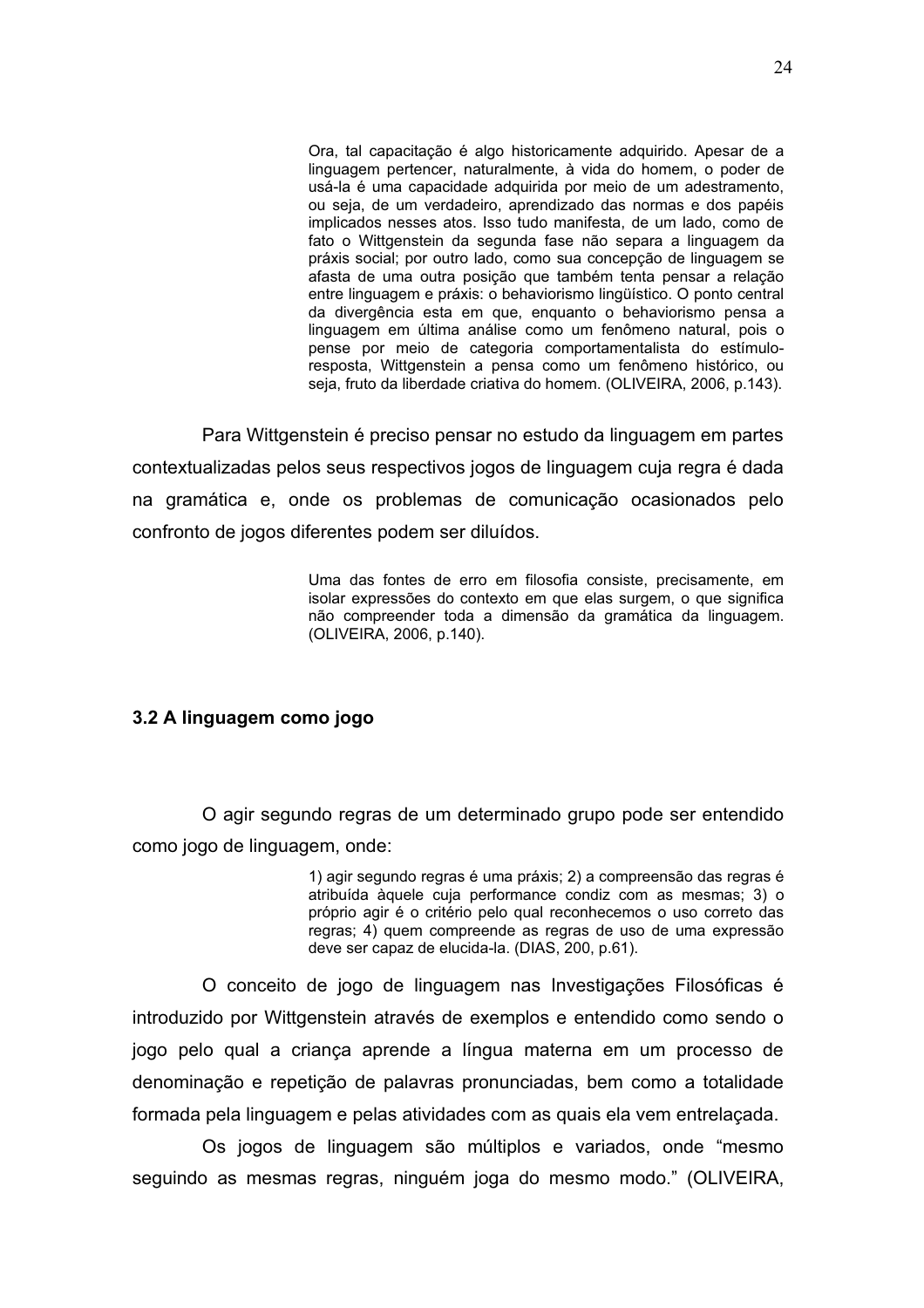2006, p.144). Os múltiplos jogos de linguagem não caracterizam uniformidade lingüística, tendo como aparente alguns nuances familiares.

> Observe, p.ex., os processos a que chamamos 'jogos'. Tenho em mente os jogos de tabuleiro, os jogos de cartas, o jogo de bola, os jogos de combate, etc. O que é comum a todos estes jogos? - Não diga: 'Tem de haver algo que lhes seja comum, do contrario não se chamariam 'iogos' – mas olhe se há algo que seja comum a todos. – Porque quando olhá-los, você não verá algo que seria comum a todos, mas verá semelhanças de família, parentescos, aliás, uma boa quantidade deles. (WITTGENSTEIN, 2005, § 66).

Embora Wittgenstein apresente diversos exemplos sobre o que seriam jogos de linguagem, ele não propõe uma definição clara sobre o tema. Segundo Oliveira, esta parece ser uma atitude premeditada na tentativa de evitar um essencialismo:

> Wittgenstein recusa-se conscientemente a dar uma definição do que seja jogo de linguagem, pois, do contrário, estaria incorrendo em essencialismo e contradiz, precisamente, a intenção básica da sua filosofia na segunda fase, que consiste em eliminar o sentido metafísico dado as palavras, retornando ao uso do dia-a-dia. (OLIVEIRA, 2006, p.142).

Sobre os jogos de linguagem, Oliveira entende que:

O conceito do jogo da linguagem pretende acentuar que, nos diversos contextos, seguem-se diferentes regras, podendo-se, a partir daí, determinar o sentido das expressões lingüísticas. Ora, se assim é, então a semântica só atinge sua finalidade chegando à pragmática, pois seu problema central, o sentido das palavras e frases, só pode ser resolvido pelos contextos pragmáticos. (OLIVEIRA, 2006, p. 139).

Os jogos de linguagem podem ser interpretados como ações comunicativas entre sujeitos livres e suas culturas, entre formas de vida.

#### 3.3 Formas de vida

O conceito de forma da vida é tido como polêmico e para alguns comentadores não possui importância real. Nas Investigações Filosóficas a referência ao termo "forma de vida" aparece cinco vezes.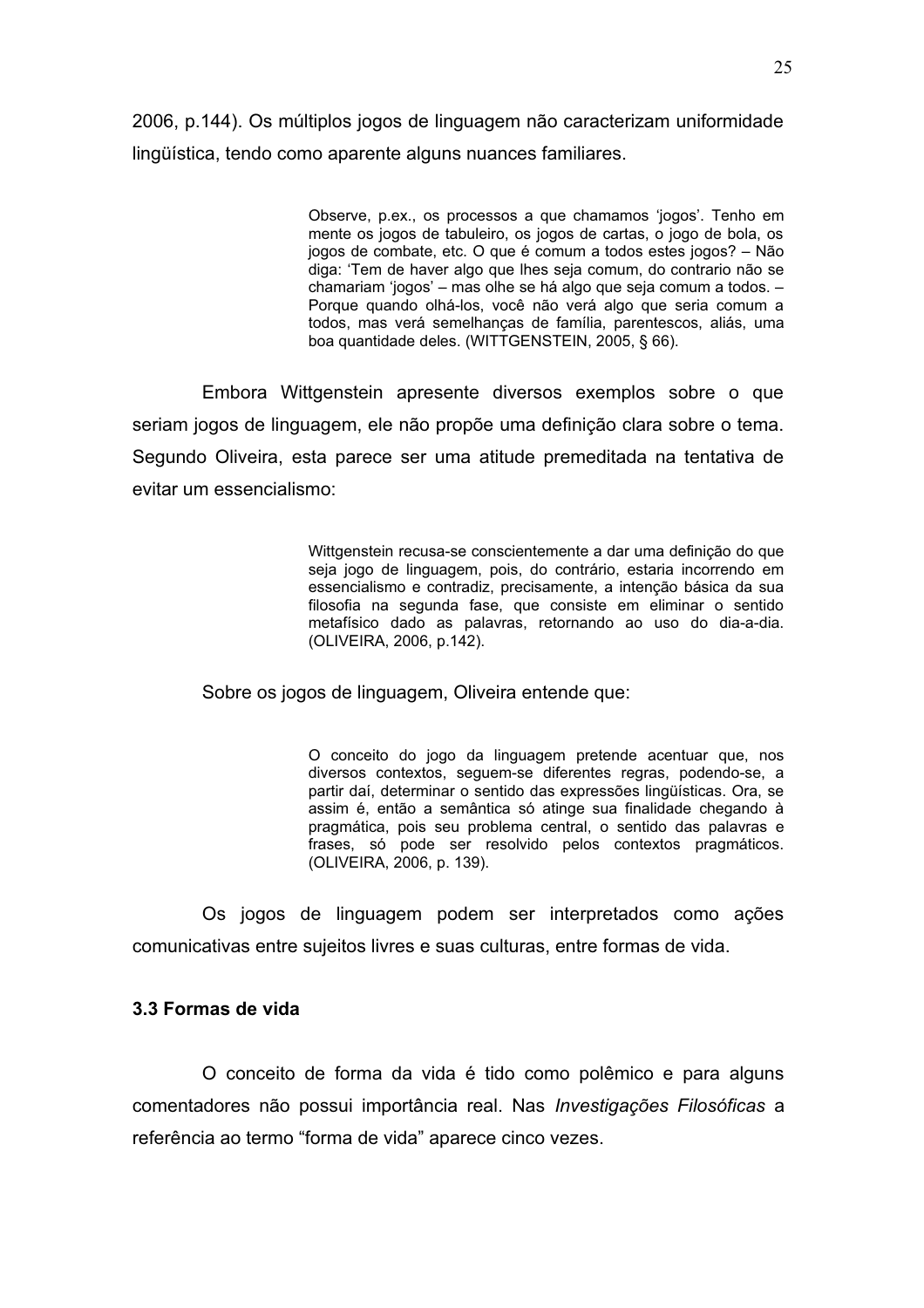Glock e Condé defendem a importância do conceito de forma de vida argumentando que os jogos de linguagem estão embutidos e são parte da forma de vida.

Wittgenstein afirma que a representação de uma linguagem significa a representação de uma forma de vida, no entanto, não esclarece explicitamente este conceito e afirma que, "o falar da linguagem é uma parte de uma atividade ou de uma forma de vida." (WITTGENSTEIN, 2005, § 23) Neste sentido "a forma de vida é o ancoradouro último da linguagem." (CONDÉ, 1994, p.104)

Tanto para Glock como para Condé o conceito de forma de vida está relacionado com uma formação pública, cultural ou social, sendo "a totalidade das atividades comunitárias em que estão imersos os nossos jogos de linguagem." (GLOCK, 1998, p. 174). Uma possível pista para esta questão parece estar contida na afirmação de Wittgenstein:

> Assim você está dizendo, portanto, que a concordância entre os homens decide o que é certo e o que é errado? - certo e errado é o que os homens dizem; e os homens estão concordes na linguagem. Isso não é uma concordância de opiniões, mas da forma de vida. (WITTGENSTEIN, 2005, § 241).

Alexandre Noronha Machado parece apontar para mesma direcão de Glock e Condé. Machado entende que o critério de verdadeiro ou falso é uma questão pública, cultural. Nesta direção Machado conclui:

> O que está na base da linguagem não é um conhecimento; portanto não é algo verdadeiro ou falso. A prática que está na base da linguagem é essencialmente pública. Mas isso não significa que um solitário inato não possa criar uma linguagem. Significa que a linguagem não nasceu de uma operação mental independente das práticas públicas. (MACHADO, 2007, p. 473).

Sobre a noção de critério, machado esclarece:

A noção de critério desempenha um papel importante nas reflexões de Wittgenstein. Ela não é uma noção puramente epistêmica, que desempenha um papel apenas na investigação sobre o que podemos conhecer, mas primariamente semântica, ou seja, desempenha um papel na investigação sobre o significado das nossas expressões lingüísticas. As investigações semânticas baseadas na noção de critério têm consequências epistêmicas,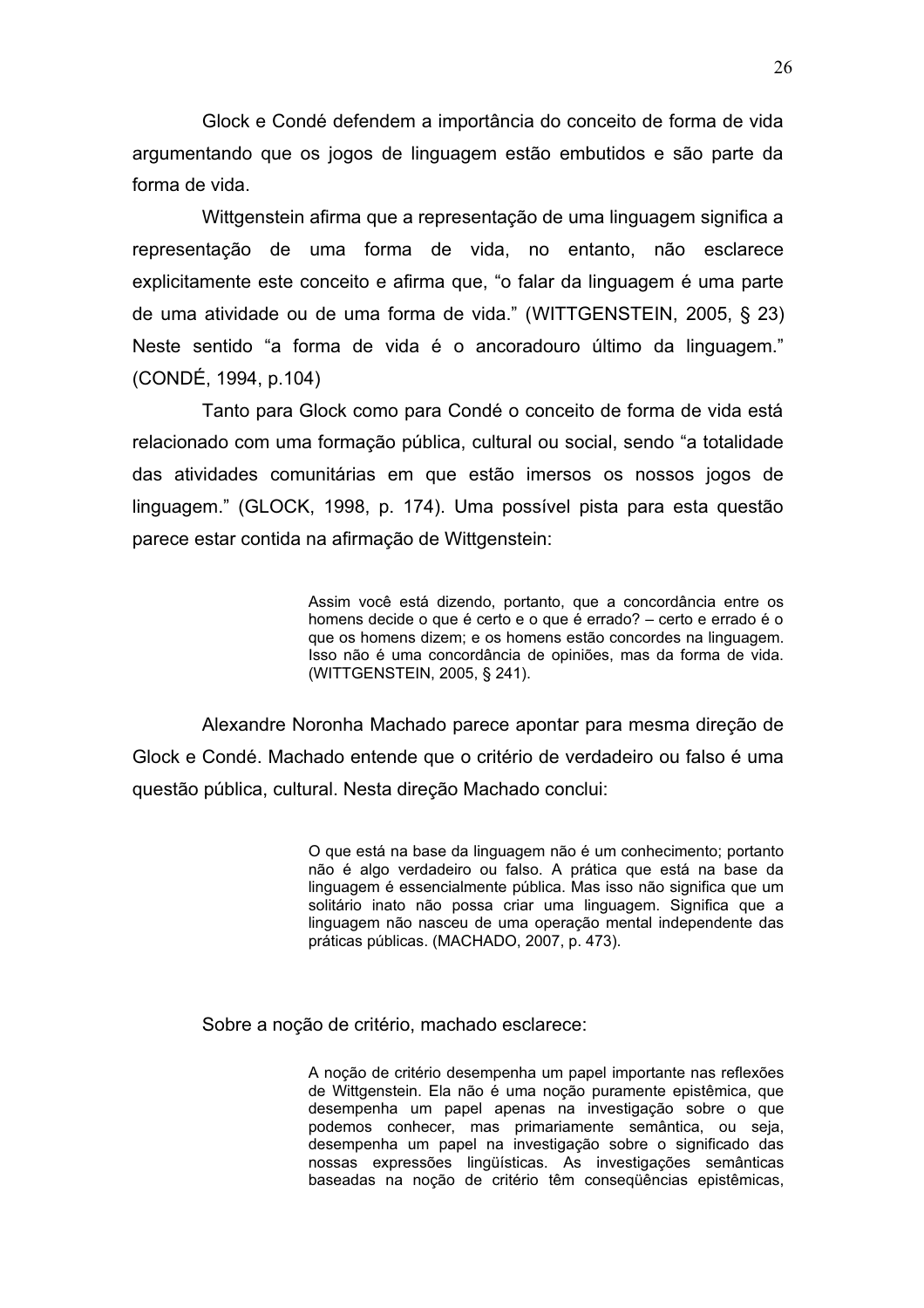como, por exemplo, a impossibilidade de que todos os nossos juízos coerentes sejam falsos. Essa impossibilidade é a impossibilidade de que o uso de nossas expressões seja baseado apenas em sintomas (como pensa o cético). A relação sintomática é puramente epistêmica (embora haja flutuações entre critérios e sintomas). É a relação criterial que determina a normatividade do uso das expressões lingüísticas. (MACHADO, 2007, p. 473).

#### 3.4 Gramática, regra para jogos de linguagens

A gramática na perspectiva de Wittgenstein possui uma forma autônoma de funcionamento que não corresponde necessariamente ao mundo, mas sim, as interações sociais de um determinado grupo ou forma de vida. As regras que constitui a gramática possuem certa flexibilidade podendo ser modificadas, eliminadas ou ainda acrescentadas no momento da práxis social, onde a evolução natural dos jogos de linguagem ocorre concomitantemente à evolução das regras. Algumas regras são abandonadas junto com os jogos de linguagem e outras surgem, modificando o quadro de referências.

Para explicar esta flexibilidade das regras Wittgenstein descreve um jogo de bola no qual ocorre um jogo sem compromisso, onde:

> Podemos muito bem imaginar pessoas que se divertem num campo, jogando com uma bola, de sorte que comecassem diversos jogos conhecidos. não levassem alguns até o fim. entrementes atirassem a bola para o alto sem objetivo, corressem uns atrás dos outros com a bola por brincadeira e atirassem uns nos outros, etc. E agora alquém diz: As pessoas jogam o tempo todo um jogo de bola, e por isso quiam-se, a cada jogada, por regras determinadas. E não há também o caso, onde jogamos e - 'make up the rules as w ego along'? Sim, também o caso, em que nós as modificamos - as w ego along. (WITTGENSTEIN, 2005, § 83).

A gramática é dividida em dois níveis denominados de gramática profunda e superficial. Na gramática superficial não ocorre uma observação do contexto gramatical onde surgem as expressões. Neste sentido, a gramática superficial pode ser entendida da mesma maneira que a gramática convencional, ou seja, como "o conjunto de normas para a construção correta de frases" (OLIVEIRA, 2006, p.141).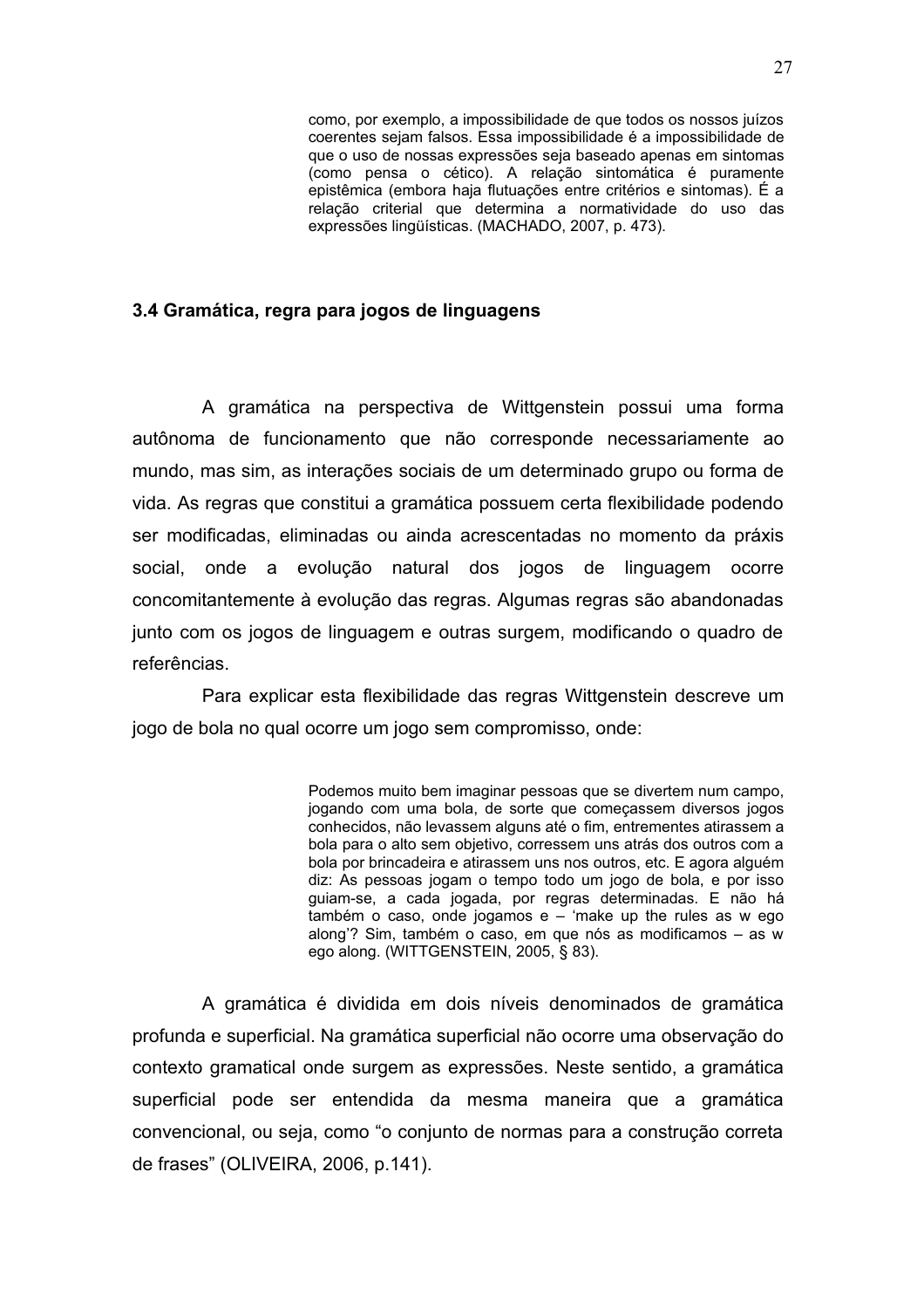É na gramática profunda que se observam as regras do uso da linguagem e suas semelhanças nos diversos jogos existentes. O conceito de gramática profunda possui estreita relação com a pragmática e ocupa um papel central na filosofia madura de Wittgenstein. Seu significado pode ser entendido como "conjunto de regras que constitui determinado jogo de linguagem." (OLIVEIRA, 2006, p.141).

Para libertar-se do enfeiticamento da linguagem o filósofo precisa entender a gramática profunda das palavras e o uso de suas regras, precisa livrar-se das analogias enganadoras e deixar de se alimentar por apenas um tipo de exemplo, buscando uma visão panorâmica dos problemas suscitados pelo mau uso da linguagem.

> Só aprendemos a significação das palavras quando sabemos operar com elas, isto é, quando internalizamos as regras de seu uso nos diversos jogos de linguagem. É jogando o jogo que aprendemos de fato suas regras. Daí a necessidade de um adestramento: no caso da linguagem comum, trata-se de aprender um processo de comunicação normado. Não se trata simplesmente de repetir símbolos, mas de aprender a agir de um modo determinado, ou seja, de acordo com as regras específicas do tipo de ação em questão. (OLIVEIRA, 2006, p.145).

É a gramática que determina as regras do jogo, esta por sua vez é constituída pelos jogadores na práxis social e não por apenas um indivíduo. desta forma:

> No jogo, o homem age, mas não simplesmente como individuo isolado de acordo com seu próprio arbítrio, e sim de acordo com regras e normas que ele juntamente com outros indivíduos estabeleceu. Essas regras constituem um quadro de referencia intersubjetivo que, por um lado, determina as fronteiras das ações possíveis, estabelecidas comunitariamente, e, por outro, deixa ao indivíduo, dentro dele, o espaço para as iniciativas. (OLIVEIRA, 2006, p.144).

#### 3.5 A impossibilidade de uma linguagem privada

Qualquer recurso a estados mentais ocultos ou a prática de uma linguagem privada, em nada contribui no processo de compreensão gramatical por não serem passiveis de expressão comunitária.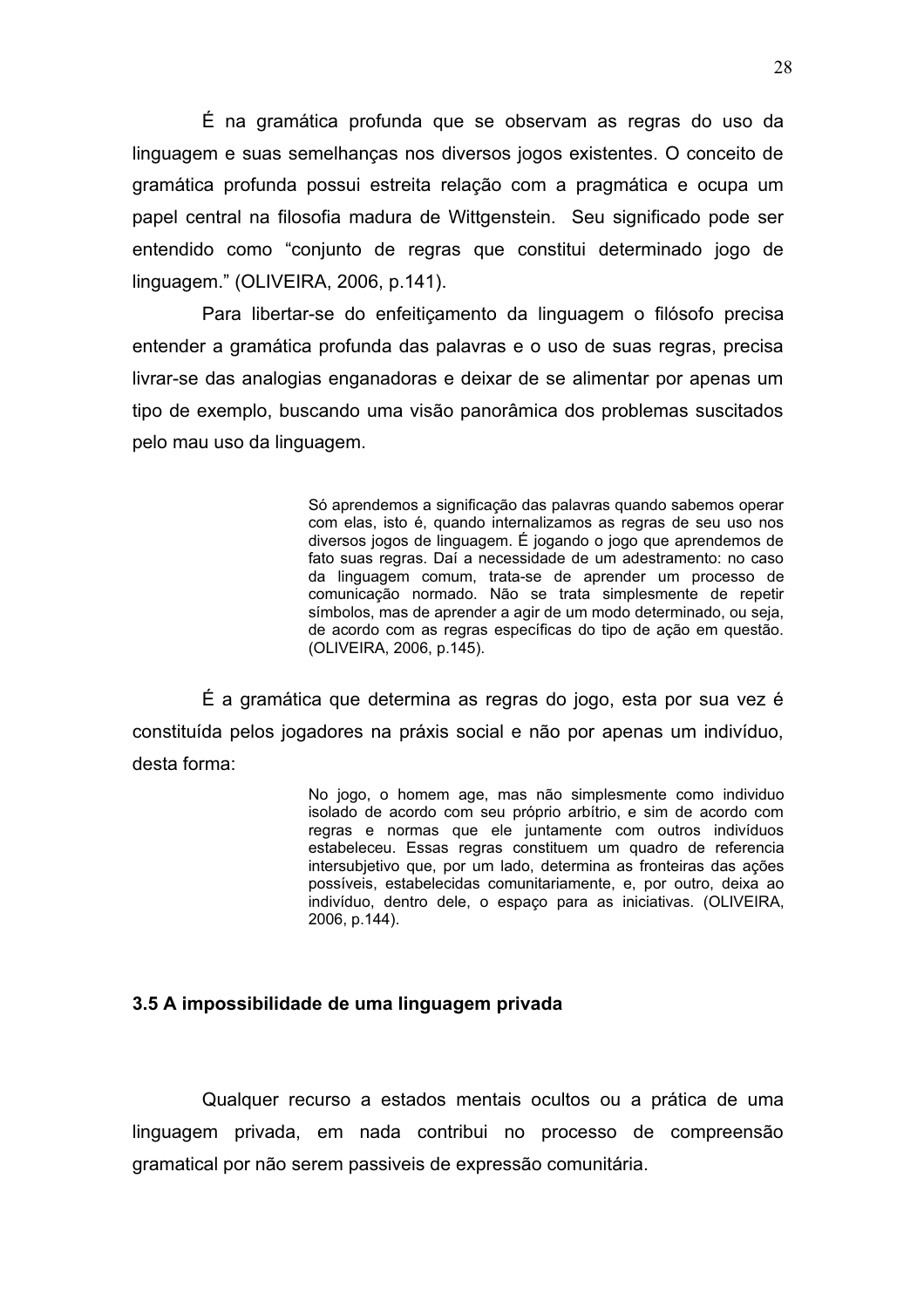Para Wittgenstein, o equivoco na admissão da existência de uma linguagem privada ocorre devido ao fato da concepção agostiniana da linguagem ter como pressuposto que, ao saber o que a palavra designa compreende-se e se conhece todo o seu emprego.

Em uma linguagem privada, o significado do nome de uma sensação é fixado através de uma regra particular que estabelece mediante uma definição interna o critério de correção para o uso do significado.

Wittgenstein argumenta sobre a impossibilidade de uma linguagem privada uma vez que o critério de correção para o uso do significado precisa ocorrer em concordância com os demais membros de um grupo, na práxis social.

> ...seguir uma regra é uma práxis. E acreditar seguir uma regra não é seguir a regra. E daí não podemos seguir a regra privadamente. (WITTGENSTEIN, 2005, § 202).

Proposições de sensação na primeira pessoa do singular representam ou descrevem experiências que não podem ser verificadas uma vez que o critério de correção e identificação é privado.

Em um dos esclarecimentos sobre este assunto, Wittgenstein argumenta:

> Suponhamos que cada um tivesse uma caixa e que dentro dela houvesse algo que chamamos de 'besouro'. Ninguém pode olhar dentro da caixa do outro; e cada um diz que sabe o que é um besouro apenas por olhar o seu besouro. Poderia ser que cada um tivesse algo diferente em sua caixa. (WITTGENSTEIN, 2005, § 293).

Neste sentido, o uso de uma linguagem privada inviabilizaria os jogos de linguagem, impossibilitando a comunicação uma vez que o significado de nossas expressões é proveniente do restante do nosso modo de ação.

O argumento da linguagem privada é central nas Investigações Filosóficas e gerou diversas interpretações, principalmente sobre o parágrafo 293, considerado por muitos comentadores o mais polêmico. Neste parágrafo, Strawson entende que Wittgenstein nega toda e qualquer possibilidade de nomear sensações e J. Bennett interpreta como consegüência do argumento § 293, uma negação referente à confiabilidade da memória, apontando para uma validação empírica, anulando assim, o conhecimento relativo ao passado.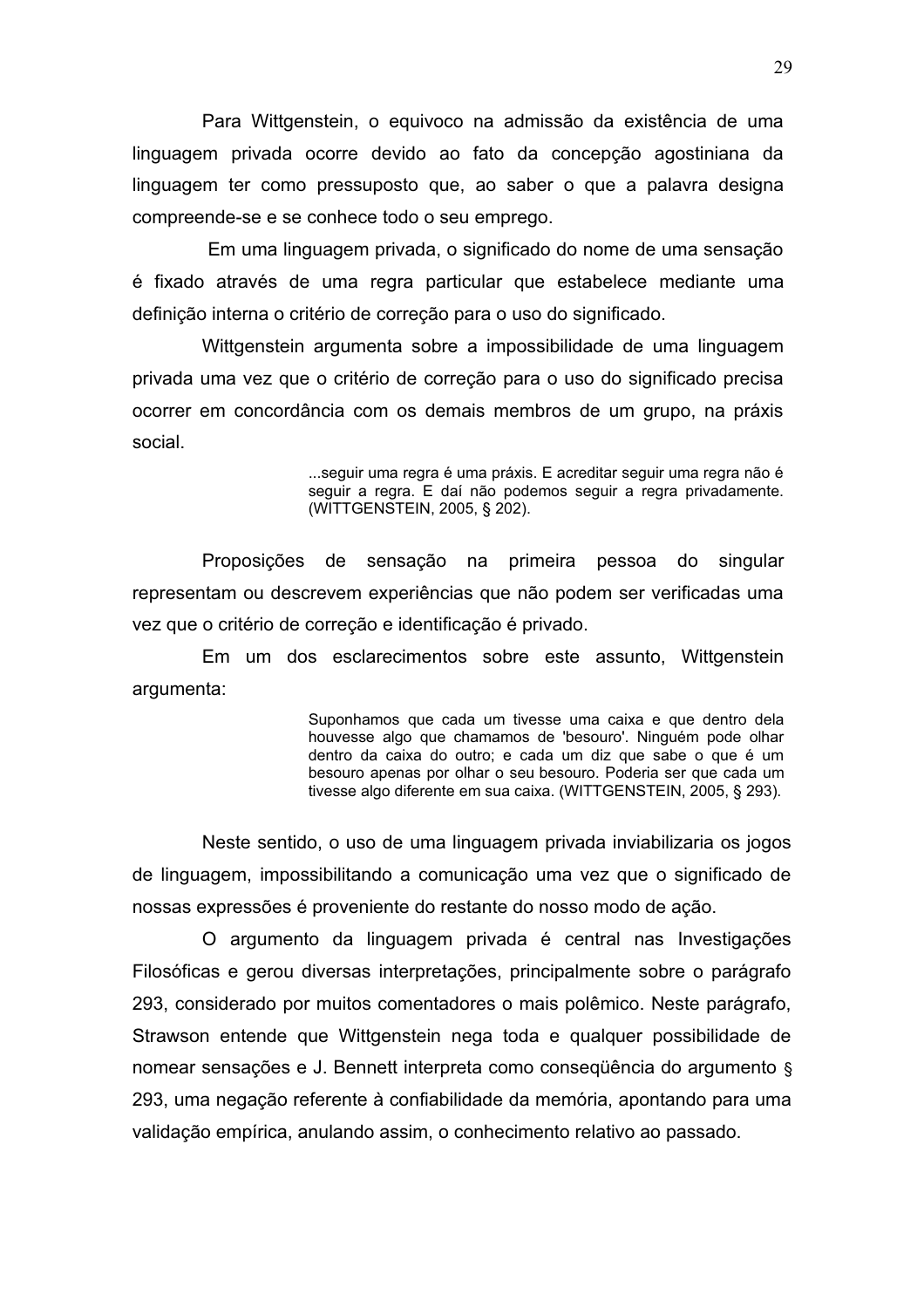Para Maria Clara Dias, tanto Strawson como Bennett se equivocaram ao interpretar o argumento do parágrafo 293, uma vez que, não identificaram que o argumento deste referido parágrafo aponta para noção de critério.

Neste sentido, alerta Dias:

Em suma, a tese de Strawson segundo a qual é possível identificar e reconhecer uma sensação privadamente, sem qualquer critério, apenas pela própria sensação, é a tese defendida pelos que postulam a possibilidade de uma linguagem privada. (DIAS, 2000, p.73).

Sobre a interpretação de Bennet, Dias esclarece:

Nada em Wittgenstein parece impedir que confiemos em nossa memória, assim como nada nos indica que nossa memória seja indiferenciada ou caótica. Se uma linguagem "privada de fato" é aquela na qual alquém se encontra sozinho sequindo regras, ela em nada pode nos parecer problemática, pois será então potencialmente comunicável. Isso significa que deverá ter critério de correção. Quando Bennett nos fala na recusa de uma linguagem necessariamente privada, talvez esteja supondo que pudesse haver uma linguagem privada, porém potencialmente pública. Ora, qualquer linguagem que seja potencialmente comunicável não é privada no sentido que Wittgenstein pretende recusar. (DIAS, 2000, p.79).

David Pears, assim como Dias, aponta para a interpretação do argumento da linguagem privada como nocão de critério, neste sentido Pears afirma:

> O chamado argumento da linguagem privada das Investigações Filosóficas relaciona-se com a rejeição de um solipsismo que se baseia num ego sem um critério de identidade... O ego solipsista carece de qualquer critério de identidade pessoal e, de forma similar. se a qualidade de uma experiência sensorial estivesse completamente desvinculada de tudo o mais no mundo físico - não só de qualquer estimulo mas também de qualquer resposta - ela careceria de qualquer critério de identidade. (PEARS, 2007, p.883).

#### 3.6 O Método das Investigações Filosóficas

O Wittgenstein das Investigações Filosóficas concebe a linguagem como toda e qualquer forma de acão, neste sentido, o agir humano é sempre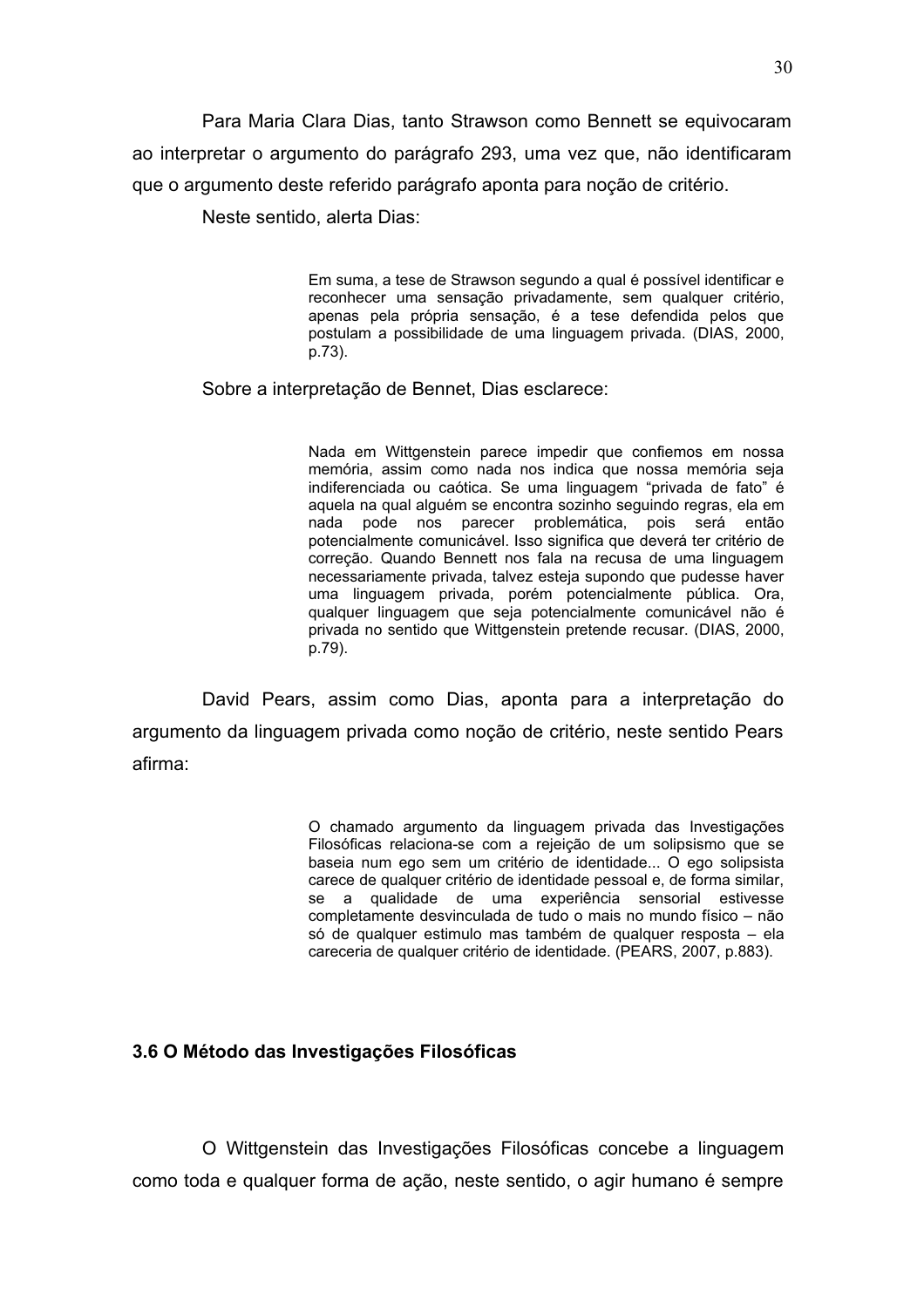um ato de comunicação contextualizado por critérios, em um determinado ambiente social.

A compreensão do agir humano pode ser adquirida através de um método descritivo onde a proposta não esteja comprometida com a imposição normativa ou epistemológica. A realidade é aquilo que se realiza, é o que ocorre na prática cotidiana de cada forma de vida e não uma mera concepção semântica. Esta é a postura assumida por Wittgenstein em sua fase madura.

Nos parágrafos 89 até 133 da obra *Investigações Filosóficas*, Wittgenstein trata de esclarecer sua maneira de filosofar descrevendo o método empregado na construção de seu raciocínio e sua perspectiva sobre a função do exercício filosófico.

Para Wittgenstein os problemas filosóficos são mal-entendidos que se originam do desconhecimento de como funciona a gramática e se revelam nas perguntas que fazemos ao filosofar.

O exercício filosófico pode ser comparado a uma arrumação metódica dos livros de uma biblioteca onde nada de novo é descoberto, mas os livros que ali estão serão organizados sob determinadas regras. Nesta analogia as regras fazem referência ao uso da linguagem e sua gramática, cabendo ao filósofo organizar o que antes estava desorganizado.

> A filosofia não deve, de forma alguma, tocar o uso real da linguagem; o que pode é apenas descrevê-lo. Pois ela também não pode fundamentá-lo. Ela deixa tudo como é. Ela deixa também a matemática como é, e nenhuma descoberta matemática pode fazê-la avançar. Um 'problema preponderante da lógica matemática' é para nós um problema da matemática como qualquer outro. (WITTGENSTEIN, 2005, § 124).

O objetivo do exercício filosófico é libertar o filósofo das armadilhas da linguagem quando este se encontrar enfeitiçado pela gramática superficial das palavras, tornando-se a filosofia uma "luta pelo enfeitiçamento de nosso intelecto pelos meios de nossa linguagem" (WITTGENSTEIN, 2005, § 109).

Wittgenstein adota como método para o exercício filosófico a substituição de qualquer explicação pela prática descritiva, cabendo ao filósofo descrever as diversas maneiras possíveis de uso das expressões lingüísticas. "O trabalho do filósofo é compilar recordações para uma determinada finalidade." (WITTGENSTEIN, 2005, § 127).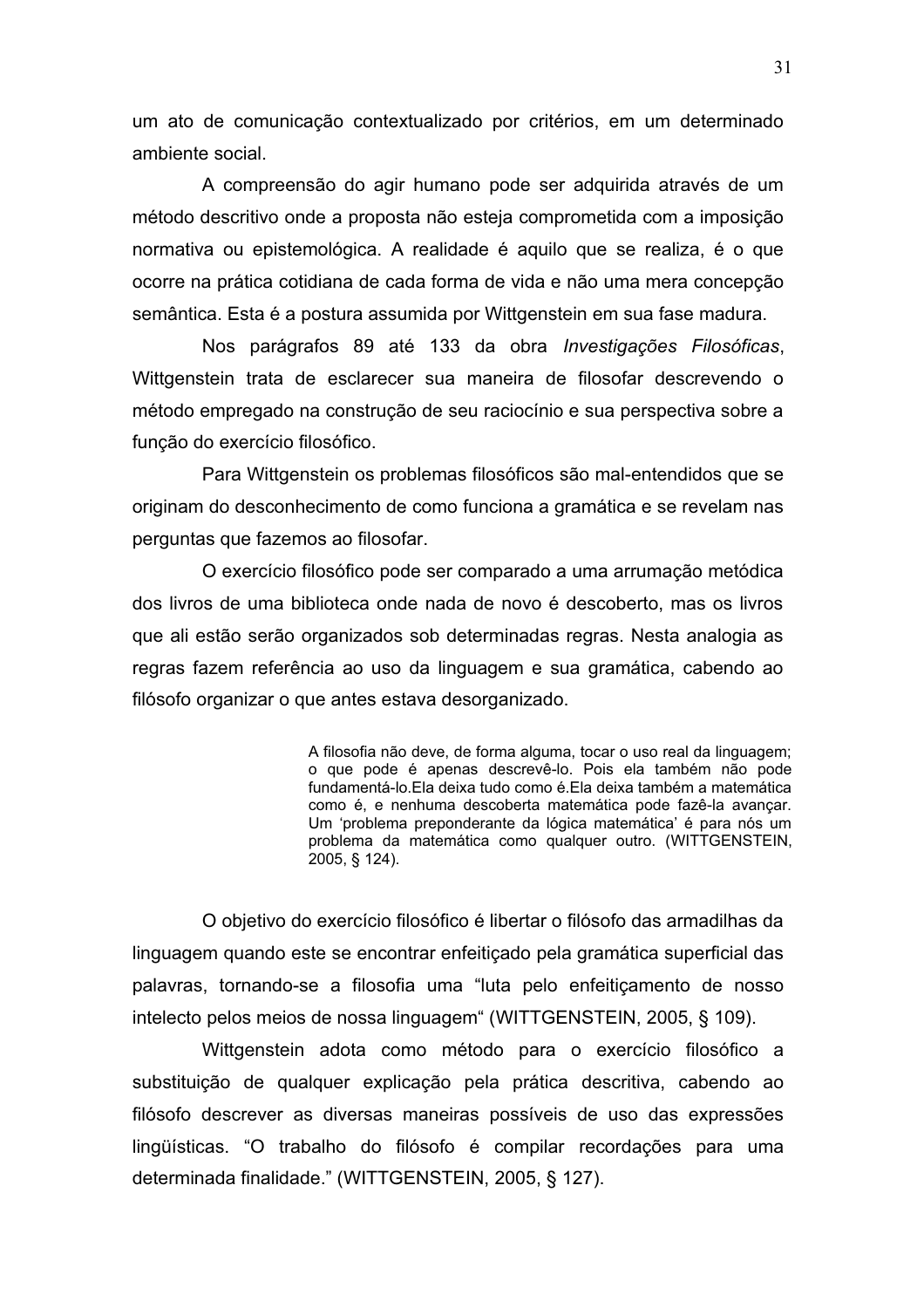Para Urbano Zilles o método proposto por Wittgenstein consiste em ver os casos problemáticos à luz dos não-problemáticos onde: Os problemas são resolvidos não pelo acúmulo de novas experiências, mas pela combinação do que é já há muito conhecido (WITTGENSTEIN, 2005, § 109)

David Pears esclarece este método afirmando que:

Espera-se que os filósofos sejam capazes de abstrair o geral do particular, mas Wittgenstein era exatamente o oposto - uma rara habilidade de ver o particular no geral. Ele poderia demolir uma teoria com poucos contra-exemplos apropriados. Seu método consistia em descrever uma situação cotidiana que trouxesse a especulação filosófica ao chão. (PEARS, 2007, p.879).

O erro da tradição filosófica na opinião de Wittgenstein consistiu na tentativa de produzir uma filosofia científica onde o filósofo buscava explicações para definir a realidade e compreender o mundo semelhante à postura científica, aferindo a possibilidade epistemológica como um modelo de representação do mundo, neste sentido, a filosofia assumiu um papel normativo tanto quanto a ciência, já que questionava sobre o que é determinado conceito em vez de perguntar sobre como este é usado na prática social.

> Para Wittgenstein, a forma correta de filosofar é, portanto incompatível com as concorrências vaidosas e as presunções tão costumeiras no cotidiano da universidade. Não são os construtos teóricos moldados artificialmente, com os quais os autores instruídos de Mind querem brilhar diante de seus colegas, que possuem profundidade filosófica e forca irradiadora, mas sim os romances policiais despretensiosos. (BUCHHOLZ, 2008, p.118).

A proposta de Wittgenstein é a prática filosófica como terapia onde, "o filósofo trata uma questão como uma doença" (WITTGENSTEIN, 2005, § 255). Podemos afirmar que não se trata da pretensão de corrigir os problemas filosóficos, mas sim, que estes "devem desaparecer completamente" (WITTGENSTEIN, 2005, § 133). Semelhante ao açúcar quando mergulhado na água.

Esta postura filosófica é adquirida quando a perspectiva sobre a significação ocorre com base no uso e não em uma reflexão semântica.

Spaniol identifica três fatores que estão presentes na origem dos problemas filosóficos: analogia, dieta unilateral e falta de visão panorâmica.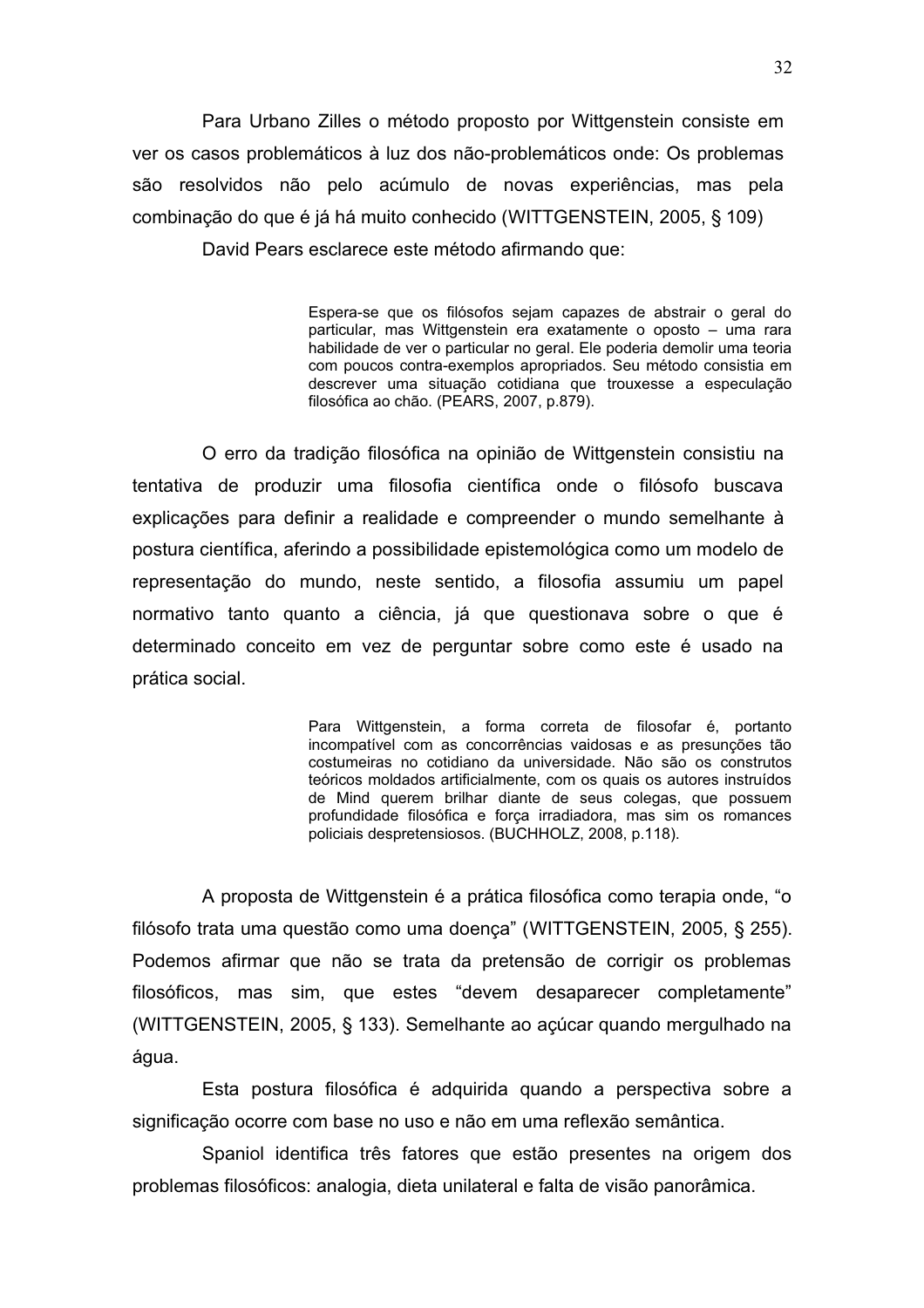No caso da analogia, um exemplo prático é o uso da palavra "medir" na proposição "medir um espaço de tempo". Aqui esta palavra provoca por analogia, uma possível confusão filosófica, atribuindo ao tempo uma condição geométrica.

Outros equívocos podem surgir na aplicação de uma dieta unilateral, esta ocorre quando o pensamento é alimentado com uma única espécie de exemplos. Gerando um tipo de universalização ou essencialismo.

E por último, a falta de visão panorâmica que ocorre quando, a linguagem tira férias, em outras palavras, quando deixamos de lado a gramática profunda, privilegiando assim, uma gramática superficial.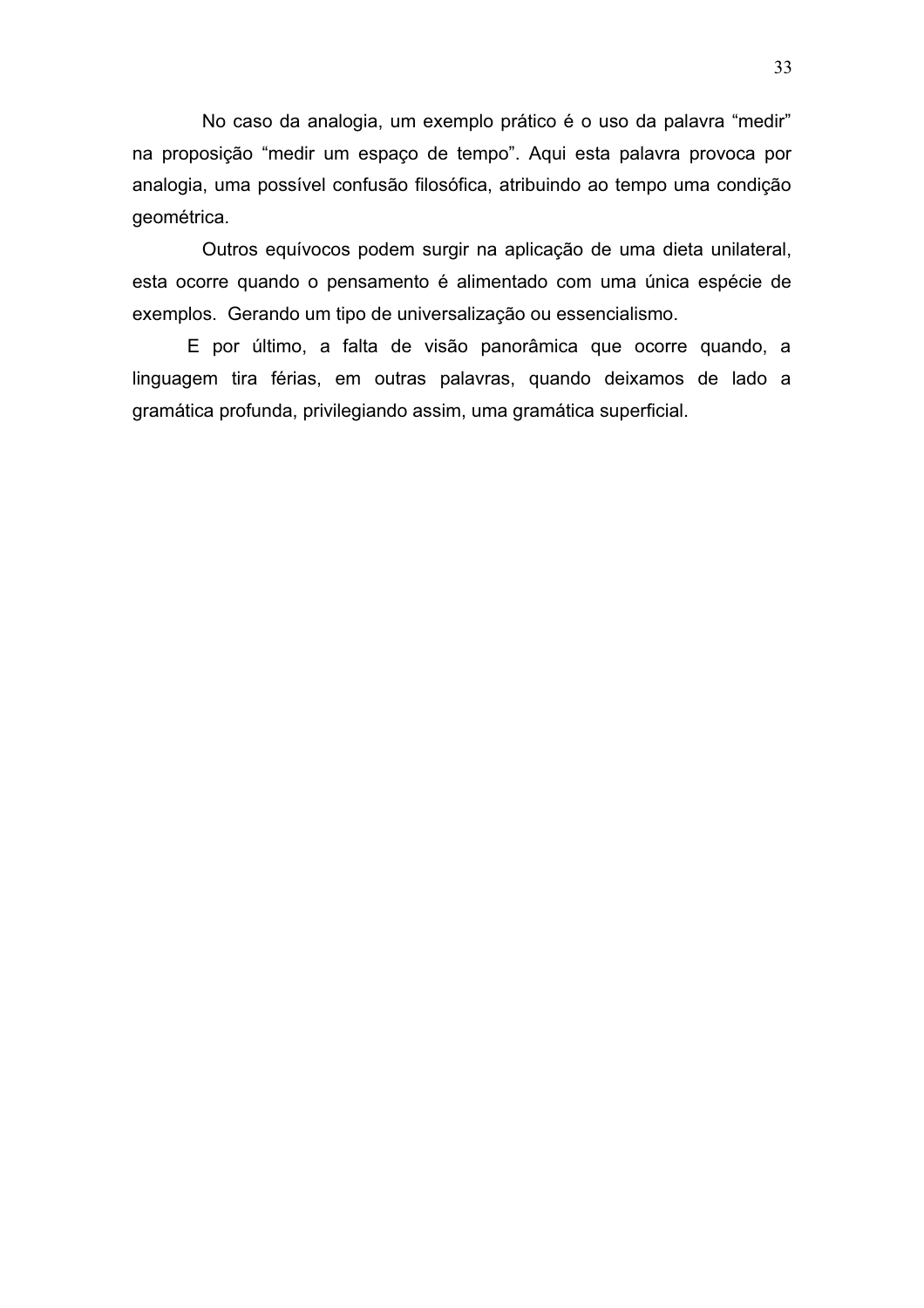#### **4 COM WITTGENSTEIN E CONTRA WITTGENSTEIN**

Na filosofia encontramos desde seu início a perspectiva onde, a definição estrutural dos fenômenos é dividida em duas ou mais partes contendo um exterior e um interior. A estrutura de raciocínio por traz desta divisão, aqui entendida como dualismo, promove como resultado o existir de uma fronteira ou limite que excede o mundo físico e se constitui em uma estrutura não-física, também denominada de metafísica, donde provém entre outras coisas, a alma que anima o corpo humano, a essência dos objetos e de tudo que no mundo físico existe, ou ainda, a existência de um ser criador do mundo físico e a possibilidade de diversas entidades não-físicas constituídas de inteligência.

Uma interpretação possível sobre o dualismo, consiste em entender ele como uma tentativa de explicar o mundo de forma externa ao próprio mundo. considerando certa totalidade que abarca o físico e o não físico, em outras palavras, explicar o sistema, se posicionando através da criatividade racional especulativa, buscando revelar uma estrutura externa não-física constituinte do objeto ou fenômeno estudado.

Esta interpretação parece sinalizada por Oliveira quando este afirma que:

> A concepção tradicional da linguagem esteve sempre ligada a certas concepções antropológicas, de modo especial concepções a respeito do espírito dos atos espirituais. O pensamento tradicional foi, eminentemente, um processo classificatório, tendendo a uma classificação dos entes, a sua distinção a partir dos elementos essenciais. Determinar a essência de algo significou, na metafísica clássica, estabelecer o lugar ocupado por algo no todo, traçar seus limites com outras realidades situadas na ordem universal, isto é, no mundo. Definir o homem significa distingui-lo do não homem. (OLIVEIRA, 2006, p.122).

No caso da percepção dualista sobre os processos mentais, Paul M. Churchland esclarece:

> Na abordagem dualista das mentes estão incluídas diversas teorias bastante diferentes, mas todas elas concordam em que a natureza essencial da inteligência consciente está em algo que é não-físico, algo que está definitivamente para além do âmbito de ciências como a física, a neurofisiologia e a ciência da computação. O dualismo não é a concepção mais amplamente defendida em meio à comunidade científica e filosófica hoje em dia, mas é a teoria da mente mais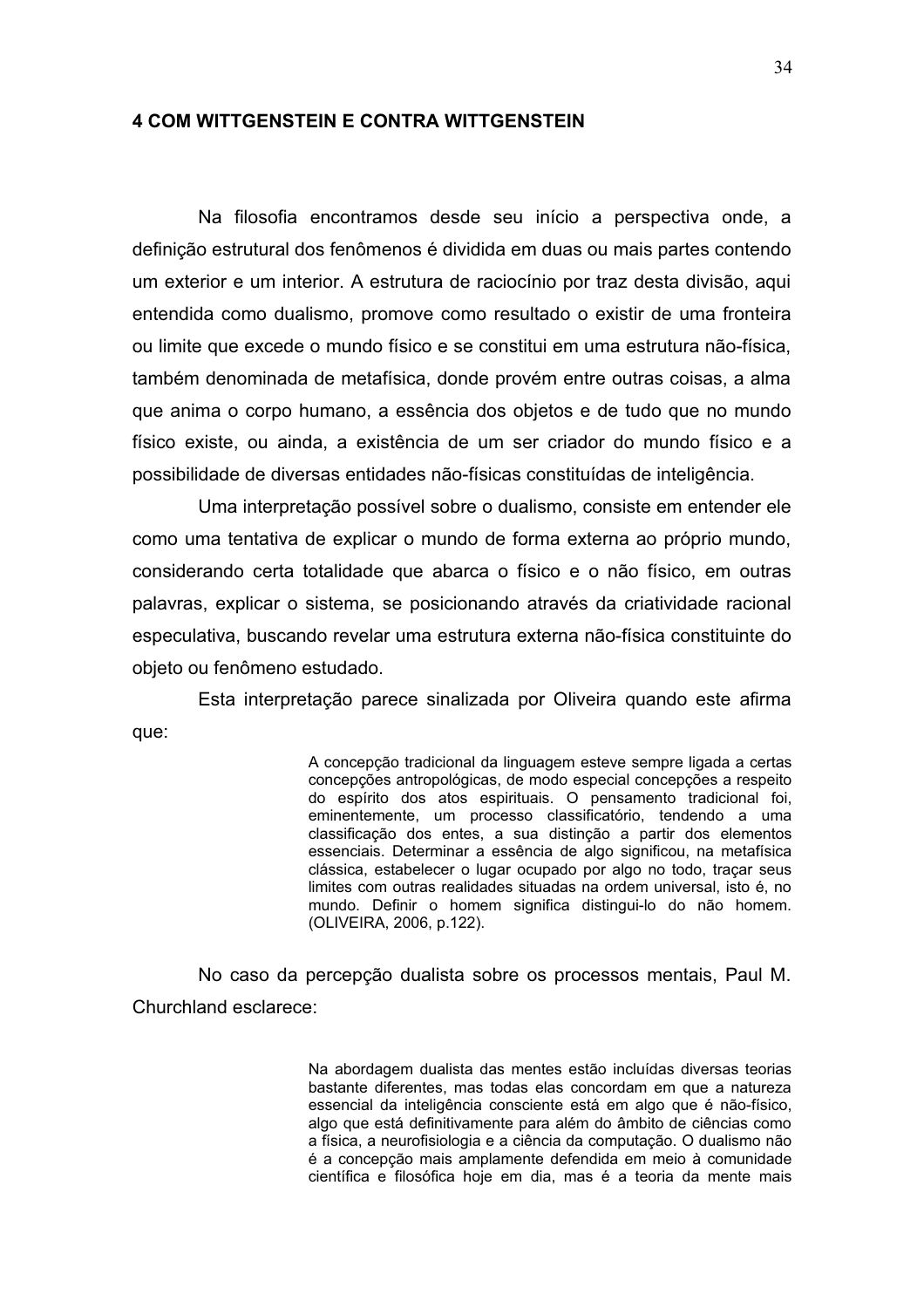comum em meio às pessoas em geral; ele está profundamente arraigado na maioria das religiões populares do mundo inteiro e tem sido a teoria da mente que tem predominância durante a maior parte da história do Ocidente. (CHURCHLAND, 1998, p.25).

Para Daniel C. Dennett a percepção dualista ou metafísica ocorre com base em um efeito lingüístico, denominado de Sistemas Intencionais, onde "a intencionalidade é fundamentalmente um aspecto de entidades lingüísticas." (DENNETT, 1993, p.34)

Dennett tenta esclarecer esta questão sugerindo que se imagine uma pessoa jogando xadrez contra um computador e salienta que uma estratégia para se ganhar da máquina é admitir, mesmo que não seja verdadeiro, o fato da máquina intencionar vencer o jogo.

Dennett seque explicando:

O conceito de sistema intencional é uma noção relativamente ordenada e não-metafísica, quando é abstraída de questões de composição, constituição, consciência, moralidade ou divindade das entidades que ela cobre. Assim, por exemplo, é muito mais fácil decidir se uma máquina pode ser um sistema intencional que decidir se uma máquina realmente pode pensar, ou ser consciente, ou moralmente responsável. Essa simplicidade a torna ideal como uma fonte de ordem e organização nas análises filosóficas dos conceitos "mentalistas". Tudo que uma pessoa possa ser - uma mente ou alma incorporada - um agente autoconsciente, uma fonte "emergente" de inteligência -, ela é um sistema intencional, e o que quer que se siga de ser simplesmente um sistema intencional é, assim, verdade a seu respeito. É interessante ver o quanto do que sustentamos ser o caso sobre as pessoas ou suas mentes se seque diretamente do fato de serem elas sistemas intencionais. (DANNETT, 1993, p.48).

O conceito de sistema intencional de Dennett possui alguma familiaridade com a gramática superficial de Wittgenstein, ambos apontam para o equivoco da linguagem como consegüência do uso ou escolha, de um caminho interpretativo mais fácil e menos comprometido com as regras lingüísticas, no sentido da gramática profunda.

P. M. Hacker também parece concordar que a perspectiva dualista ou metafísica está ancorada em certo caráter antropológico e gramatical, Hacker justifica:

> A idéia de que o ser humano seja uma criatura composta por um corpo e uma alma (ou mente, ou espírito) é muito antiga. A idéia está ligada ao nosso medo da morte, ao desejo de uma sobrevivência num mundo mais feliz, ao nosso pesar pela morte dos entes queridos e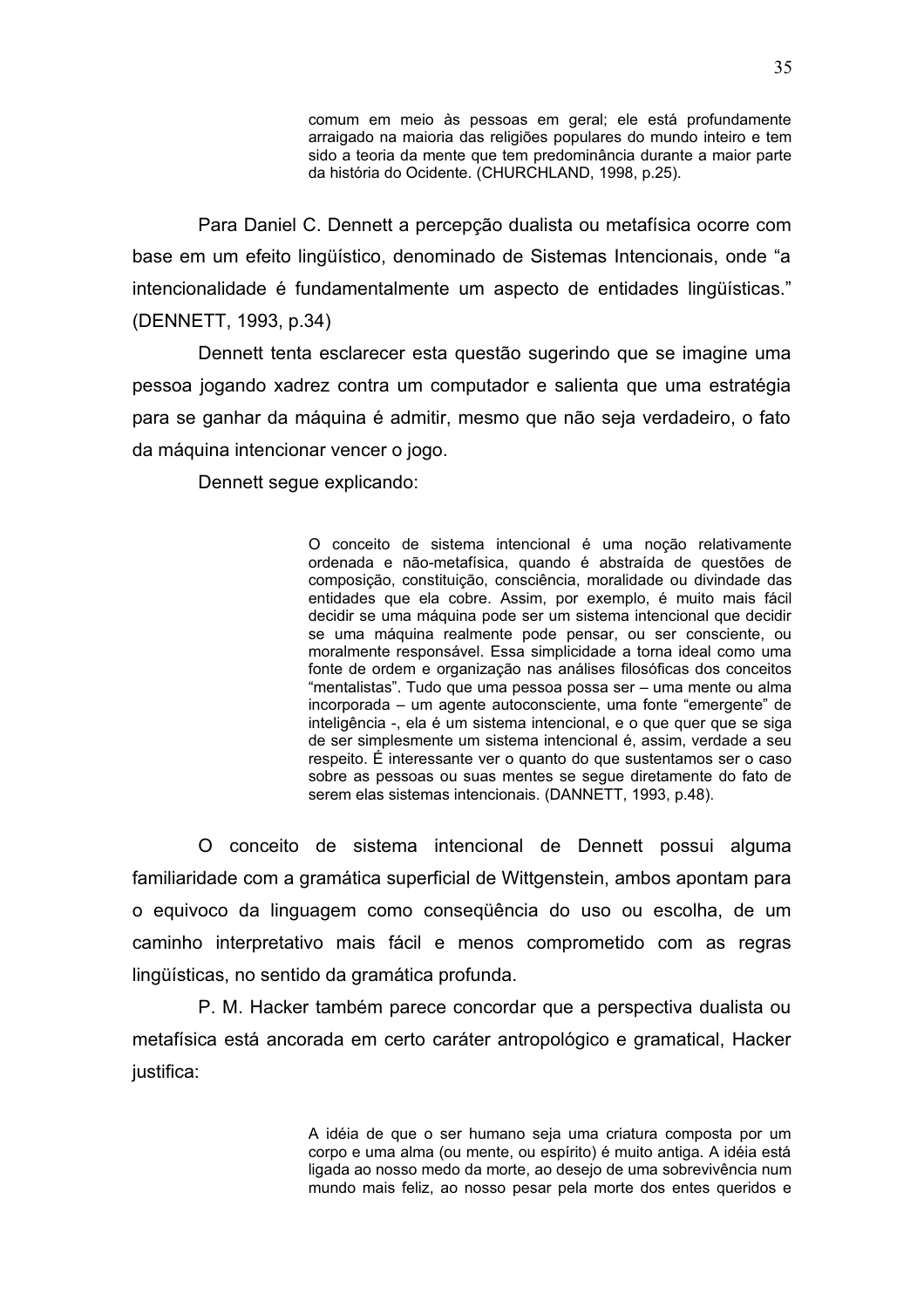nossa esperança de reencontrá-los um dia. Ela está associada a fenômenos comuns da vida humana que estão envoltos em mistérios, tais como os sonhos, quando parecemos habitar um outro mundo, sem conexão com nosso corpo adormecido e no qual poderíamos interagir com os mortos. Está associada também a fenômenos mais obscuros, como as experiências visionárias ou as "viagens" para fora do corpo. Além disso, porém, essa idéia está profundamente arraigada na gramática de nossas linguagens. (HACKER, 2000, p.18).

Para Wittgenstein, seguir uma gramática é aprender o uso de um conjunto de regras. Neste sentido, seguir uma regra é uma "prática baseada em um saber, na espontaneidade do indivíduo que subjazem à aplicação da regra." (WITTGENSTEIN, 2005, § 198).

Wittgenstein aponta para o fato do critério de verdade, entendendo este como admissão do que é certo ou errado, verdadeiro ou falso, estar ancorado nos jogos de linguagens e sua gramática, onde cada grupo cultural é livre para estabelecer os critérios de racionalidade que determinarão o jogo de linguagem.

Condé esclarece esta perspectiva:

Quando falo de um modelo de racionalidade inspirado em Wittgenstein, não estou apenas interessado em dizer que a linguagem articula-se sistematicamente entre suas partes, mas prioritariamente tentando mostrar que é nessa articulação no interior de uma forma de vida que se estabelece a racionalidade que nos possibilita determinar o que aceitamos, de acordo com os jogos de linguagem e sua gramática, como correto ou não. Assim, nossas "certezas" são dadas pela gramática e pelos fragmentados, circunstanciais e abertos jogos de linguagem. A gramática de uma forma de vida não é fechada e é a partir desse aspecto que ela possui, em medidas diversas, ramificações que se constituem como "semelhanças de família", podendo interconectar-se com gramáticas de outras formas de vida. (CONDÉ, 2004, p.29).

Estando o critério de verdade ancorado no interior de uma forma de vida através da gramática, Wittgenstein parece concordar que as "verdades" são fabricadas na linguagem conforme a necessidade de cada grupo cultural, onde qualquer crítica aos grupos muito distintos perde o sentido, uma vez que as observações de um determinado grupo sobre outro pode motivar para o debate, mas a aceitação dos argumentos por um ou outro grupo cultural é um exercício livre. Assim sendo, é pouco provável que ocorra um entendimento entre grupos onde os jogos de linguagem sejam muito distintos, com pouca familiaridade. Neste sentido, ou o argumento não será entendido ou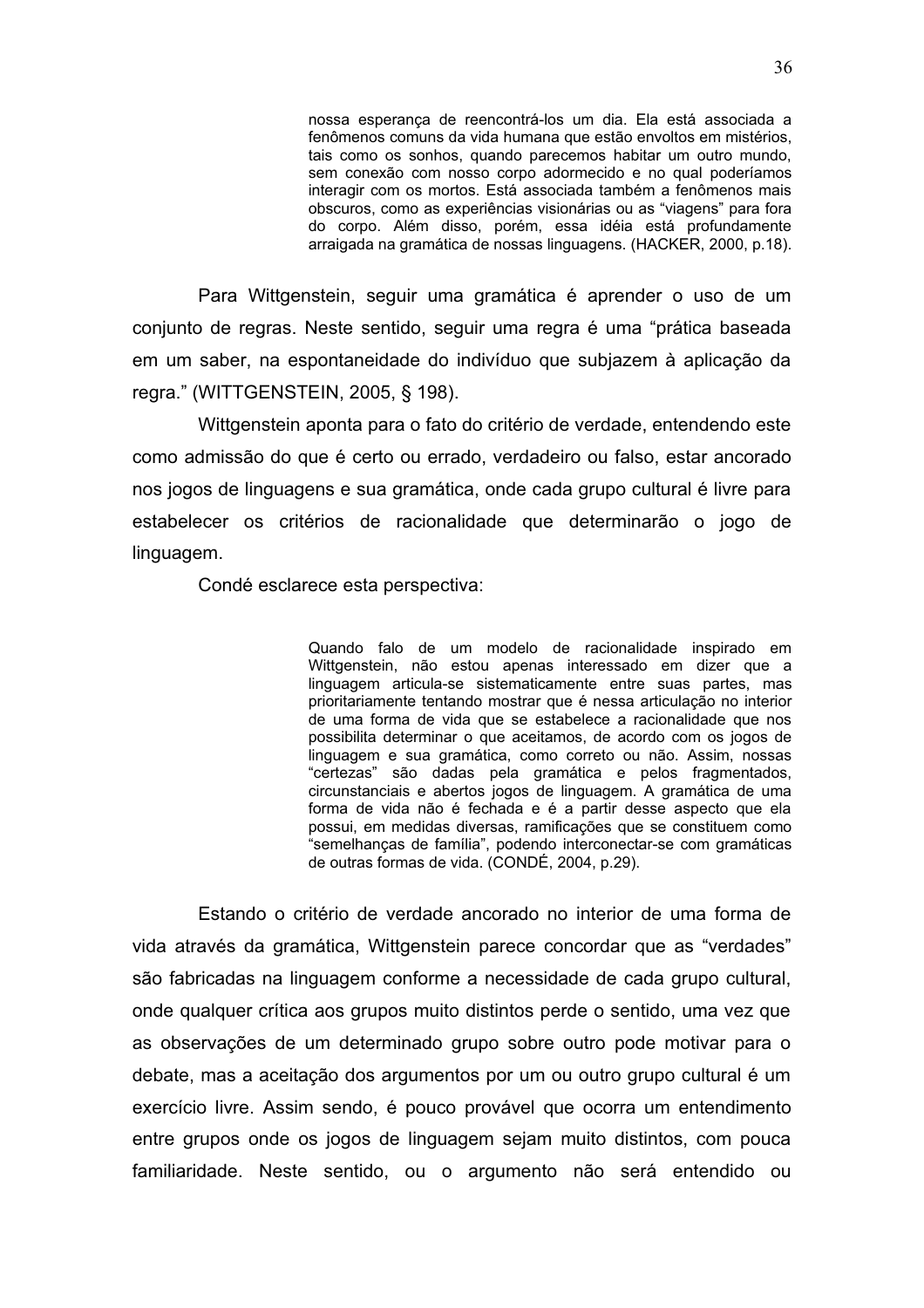simplesmente não será aceito. Wittgenstein está propondo certo relativismo ou ceticismo?

#### 4.1 O relativismo das Investigações Filosóficas

A constatação de uma linguagem cujo critério de verdade é interno ao grupo social que o fomenta e dependente do jogo de linguagem e sua forma de vida, é entendido por Apel, como um aspecto instrumental e relativista que leva em direção ao abandono da filosofia e ao esquecimento do logos.

Oliveira esclarece um dos momentos onde o modelo dos jogos de linguagem proposto por Wittgenstein pode ser apontado como insuficiente:

> A necessidade de auto-reflexão da linguagem se manifesta, porém, por exemplo, quando se levanta a questão de como pode o filósofo compreender diferentes jogos de linguagens e compará-los entre si em relação a sua compreensão do mundo. Semelhante coisa pressupõe a possibilidade de, por meio da auto-refexão, ir para além de si mesmo e que tal autotranscendência possa chegar até uma reflexão filosófica sobre a linguagem e a critica da linguagem. Por isso, o modelo da pura descrição dos jogos de linguagem não é suficiente. (OLIVEIRA, 2006, p.259).

Para Apel, Wittgenstein se equivocou nas duas fases. No Tractatus defendeu o transcendental, porém, ficou preso numa posição semântica enguanto nas *Investigações Filosóficas*, caminhou em direção à pragmática, mas descartou o transcendental considerando-o pura ilusão.

Para Condé, "Apel também faz uma leitura tradicional do autor das Investigações, que conduz, entre outras coisas, a enquadrar Wittgenstein como um filósofo relativista." (CONDÉ, 2006, p.204).

Condé parece concordar com a possibilidade de uma perspectiva que aponte para certo relativismo não absolutista esclarecendo que:

> O principal ponto de divergência entre Apel e Wittgenstein é certamente a questão do universalismo (transcendentalismo) apeliano que conduz, substanciado por uma leitura tradicional, à interpretação do segundo Wittgenstein como um típico relativista. Certamente que. a partir da filosofia wittgensteiniana, uma perspectiva transcendental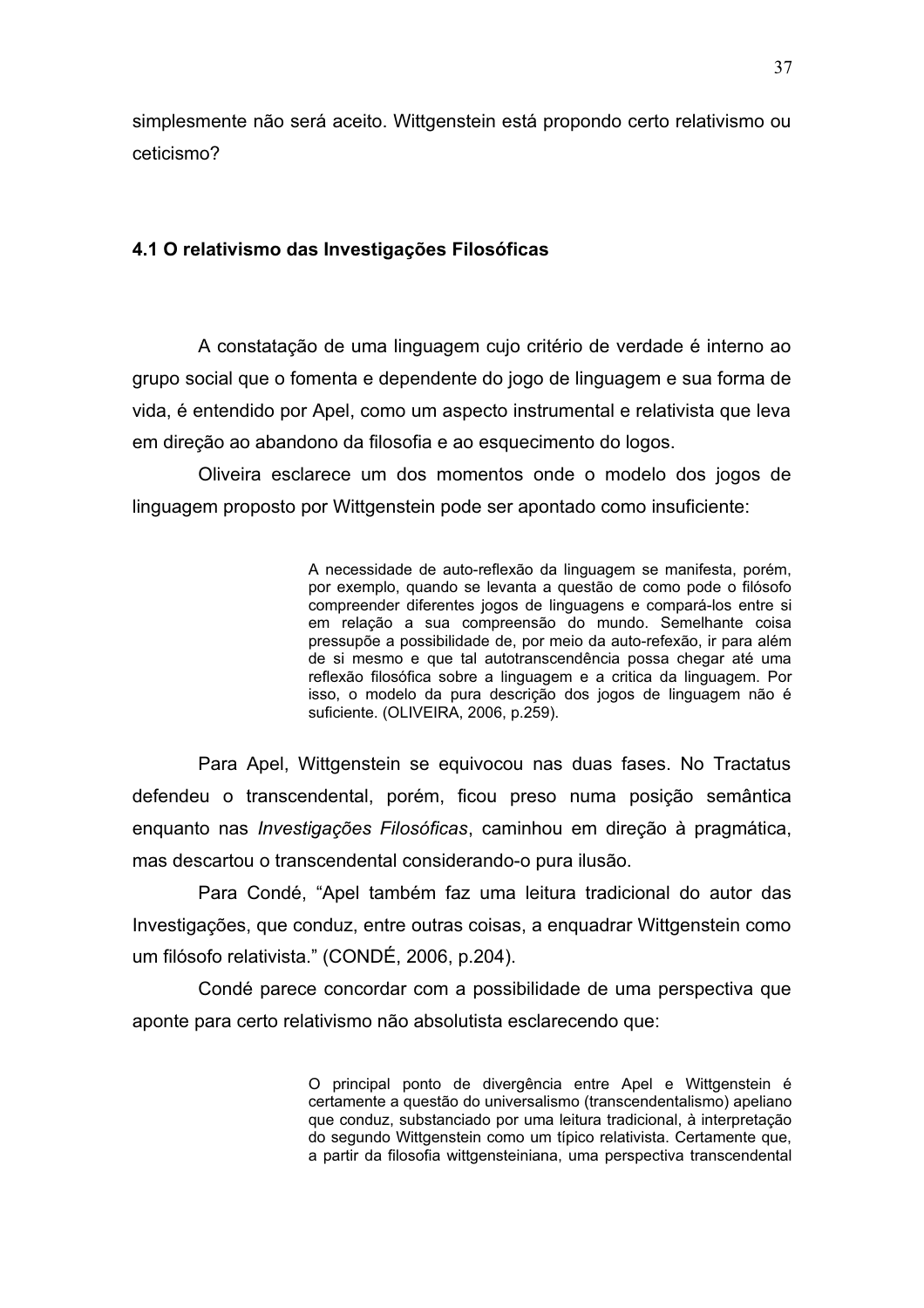não mais pode ser concebida. Mas isso não implica necessariamente cair no relativismo absoluto. (CONDÉ, 2006, p.209).

Condé sinaliza que o relativismo parcial contido nas Investigações Filosófica é "o único caminho para lidar com as questões da racionalidade." (CONDÉ, 2004, p.23).

#### 4.2 O ceticismo em Wittgenstein

Kripke e Rorty, cada um ao seu modo, atribuem um caráter cético ao segundo Wittgenstein, Condé explica que Rorty interpreta Wittgenstein como um filósofo "edificante", nas palavras do próprio Rorty:

> Os grandes filósofos sistemáticos são construtivos e oferecem argumentos. Os filósofos edificantes são reativos e oferecem sátiras, paródias, aforismos. Sabem que seu trabalho perde o propósito quando o período contra o qual estão reagindo já terminou. São intencionalmente periféricos. Os grandes filósofos sistemáticos, como os grandes cientistas, constroem para eternidade. Os grandes filósofos edificantes destroem em beneficio de sua própria geração. (RORTY Apud CONDÉ, 2006, p.37).

Dias, responde as observações de Kripke, Rorty, conforme seque:

Não se trata de demolir o que até então suponhamos saber, nem tampouco de calar como se estivéssemos diante da fragmentação do nosso universo. A atitude adequada neste, assim como em outros tempos mais remotos, é a de abrir bem os olhos e verificar, antes de mais nada, se já não estamos adotando um ponto de vista que favoreca a produção de ilusões. A atitude do filosofo, que a tudo é capaz de estender a duvida hiperbólica, não esta muito distante do alienista, que em todos vislumbra a insensatez. Há um momento em que a suspeita mais adequada é a de que somos nós que estamos jogando de forma equivocada. Tudo isso Wittgenstein nos ensina de forma primorosa no decurso de suas amplas investigações filosóficas. Critico e criativo, sim. Cético ou relativista, não. (DIAS Apud CONDÉ, 2006, p.12).

Plínio Smith, Danilo M. Filho e Oswaldo Porchat concordam que as "semelhanças entre o pirronismo e o segundo Wittgenstein são profundas, enguanto as diferencas se revelam superficiais." (PINTO, 2008, p.265).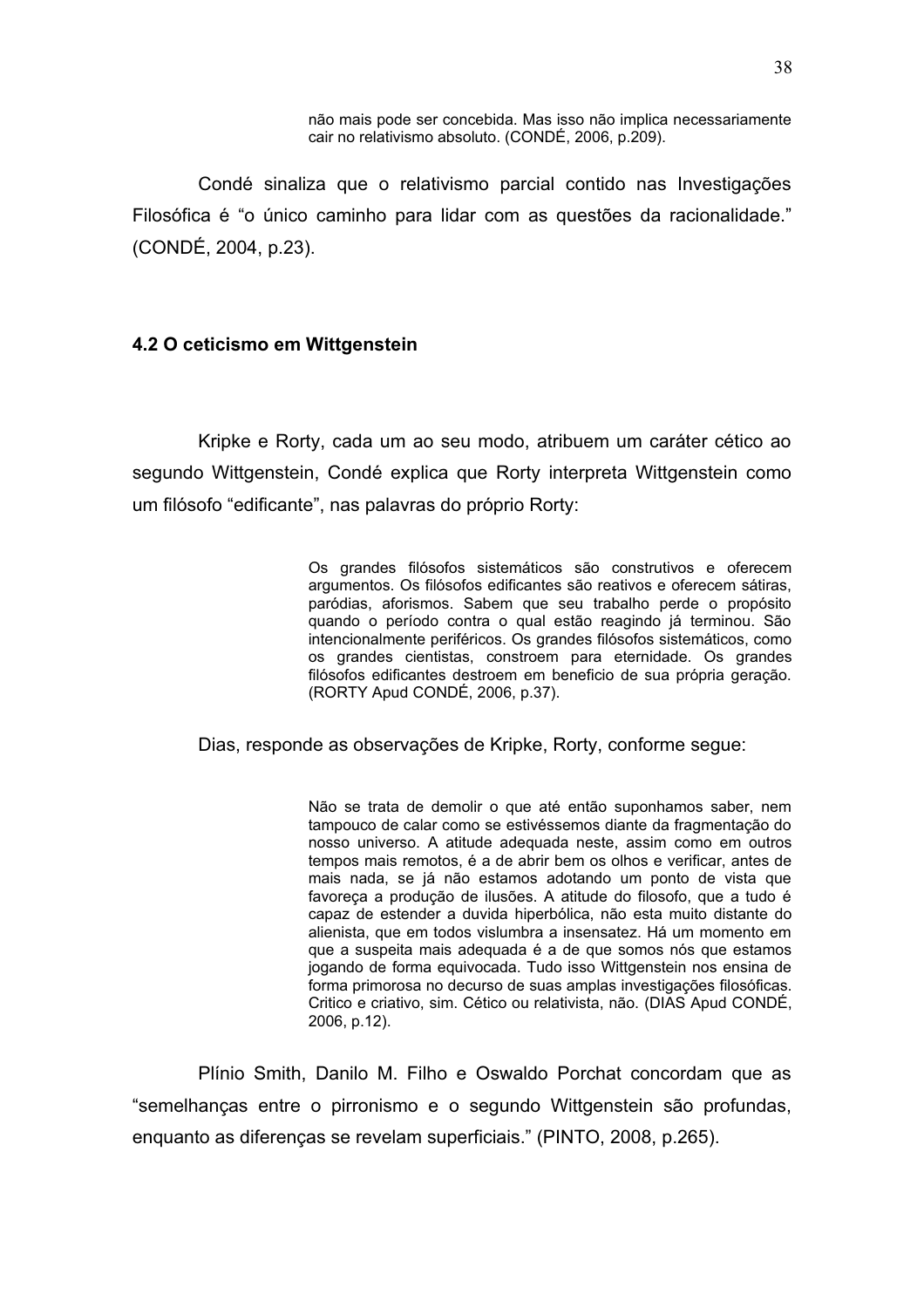Para Pinto, não existe nenhuma similaridade uma vez que os céticos pirrônicos assumem a suspensão do juízo frente aos assuntos metafísicos. calando-se sobre o assunto, enguanto Wittgenstein atribui ao problema metafísico um equivoco da linguagem. Neste sentido, Pinto argumenta:

> Quanto ao segundo Wittgenstein, ele transforma os problemas metafísicos em problemas de descrição da gramática da nossa linguagem e utiliza o método de esclarecer o modo de funcionamento desta gramática multiplicando os exemplos de usos e analogias envolvidas. O resultado costuma ser a constatação de que o problema metafísico original constitui um equivoco lingüístico. Isso não é a mesma coisa que passar intempestivamente para o estado de suspensão geral em virtude da indecibilidade dos problemas filosóficos até então considerados. A atitude pirronica consiste em abandonar o plano da discussão teórica em beneficio da vida prática. Num espírito muito diferente, a terapia wittgensteiniana consiste simplesmente em usar a técnica de dissolver cada problema mediando a análise do uso comum das palavras envolvidas. Wittgenstein se mantem o tempo todo no mesmo plano, a saber, o da avaliação do problema filosófico a partir da linguagem comum. (PINTO, 2008, p.275).

#### 4.3 Wittgenstein e seu estilo filosófico

Para Grayling a prática de uma metodologia não sistemática, como a encontrada nas *Investigações Filosóficas* dificilmente seria estimulada entre professores e estudantes. Grayling também se opõe ao trabalho do segundo Wittgenstein argumentando:

> Como vimos, a filosofia na visão de Wittgenstein é uma terapia; o que importa é dissolver erro, não construir sistema explanatório. Nesse sentido, o estilo se ajusta perfeitamente à intenção. Ele é profético, oracular: consiste em breves observações com o propósito de remediar, lembrar, desiludir. Isso dá aos escritos do segundo Wittgenstein uma aparência de colcha de retalhos. Muitas vezes as conexões entre as observações são pouco claras. Há uma superabundância de metáforas e parábolas; há ilusões, questões retóricas, uma hifenização imaginativa; há demasiada repetição. Muito disso é proposital - um ponto bastante enfatizado ns páginas anteriores -, pois o estilo de Wittgenstein tem a intenção expressa de promover seu objetivo contra o erro da teorização. No entanto, poucos recomendariam seriamente esta forma de fazer filosofia, digamos, para estudantes. (GRAYLING, 2002, p.149).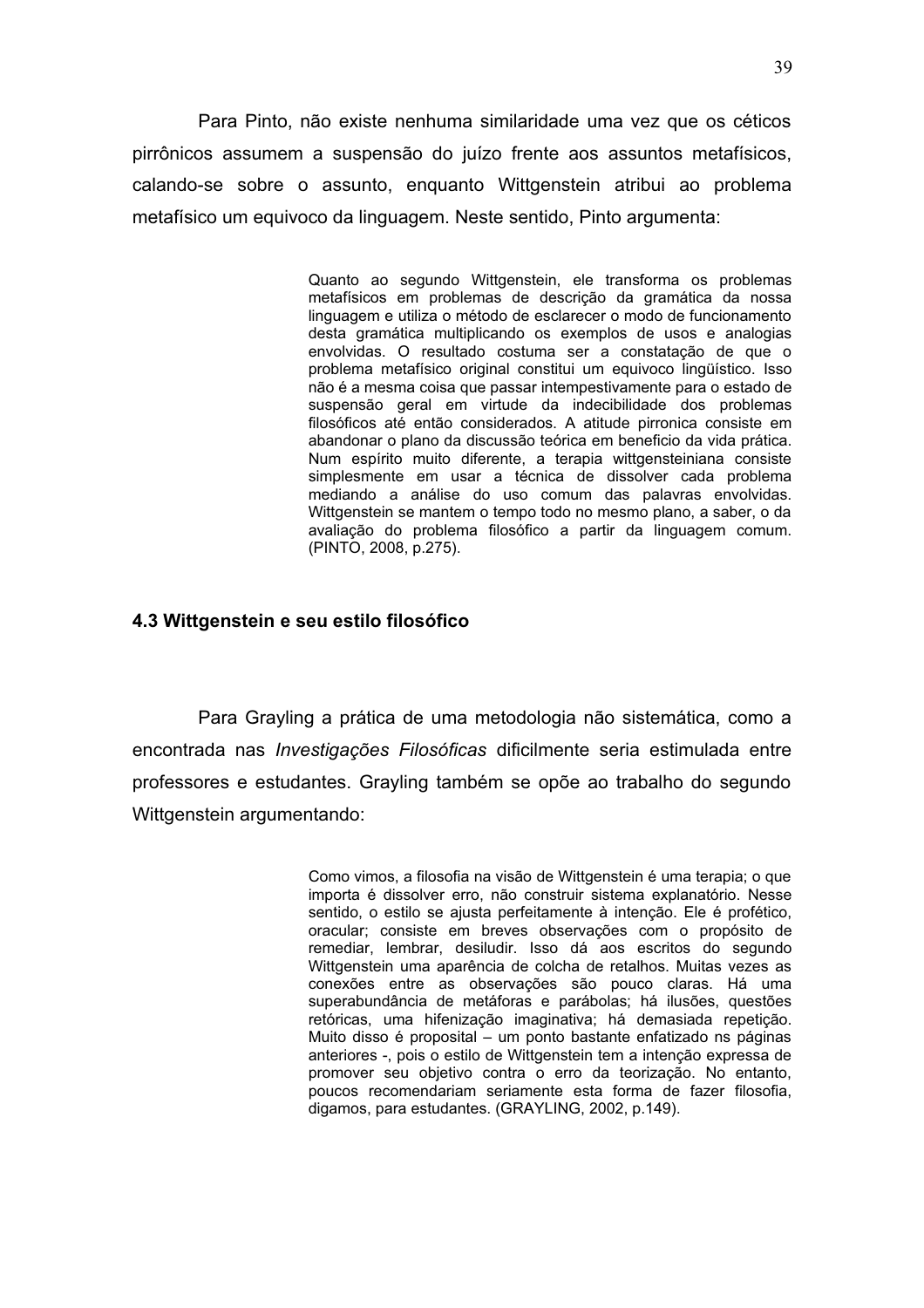Spaniol concorda com as dificuldades existentes na obra Investigações Filosóficas, "o que as investigações nos apresentam são anotações no estilo ordinário e, aparentemente sem maior conexão entre si." (SPANIOL, 1989, p.14) no entanto, entende o segundo Wittgenstein como uma contribuição importante e, argumenta:

> Existe hoje, ao lado da medicina curativa, também a medicina preventiva, que, conforme o caso, pode ser mais importante do que a primeira. De modo análogo, também o método terapêutico de Wittgenstein pode ser usado de maneira preventiva, ou seja, como recurso para impedir o surgimento de problemas filosóficos. Trata-se de adquirir uma consciência reflexa da gramática de nossas palavras. Neste sentido falamos agui da elaboração de um pensamento critico. Não que outros filósofos não tivessem desenvolvidos trabalhos com a mesma finalidade. Mas parece possível derivar uma contribuição importante do método de Wittgenstein. (SPANIOL, 1989, p.140).

#### 4.4 Wittgenstein e a reviravolta lingüístico-pragmática

Wittgenstein marcou a filosofia com sua obra Investigações Filosóficas e, aqueles que estão com Wittgenstein entendem ele como autor de uma nova filosofia capaz de abordar os problemas filosóficos sob uma perspectiva totalmente independente da tradição filosófica. Neste sentido, o principal argumento contra a interpretação cética ou relativista aparentemente presente nas Investigações Filosóficas consiste na afirmação da impossibilidade de uma interpretação adequada quando da aplicação de abordagens tradicionais. Os que estão contra Wittgenstein afirmam que a Investigações Filosóficas possuí uma abordagem vaga, confusa e carece de um posicionamento sistêmico.

Independente de concordarem ou discordarem é consenso entre os interlocutores que Wittgenstein em maior ou menor escala inspirou debates e modificações na perspectiva tradicional sobre a linguagem.

Segundo Oliveira:

A segunda fase da filosofia de Wittgenstein significou um passo fundamental na superação da semântica tradicional, ou seja, do realismo lingüístico. Critério decisivo para a determinação do sentido das expressões é, de agora em diante, o próprio uso das palavras, seu aparecimento nos diferentes jogos de linguagem, que são a expressão de diferentes formas de vida. No entanto, Wittgenstein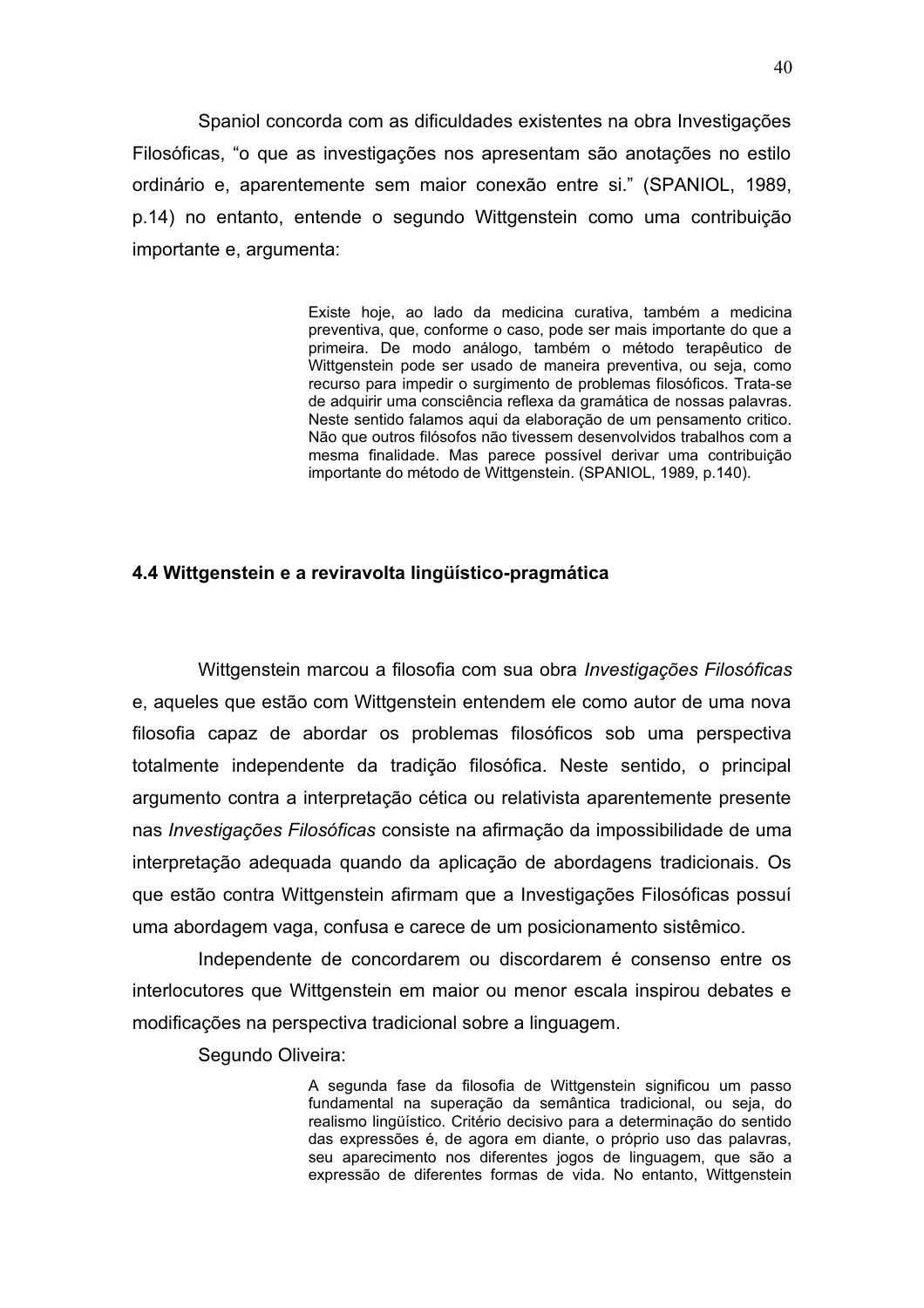deixou muitas questões abertas: seu mérito foi abrir uma nova perspectiva de trabalho. (OLIVEIRA, 2006, p.149).

Grayling, opositor de Wittgenstein entende que o autor das Investigações Filosóficas pode não ser um grande filósofo, mas sim, uma grande personalidade para filosofia, assim afirma Grayling:

> Gerações futuras podem ou não considerar Wittgenstein um dos grandes filósofos. No entanto, ainda que não o vejam assim, ele certamente sempre terá importância como uma das grandes personalidades na filosofia. (GRAYLING, 2002, p.152).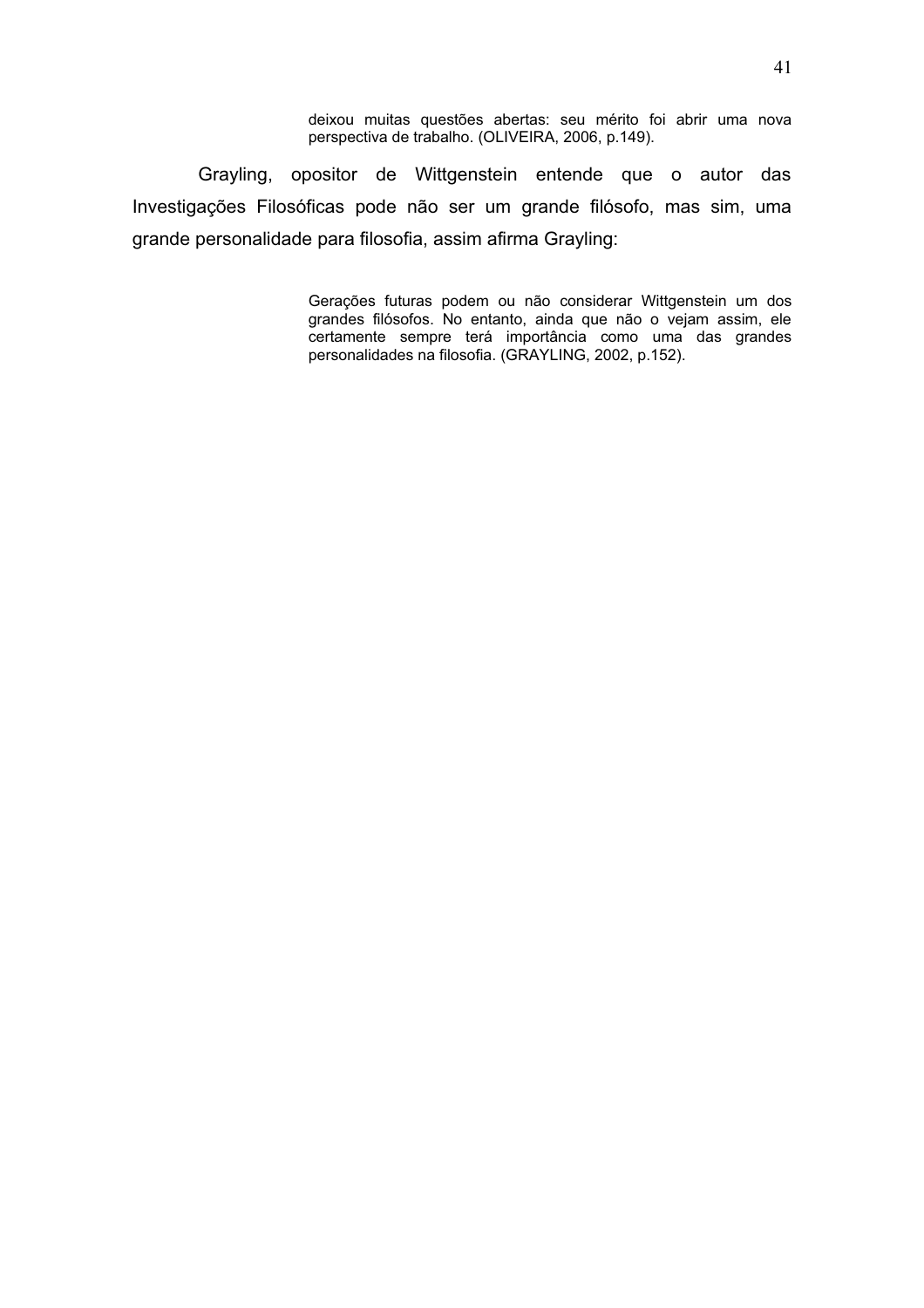### **5 CONCLUSÃO**

No decorrer deste trabalho, ao observar o panorama da trajetória de Wittgenstein, foi possível estabelecer alguns pontos contextualizados sobre as perspectivas e conseqüências dos pensamentos deste filósofo.

O ponto de partida foi expor os fundamentos do Tractatus onde Wittgenstein defende de maneira sistemática a possibilidade de uma linguagem perfeita e certo determinismo lingüístico. Ao final de sua primeira obra Wittgenstein afirma ter resolvido os problemas da filosofia e retira-se do cenário filosófico por um tempo.

A tese central do Tractatus assumiu a linguagem como instrumento designativo capaz de ser colocado em evidência quando da analise lógica das proposições. Ao saber o que uma palavra designa se aprendia automaticamente todos os possíveis contextos desta. A mediação do mundo no Tractatus ocorreu através da lógica. Neste sentido, para o Wittgenstein do Tractatus, os problemas filosóficos eram erros interpretativos devido à falta de atenção dos filósofos para com a estrutura lógica das proposições.

Em um segundo momento Wittgenstein retorna ao cenário filosófico assumindo oposição ferrenha ao seu primeiro trabalho, se antes postulava um sistema, agora assimila uma postura anti-sistemática e adota como fundamento o uso da linguagem em um contexto prático social, entendido atualmente como práxis social.

A idéia de uso é familiar ao conceito darwiniano de evolução, neste sentido, em ambos os casos as transformações ocorrem no uso, não importando a verdade última das coisas e sim, a sobrevivência da espécie, da sociedade ou do individuo lingüístico. Sob esta perspectiva, a postura metafísica parece em nada se relacionar com a epistemologia, mas sim, existir como livre exercício do estilo de vida ou jogo de linguagem de uma determinada cultura.

Um dos problemas levantados por Wittgenstein nas investigações filosóficas consiste na percepção onde a eleição de um sistema promove uma perspectiva determinista e dualista, postulando um fora e um dentro. Ao eleger um sistema o indivíduo se pergunta por aquilo que está fora, ou ainda, pela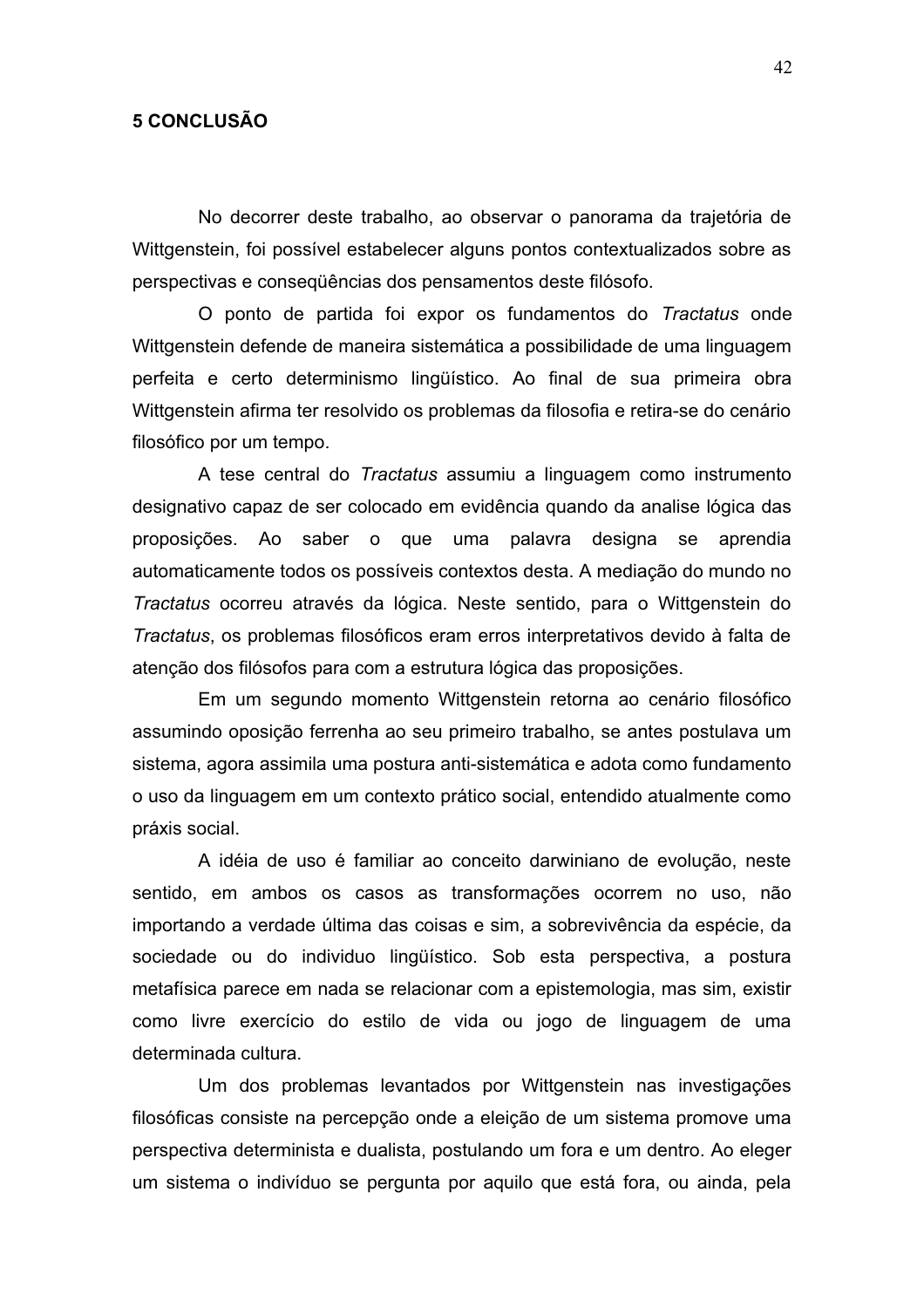essência constituinte ou pela condição de possibilidade. Tal pergunta pode levar ao enfeiticamento especulativo ou ilusão gramatical.

Wittgenstein parece eliminar este problema ao criar o conceito de gramática, este assume papel orientador nos jogos de linguagens ao influenciar e ser influenciado pelos participantes em tempo real. Desta forma não ocorre a perspectiva determinista ou a priori, e o que ficou de fora deixa de existir, não é considerado, pois nesta perspectiva, não existe um fora. O existir assume caráter prático e não especulativo. O existir ocorre na ação, no uso e não na possibilidade. Também parece não ser possível se perguntar pela condição de possibilidade uma vez que esta ocorre em tempo real na concordância da práxis social se tornando em certo sentido, relativista.

Outro problema parece estar relacionado com a proximidade cética quando da impossibilidade de compreensão nas culturas ou jogos de linguagem diferentes dos habituais, ocasionando a suspensão de juízo no estilo pirrônico.

O aparente tom relativista e cético encontrado em diversos argumentos das Investigações Filosóficas promove uma série de criticas aos fundamentos ali contidos. É consenso entre os estudiosos de Wittgenstein que as Investigações Filosóficas carecem de sistematização e com isso dificulta a interpretação.

Enquanto montava este trabalho surgiu a pergunta sobre a possibilidade de uma estrutura ética tendo como pano de fundo as Investigações Filosóficas. Se isto for possível, talvez diminua o tom aparentemente relativista da obra.

No entanto, aqueles que defendem Wittgenstein apontam para a existência de método e sistema passível de interpretação. Observando a necessidade de demonstrar método e sistema existente na obra Investigações Filosóficas no intuito de validar sua inteligibilidade, parece plausível concluir que a postura anti-sistêmica pode ser adotada com a finalidade didática, no estilo pedagógico de problematização ou forma articulada de evitar questões confusas que exigem fé no lugar do senso critico.

Minha expectativa é que muito sobre Wittgenstein ainda será estudado e que cada vez mais, métodos e sistemas se tornarão claros na interpretação da obra Investigações Filosóficas.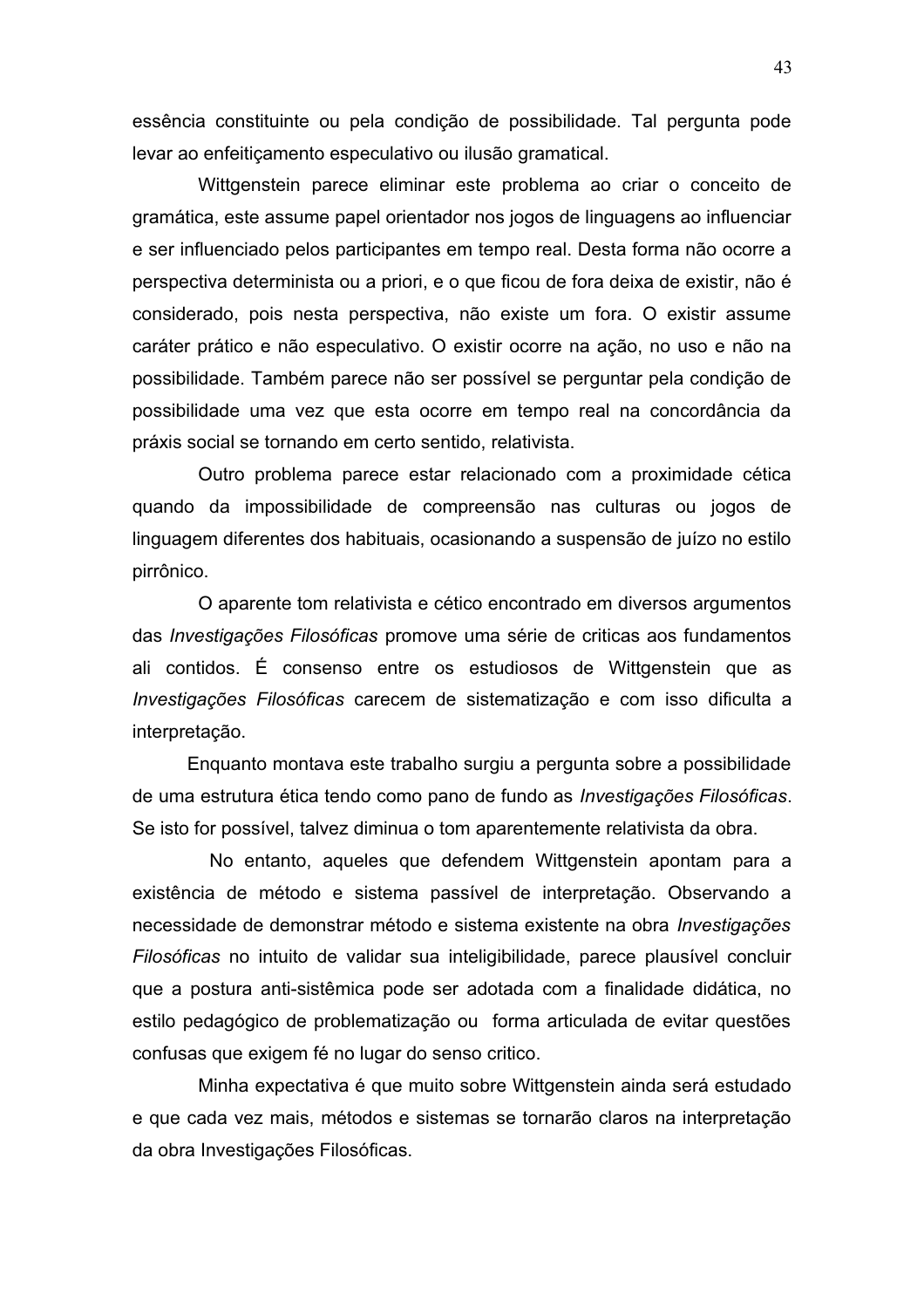### **REFERÊNCIAS**

BUCHHOLZ, Kia. Compreender Wittigenstein. Petrópolis: Vozes, 2008.

CONDÉ, Mauro Lucio Leitão. As teias da razão: Wittgenstein e a crise da racionalidade moderna. Belo Horizonte: Argymentym, 2004.

CONDÉ, Mauro Lucio Leitão. Linguagem e mundo. São Paulo: Annablue, 1998.

DIAS, Maria Clara. Kant e Wittgenstein: os limites da linguagem - Rio de Janeiro: Dumará, 2000.

FAUSTINO, Silvia. Wittgenstein o Eu e sua gramática. São Paulo: Ática, 1995

GAYLING, A.C. Wittgenstein. São Paulo: Lovola, 2002.

GRIFFIN, James. O atomismo lógico de Wittgenstein. Porto-Portugal: Porto. 1998.

HACKER, P. M. S. Wittgenstein: sobre a natureza humana. São Paulo: Unesp, 2000.

HENTIKKA, M.; HENTIKKA J. Uma investigação sobre Wittgenstein. Campinas: Papirus, 1994.

MACHADO. Alexandre Noronha. Lógica e forma de vida. São Leopoldo: 2007.

PEARS, David. Wittgenstein. In: BUNNIN, Nicholas org; TSUI-JAMES, E.P. org. Compêndio de Filosofia. São Paulo: Loyola, 2007, p. 877-892.

SPANIOL, Werner. Filosofia e método no Segundo Wittgenstein. São Paulo: Lovola, 1989.

STEGMULLER, Wolfgang. A filosofia contemporânea. São Paulo: Edusp. 1977. v.1.